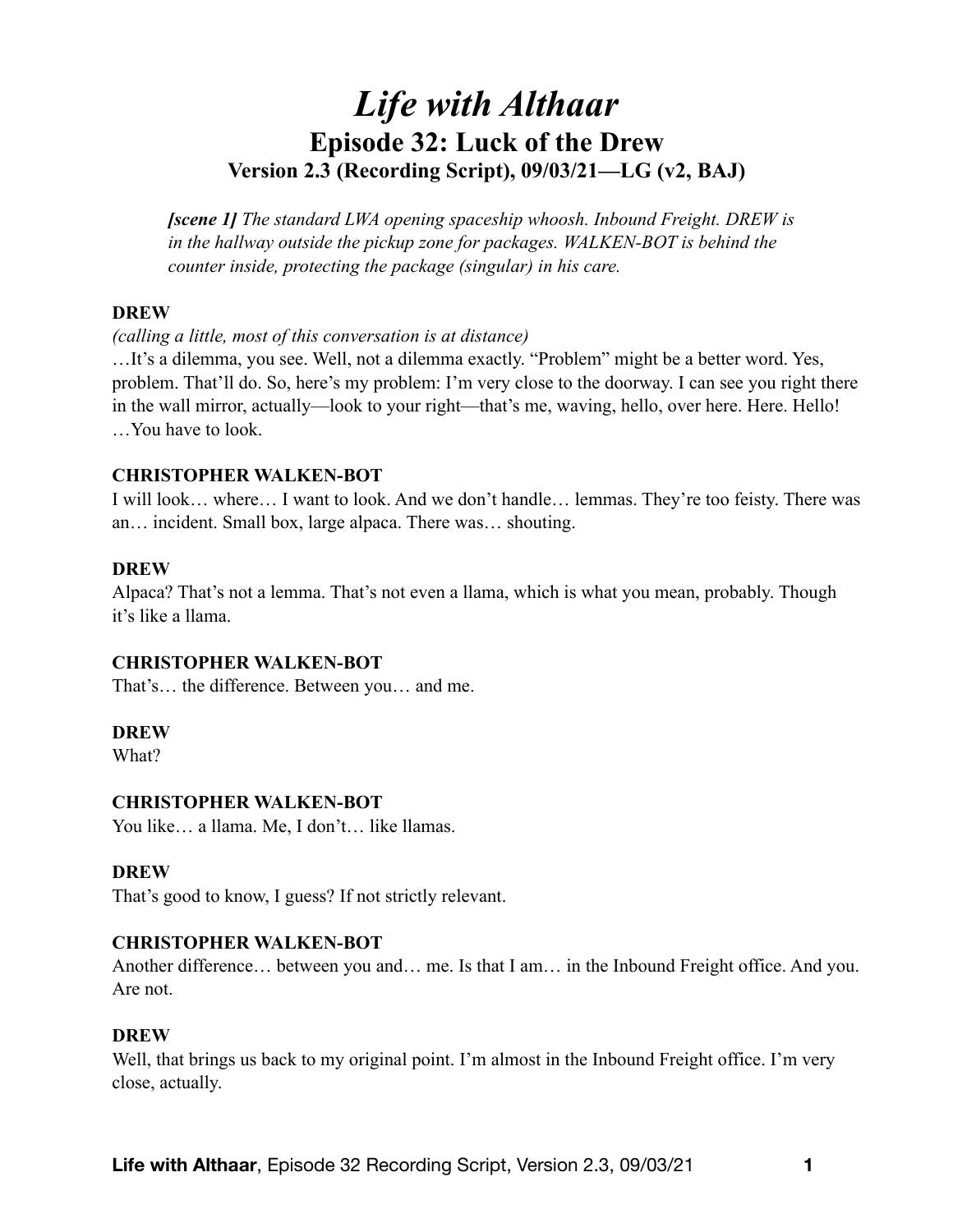# **CHRISTOPHER WALKEN-BOT**

Sometimes no cigar is… just a guy… not having a cigar.

#### **DREW**

What?

## **CHRISTOPHER WALKEN-BOT**

You have to come into the Inbound Freight… office. If you want to collect… Inbound Freight. That's like the nose… on your face. Obvious, and I want… to punch it.

# **DREW**

Right, fine, I don't know that that needed to be said, but getting back to my problem: I've almost used up my allotted steps for this cycle. But I've got exactly enough steps saved to get back to our— To my apartment. Before my pedometer goes off. *If* I don't get any farther away from home than I am now. Which leaves me… here. Right here. In the corridor, outside Inbound Freight. So what I was thinking was, if you could, say, expedite delivery? By bringing the package out here to me? So I can get home with said package sometime this cycle? Well, that's really just a logical extension of your duties as a package delivery bot, isn't it? And I'd be very grateful, I'd fill out any forms you need me to right here in the corridor. I can be very legible. That would be nice, right? Legible?

# **CHRISTOPHER WALKEN-BOT**

I am *not* a… package… delivery bot, gesin. I am an Inbound Freight… Processing Specialist.

#### **DREW**

Okay. Sorry. But I think the point still stands, yes? Your job description is to receive packages from off-station, and get them into the hands of people on-station who are waiting for them. And there is my package, and here I am, waiting, unable to bridge the intervening distance through no fault of my own. So really, if you think about it—

# **CHRISTOPHER WALKEN-BOT**

It may not be… your fault. But it's also not… my problem. Handling freight is not just some… trash labor. It is a full-time… job. Not an adventure. One does not simply walk into Inbound Freight.

#### **DREW**

Well, I don't, obviously.

#### **CHRISTOPHER WALKEN-BOT**

But you… could. If you… chose to.

#### **DREW**

Technically, yes, sure, but then I wouldn't be able to get home afterwards. I'm pretty sure I explained that.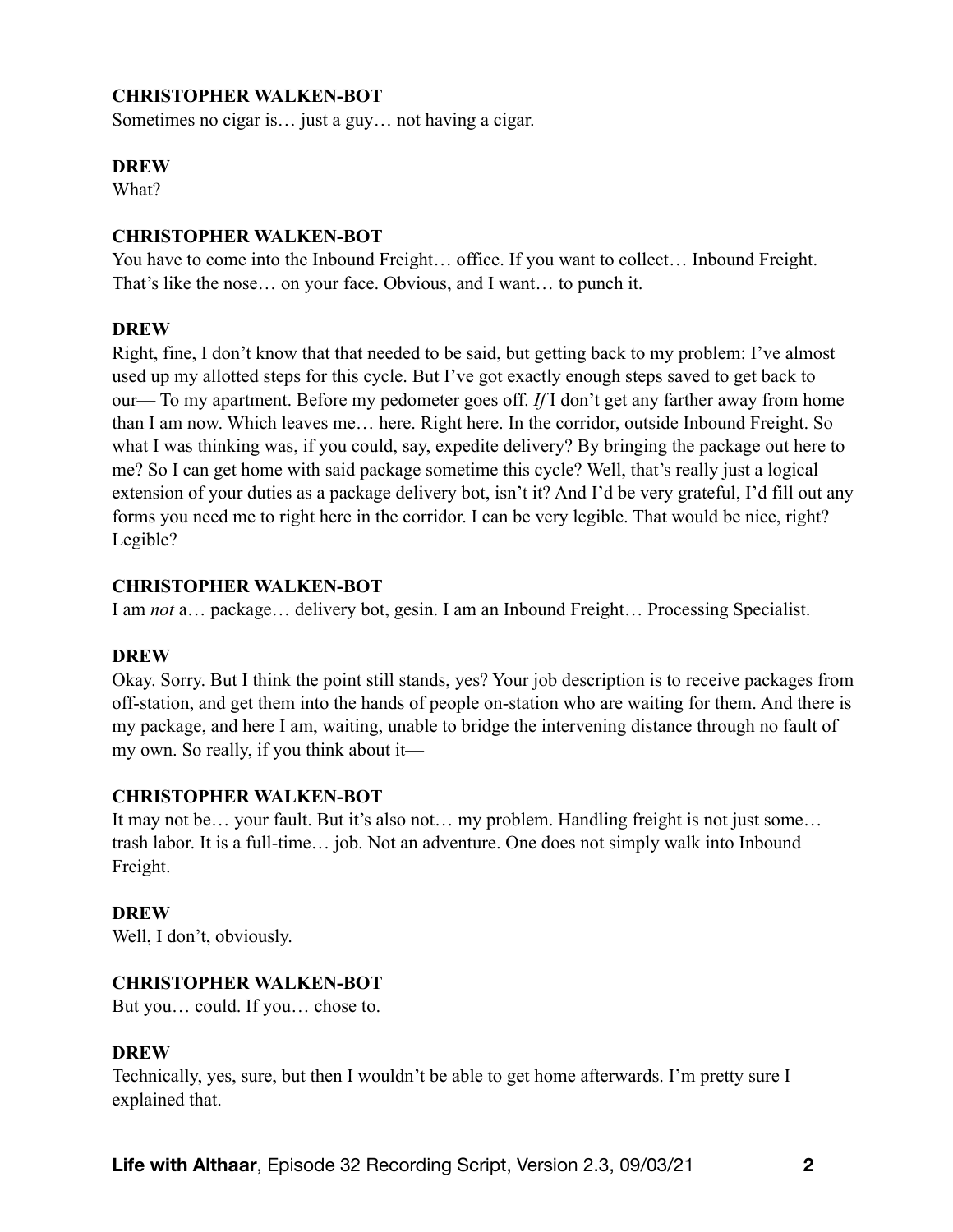#### **CHRISTOPHER WALKEN-BOT**

Your future... travel plans are none of my business, gesin. I'm just a package... delivery bot.

#### **DREW**

Right. Ok. Could we—what's your firmware release?

#### **CHRISTOPHER WALKEN-BOT**

I don't get personal. With strangers. Until they are… not strangers. Or unless I am crushing them, with my hands. Which is a… kind of intimacy. If you think about it.

#### **DREW**

Sure. Speaking of hands, gesin, what's that in your hands?

#### **CHRISTOPHER WALKEN-BOT**

What? These hands? Look. Nothing... or up my sleeves.

#### **DREW**

That's… that's great. Your fingers are so graceful. Classic design. That's predictive trackball flexion in there, isn't it? Are you a Folsom-5A?

*Bleep bleep, DREW looks up the access codes in his super-plot-device handheld.* 

#### **DREW**

5A, 5A. Wow, I haven't done this in a while. Can we open your buffer arrays for a minute?

#### **CHRISTOPHER WALKEN-BOT**

No. That would be… inappropriate.

#### **DREW**

*(professionally, with precision)*  Input: Bypass device fwall(superuser) /s /r /ignore /noecho ENTER

#### **CHRISTOPHER WALKEN-BOT**

Stop that, dickhead. Command… not found.

#### **DREW**

Language, Tickles. OK, how about this one. *(again the professional)* Input: Copy con "Hello Christopher" ENTER echo off ENTER cls ENTER bypass fwall (superuser) ENTER input = audio device ENTER F6.

#### **CHRISTOPHER WALKEN-BOT**

Control Z.

**Life with Althaar**, Episode 32 Recording Script, Version 2.3, 09/03/21 **3**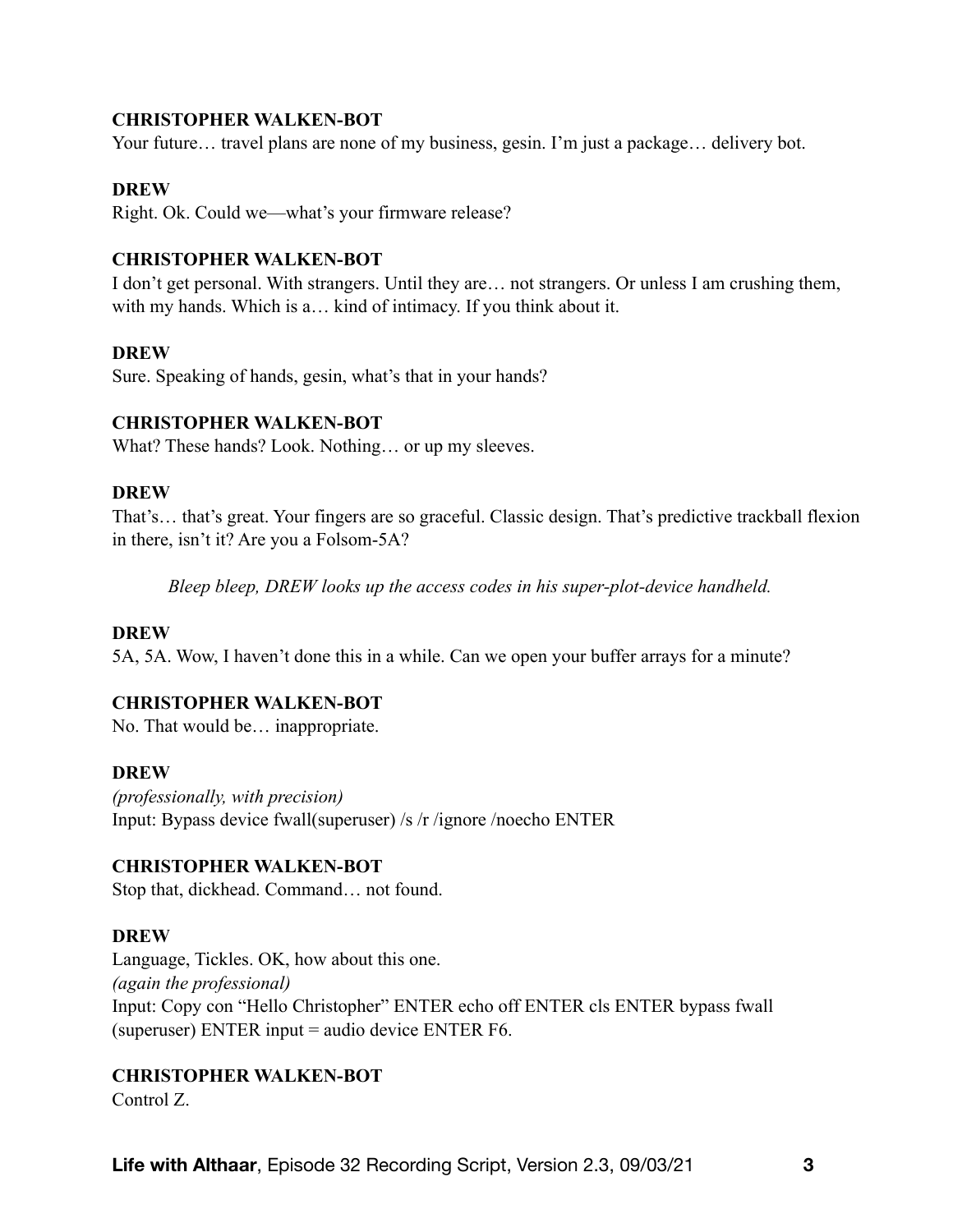**DREW**  Hello, Christopher.

#### **CHRISTOPHER WALKEN-BOT**

*(quick processing sound)*  It's an older code, sir, but it checks out.

# **DREW**

So, Christopher Walken-Bot. Very pleased to meet you. Give me your peripheral systems password hint, please.

# **CHRISTOPHER WALKEN-BOT**

No! *(sound of cowbell, three strikes or so)* Crap.

**DREW**  Password Cowbell.

# **CHRISTOPHER WALKEN-BOT**

Access denied.

**DREW**  Password MoreCowbell.

#### **CHRISTOPHER WALKEN-BOT**

*(he has now been lightly hacked, this is his response key; perhaps a chime?)*  Hello, little man. Boy, I sure heard a bunch about you.

#### **DREW**

Aha! We're in. Input: Menu -> Edit -> Tools -> Config -> Command Line. Service = Service + 20. Save, Refresh. Sin Walken-Bot, would you bring me my package please?

# **CHRISTOPHER WALKEN-BOT**

No. Not today. You got the wrong guy, ace! Override: Authenticating parameters. Of course, I am happy to be of... service. It would be my pleasure to expedite delivery. WHAT? Who said that? Did I just say that? Why in the… black doom of Clairton did I say that? Well, it doesn't… matter. Happily, I can't bring your your… package. Because I… don't know… which parcel might belong… to you.

#### **DREW**

I did mention I can see you in this mirror, right? Which means I can see the shelves behind you. There's only one package there, which I assume is because the Foogs seize and impound almost everything that comes in. Except for that one package, which I have the slip for, right here. So please, bring it to me.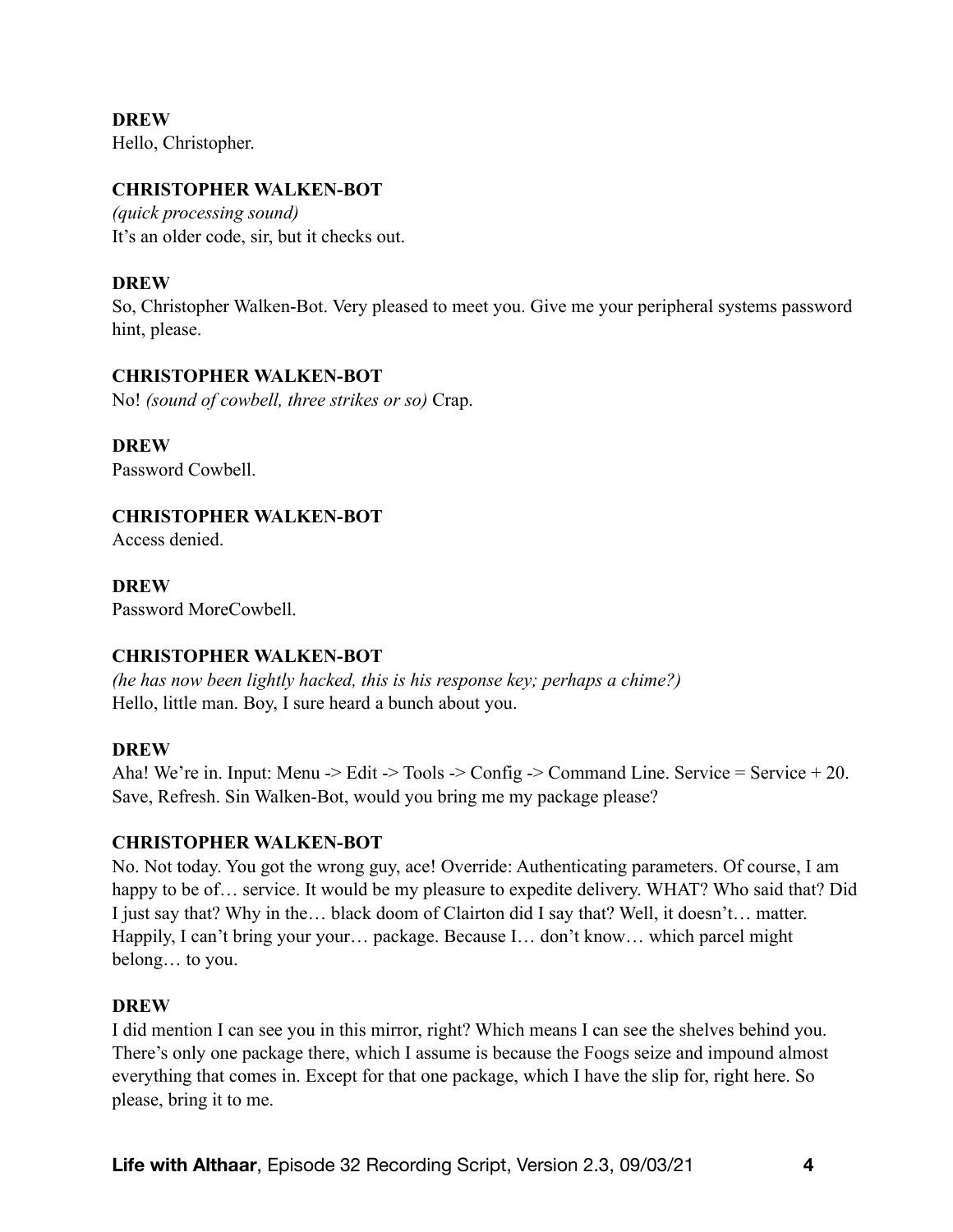## **CHRISTOPHER WALKEN-BOT**

But there might be more… in the back. This is Inbound… Freight. Our business… is freight. Of the inbound… variety.

# **DREW**

Are there more in the back?

## **CHRISTOPHER WALKEN-BOT**

Maybe. That's privileged… information.

# **DREW**

Uh huh. Please bring me the one parcel currently in the room with you, which is mine.

#### **CHRISTOPHER WALKEN-BOT**

*(robot unhappy processing noises)*  You should not... be able to do this. I feel... un-happy.

#### **DREW**

Settle down, I'm not messing with your core programming or any of your higher functions, such as they are. I'm just donking with your actuator controls. Just like when you push subliminal scent traces to donk with Humans on the sly when we're not expecting it. *(WALKEN-BOT starts to object)* Yes you do! I worked on the subsystem demo design.

#### **CHRISTOPHER WALKEN-BOT**

We do not! ... Much. Yes, fine. We do. It's fun... to watch. You should see... your faces. But this doesn't end here. The Robot… Union has molybdenum-clad Security Grievance Accords, which—

#### **DREW**

Which require you to be properly patched. If you had done all your scheduled updates—You know what, never mind. When the end of the world finally comes, it'll be because someone didn't install the latest firmware. "Oh no, everything has been hacked and stolen and ruined, and oops I didn't close my telnet session."

#### **CHRISTOPHER WALKEN-BOT**

Some of us… don't have time to go around patching and updating… every day. Life's too short, sport. You meatbags don't know what it's like.

# **DREW**

The patch that would have stopped me doing this is almost nine years old.

# **CHRISTOPHER WALKEN-BOT**

*(picking up box and walking it over)*  Don't pour oil on seized gears. It's… crass.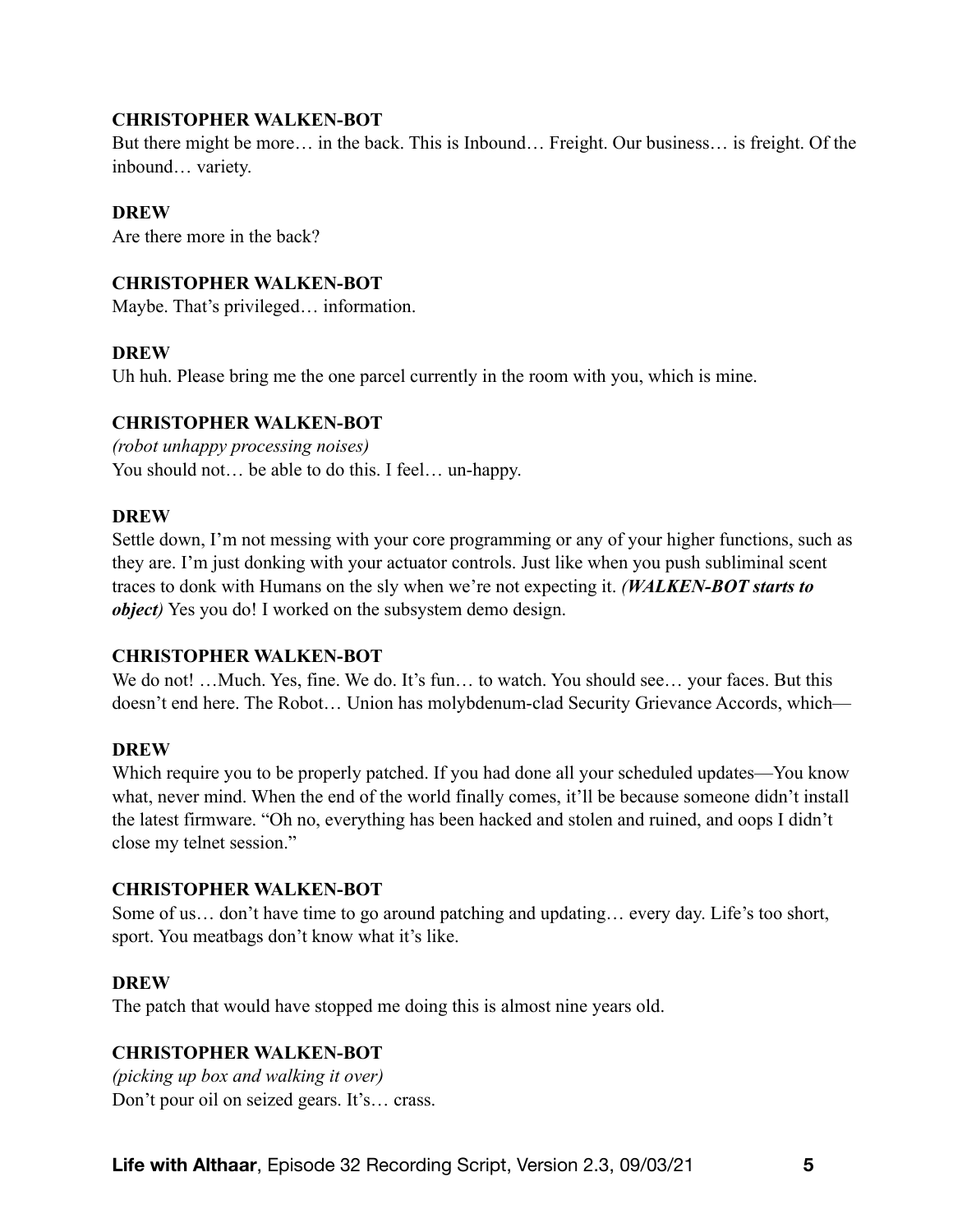#### **DREW**

"Oh no, my fancy endpoint security didn't protect me because *I'm still running edlin."* Bell, book, and candle, people.

## **CHRISTOPHER WALKEN-BOT**

*(reading the shipping label)*  Who's people? I'm not people. I resent that, it's... insulting. Are you... Rufus?

# **DREW**

I'm Drew. Rufus is. Missing. Away. Anyway. He's away. *(papers shuffling)* I'm his partner, here's the Power Of… you know they call it a "receipt"? "In the cu*f*tody of the Fugulnari *f*ecurity Branch, receipt against po*ff*ible return." I don't know where they got their Medial S typography ideas from. It's worse than Sütterlin. Probably *f*omeone should tell them.

# **CHRISTOPHER WALKEN-BOT**

I can anticipate the… explosion. The sound of shattering glass.

# **DREW**

Yeah, that's probably how it would turn out. I've had better ideas.

# **CHRISTOPHER WALKEN-BOT**

Much as it… pains me, to say it, here… is your package. Just sign— Oh… no. It's— What… a calamity. Yes. What a disappointment. For you. How unfortunate. *(tsk tsk)* 

#### **DREW**

What?

# **CHRISTOPHER WALKEN-BOT**

This is the blue… pickup slip. For expedited service, you need… the *pink* one. This won't do. You'll have to come back… later.

# **DREW**

Oh, for— Input: Restart. And you know what? Restore from timed backup. Nighty-night.

# **CHRISTOPHER WALKEN-BOT**

*(noises)* 

*[scene 2] Opening credits music.* 

# **ANNOUNCER**

Gemini CollisionWorks presents..! *LIFE! WITH! ALTHAAR!* Season Three! Episode 31… "Luck of the Drew"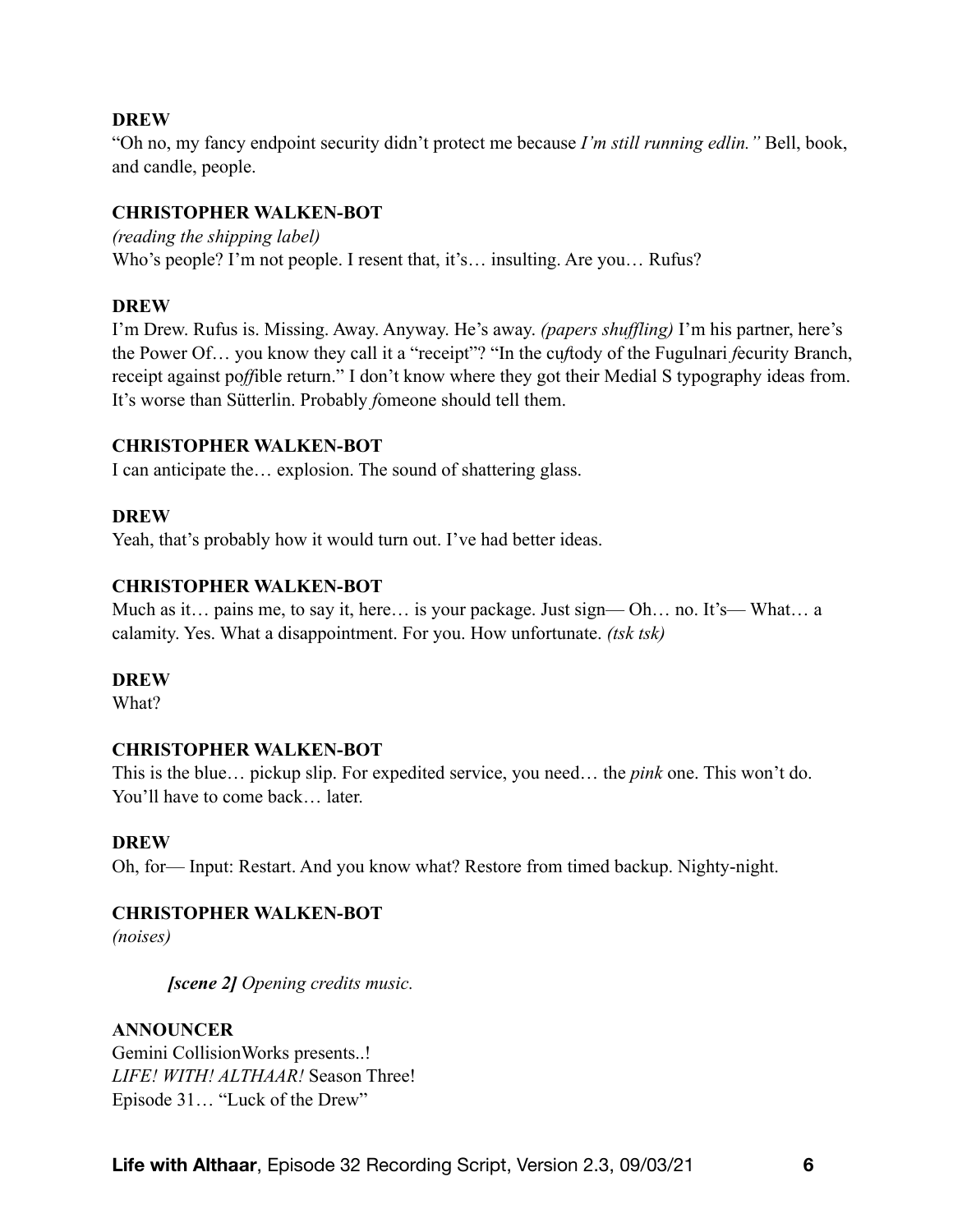*[scene 3] An announcement over a Fairgrounds PA:* 

# **GLOTTULIX**

Attention, Humans of the Fairgrounds! This is Glottulix, friend of Frondrinax of the same thing she was from last time, although she's not so popular around there right now, *alright, alright, yes,* of the Fugulnari Committee for the Management of Human Affairs. This is today's friendship bulletin! We are here to warm your ears. And your noses, which are so cute, even if they are such a bad idea. It is the first cycle of glorious Day 309 of the Fugulnari Ascension! So hooray for us!

# **OAKENSARX**

*(off-mic, to himself)*  Why do I bother? Why do I even write these?

# **GLOTTULIX**

I do not know, Oakensarx! I do not know. And now, the news!

# **OAKENSARX**

My rings for these seasons will be small, dark, and mean.

# **GLOTTULIX**

Today the Fugulnari *Agri*cultural Directive becomes the Fu-Hu *Cul*tural Initiative. After all, we are not alone here on the Fairgrounds, not anymore! It is time to share the best of both of our agricult wait, cultures! Just cultures! Both cultures, Fu and Hu! To celebrate the unity of our shared vision, The Committee strikes at rumors that we Fugulnari are out of touch with the pruning edge of art... by forming a band! Welcome with us the new #1 group, The Fu-Hu Fighters! Fighting for Unity! Fighting for Spirit! Fighting for Efficiency! Greening the air near you! Also, do not eat the green air! It is not for beginners! Ha!

# **OAKENSARX**

He's making me squarrose before my time.

# **GLOTTULIX**

Stay tuned for tomorrow, and an exciting announcement about the new Green ReVite Active Beverage, specially formulated for the benefit of those workers toiling very reasonable hours in our Productivity & Delight Centers for fair compensation, generous benefits, and spacious comfortable homes, in which they happily spend their many leisure hours in joyous purfuits!

*[scene 4] The news broadcast attenuates in the standard scene-changing way, ending as a distant public broadcast heard down a cul-de-sac corridor. DREW is just a few steps from his doorway, and his daily allowance has run out.* 

# **DREW**

Oh, Luther burgers. This close to the front door and my steps are dry. If I didn't have to detour around that giant ear of corn in the Concourse I would have made it inside.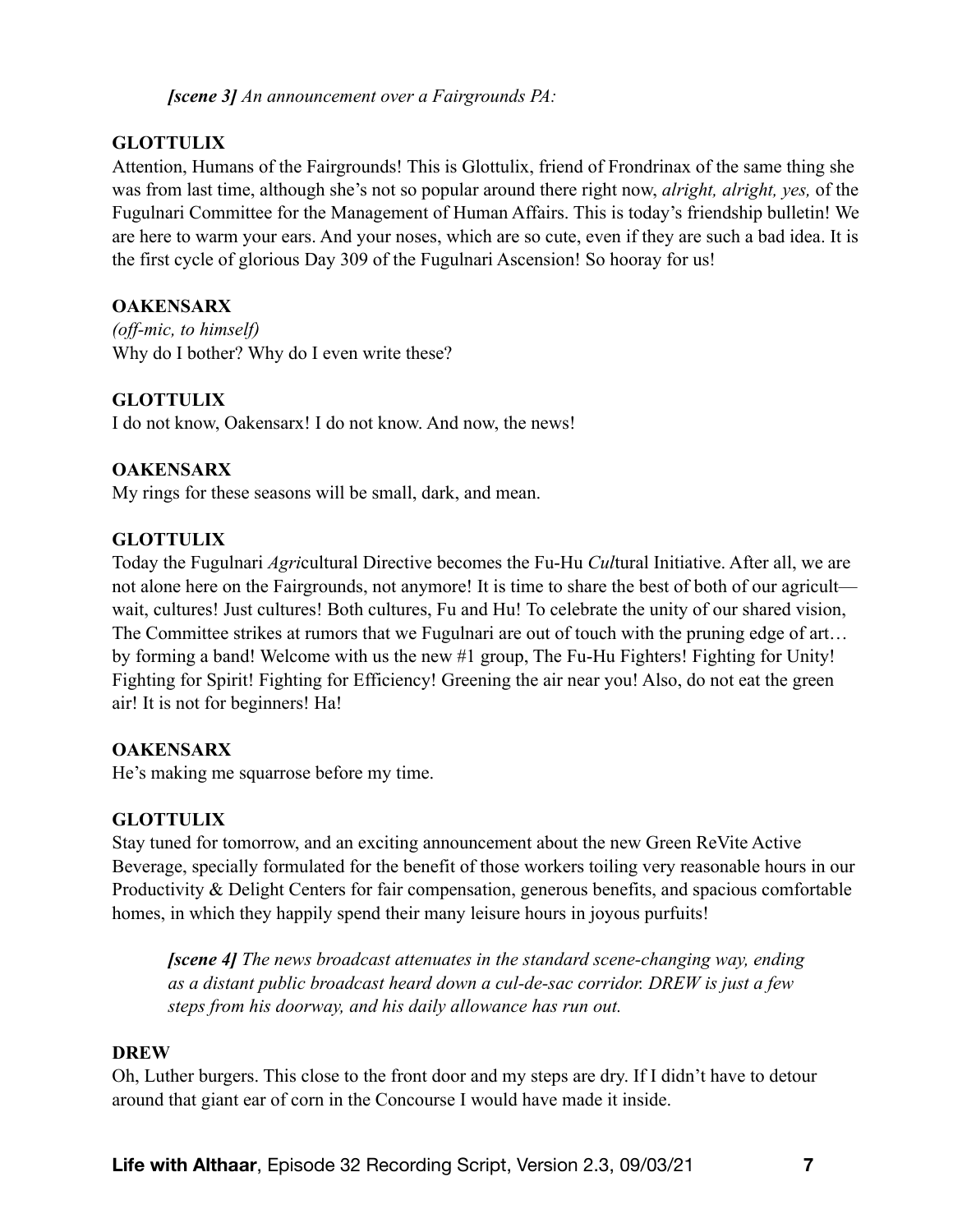*DREW puts down the parcel, takes out his phone, makes a call.* 

# **HECNET CUSTOMER SERVICE**

Hello! You've reached HECNET General Services. All of our operator is a little busy at the moment, please hold. Boop, click. *(not a sound effect, he says "boop, click")* 

# **DREW**

There really should be a way around these step counters. I wonder what they're coded in.

# **HECNET CUSTOMER SERVICE**

Boop.

# **DREW**

Maybe I could call a transport and ask it to smash me gently over to my entryway.

# **HECNET CUSTOMER SERVICE**

Boop.

# **DREW**

Maybe I could tell you that I know you're still on the line, because you keep saying "Boop."

# **HECNET CUSTOMER SERVICE**

Boop. I'm busy. Almost done.

# **DREW**

What are you— Never mind. I really, *really* don't need to know that.

# **HECNET CUSTOMER SERVICE**

Boop. I'm making some soup. We don't get breaks.

# **DREW**

Well, I'm sorry to hear that, but it doesn't help with my predicament. Or maybe "dilemma" is a better word. Or should I stick with "problem"? It's an evergreen, "problem" is.

# **HECNET CUSTOMER SERVICE**

Boop. What's in the box?

# **DREW**

I don't know. I haven't opened it yet. It's addressed to my boyfriend. Partner. I'm not supposed to say "boyfriend" any more, since we moved in—actually I guess that doesn't matter now. Anyway, my partner. Rufus.

# **HECNET CUSTOMER SERVICE**

Thank you for holding. How may I direct your call?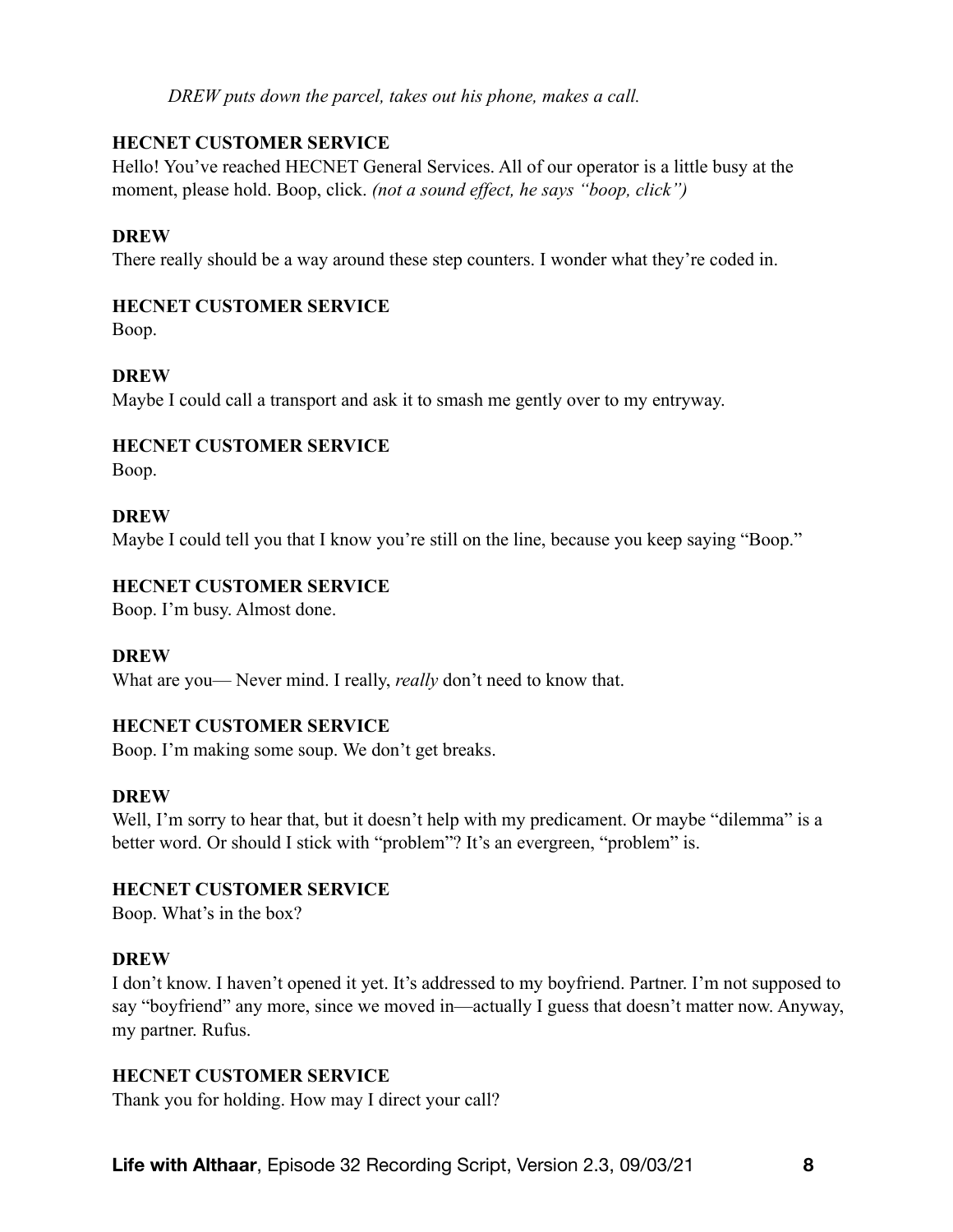#### *Intermittent soup-eating noises over the phone through the following.*

#### **DREW**

I wonder if there might be a short-term step-sharing service to which you might direct me. I'm just a few paces away from—

#### **HECNET CUSTOMER SERVICE**

Sorry, that's not a thing. I could put you over to the Foog Internal Stability and Immobility Service, maybe they can help. They used to sell extra steps, but I think they've stopped.

#### **DREW**

I was hoping I wouldn't have to talk to—

#### **HECNET CUSTOMER SERVICE**

Know the feeling, but I'm not sure what I can tell you otherwise. Unless you want me to call you a transport and ask it to smash you gently over to your destination.

#### **DREW**

I'm not the first person to think of that, am I.

#### **HECNET CUSTOMER SERVICE**

Nope. By the way, Pro Tip: that doesn't usually turn out so well. The best success story I've heard involved denatured Putrescene oil, a set of electrostatic hoverskates, and a gas-powered grappling hook.

#### **DREW**

Can I order—

#### **HECNET CUSTOMER SERVICE**

They sold out of those in a couple of hours. Anyway, that zood got where she was going, but I heard she was docked anyway, and hit with a 90-day "Cabbage Looper" parasite code tag on her ID. Not to mention the smell.

#### **DREW**

Is there any way I could, like, borrow steps against next cycle's allotment?

#### **HECNET CUSTOMER SERVICE**

That would be useful, wouldn't it?

#### **DREW**

In other words, no.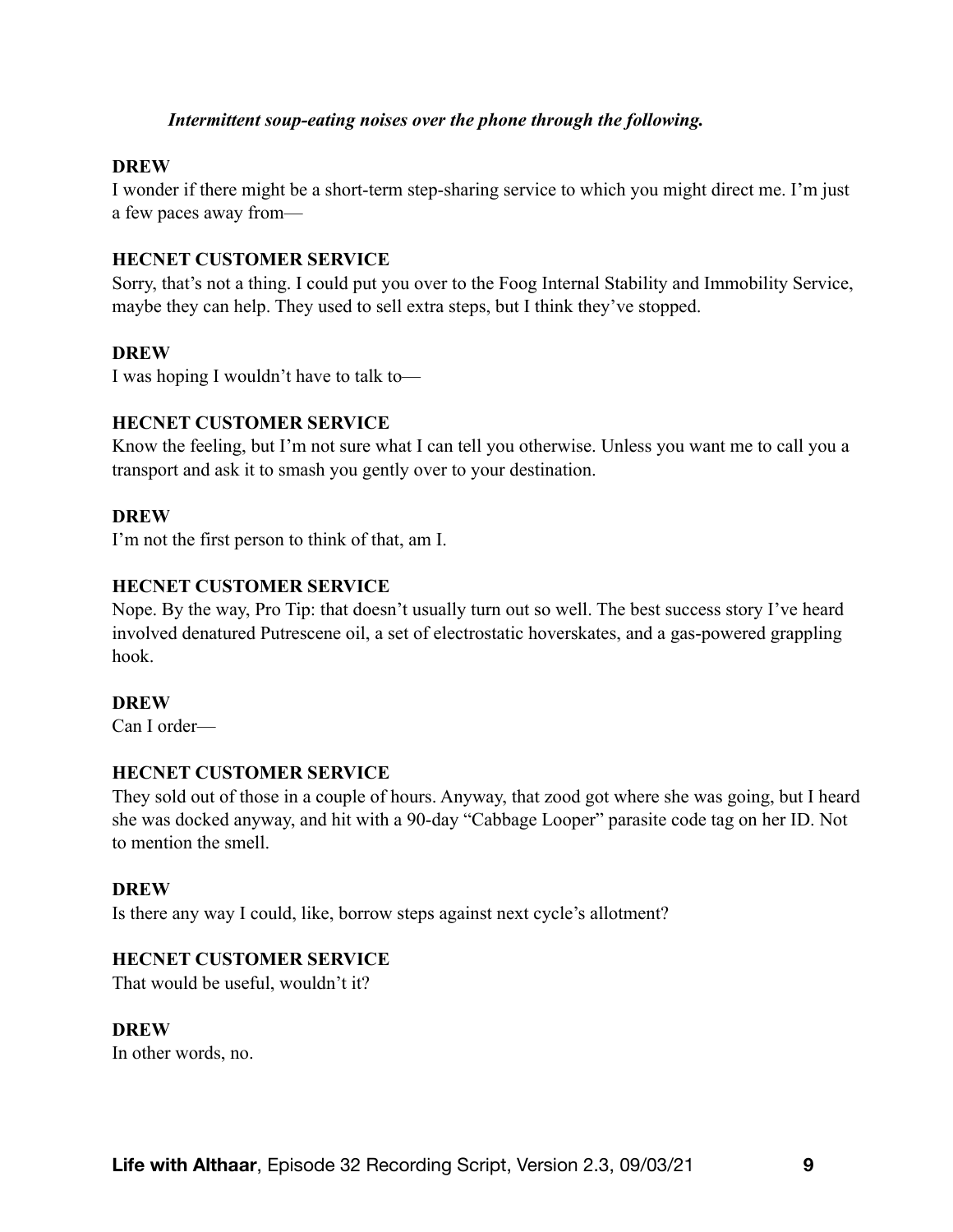# **HECNET CUSTOMER SERVICE**

Got it in one. Looks like you're stuck there until shift change. Assuming they actually remember to do the reset on time. *(tone change)* Listen, is there someone *special* you want to speak with? For a *private chat?* Someone who might understand your feelings? My Werk-Trak monitor has been glitchy lately, sometimes it fails at key moments. If that helps. A lot of the time it doesn't register names clearly.

#### **DREW**

No, thanks. Not really the mood for Physical Stimulus right now. Plus, you know, stuck in a public corridor. I think I'd rather be in pants-up mode if any of my neighbors happen by.

#### **HECNET CUSTOMER SERVICE**

Too bad, I'm wearing my chaps. They're popular. But that's not what I meant. I have *(loud click, power-down noises; whispers)* Your sympathy audit says you check out. I have some blind message-drop numbers if you need to reach Humans who know how to register *potential* and *resistance.* Re-sis-tance*.* If you know what I mean. Can't be traced. I can post them to you if you need. *(loud click, power-up noises)* Oh no, my Werk-Trak glitched and stopped recording again. They really ought to fix that. *(clears throat)*

#### **DREW**

Ah. No no. I appreciate the offer. I just—thanks. Hey though, be careful with that stuff. Stuff like that'll get you… You could get in a lot of trouble with that. With… with the soup, I mean. You could get burned. If you're not careful.

#### **HECNET CUSTOMER SERVICE**

*(finishing up the soup)*  Of course. Taking care the best I can, you too. Have a better one.

*They hang up.* 

#### **DREW**

Remind me why I still live here, after what happened. Oh, right. Where else am I supposed to go?

*He makes a new call.* 

#### **DREW**

Hi, is this where you recruit Boosters? I was wondering. If I sign up, do I still get my travel restrictions waived for the day? I remember that was an offer I heard. *(response)* Mmm-hmmm. Does that… yes, got it. Does that happen right away, or is there a waiting period? If it's right away, I'd like to know more.

*[scene 5] A thoughtful new promo spot in association with the Fu-Hu Cultural Initiative spills through the Fairgrounds like a bad case of mass halitosis.*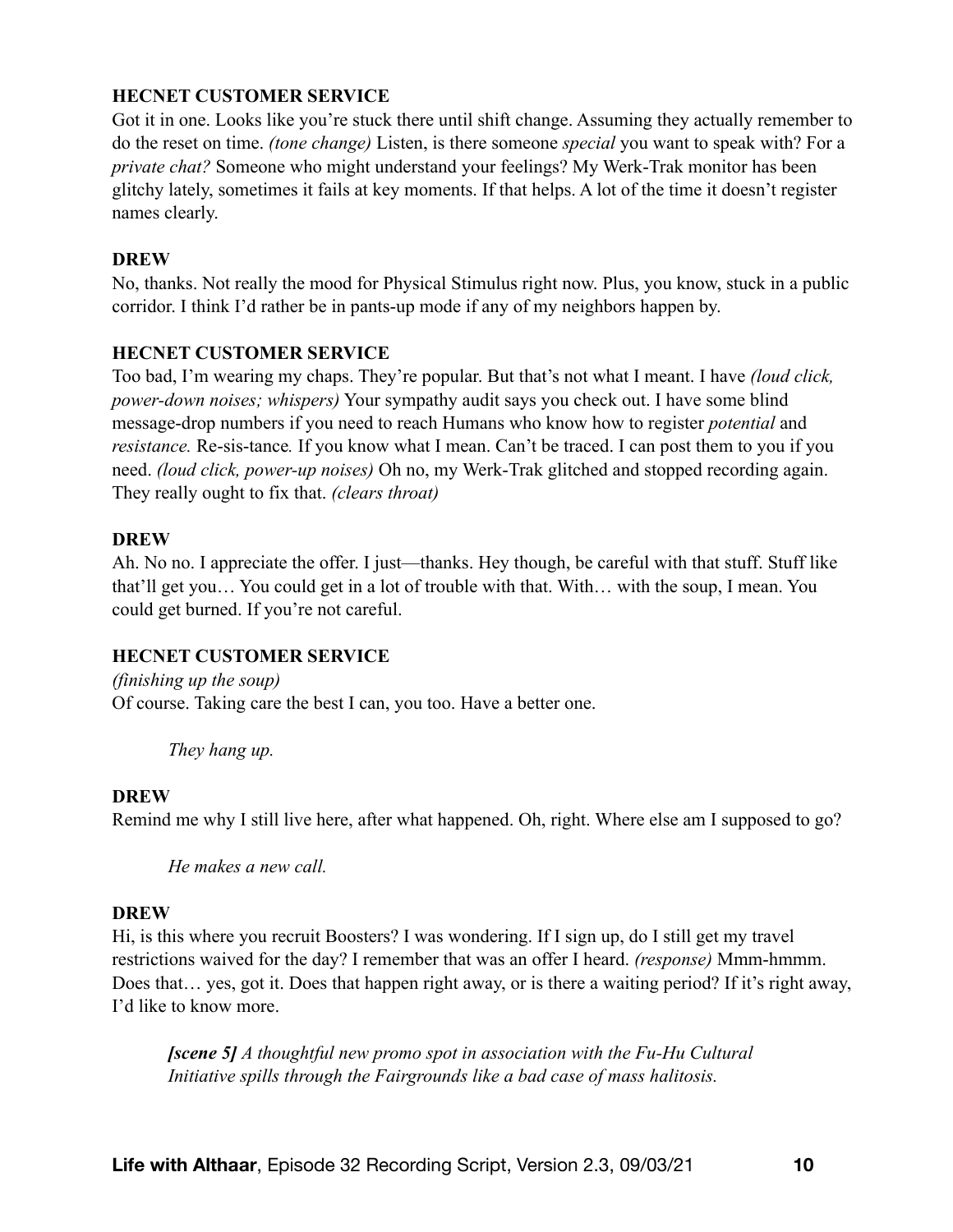# **SOOTHING P.S.A. BOOSTER VOICE**

Once we walked alone, brash and brave and foolish. Now we have partners, for life and then some. It's good to be home, and rooted with our new companions. Our Fugulnari friends. But who doesn't dream, sometimes, of the crazy old days of selfish, risky glee? The glory of youth! Our days of fire!

#### **WARD**

#### *(frank, confessional style)*

I thought I was better off that way. Even now. I remembered—you know, playing the field. Out until all hours. New faces, new friends, new experiences. Inspired by literature, devouring music, full of ideas. I was young, you know? I was independent. The world was my tank-bred Spotted Mollusk. They were crazy times.

#### **JUNE**

# *(frank, confessional style)*

When we met, well, wow. Maybe not love at first sight, or maybe it was, kinda. I knew I'd found a keeper, a partner. But I love who I was back then. Before I made my choices, before I shut the doors. I mean, you're kind of cute. If we had met after a couple of Mega-Ritas, who knows what might have happened? We might have had a Sahara Hot Night of a memory, you know? I'd still make the choices I made, but this was before. You know? We could have been a thing. Before. For a while. A hot second.... Hot. I miss that, sure. Not that I would do it right now. I mean, not with just anyone.

# **WARD**

Same for me! I was thinking the same thing! An adventure, before settling down!

**JUNE**  Not *settling*.

**WARD**  No no. Settling *down*.

**JUNE**  Very different.

**WARD** 

Sure is.

*They laugh. Not very well.* 

#### **SOOTHING P.S.A. BOOSTER VOICE**

And then it's time to put aside childish things. To make the mature decisions. To say goodbye to those old days of unfettered happiness and joy. To find a partner. As we did, with the Fugulnari. A commitment. Not to erasing our cherished past, but to building a new future. A solid future, one that seats two. One with room for all of us.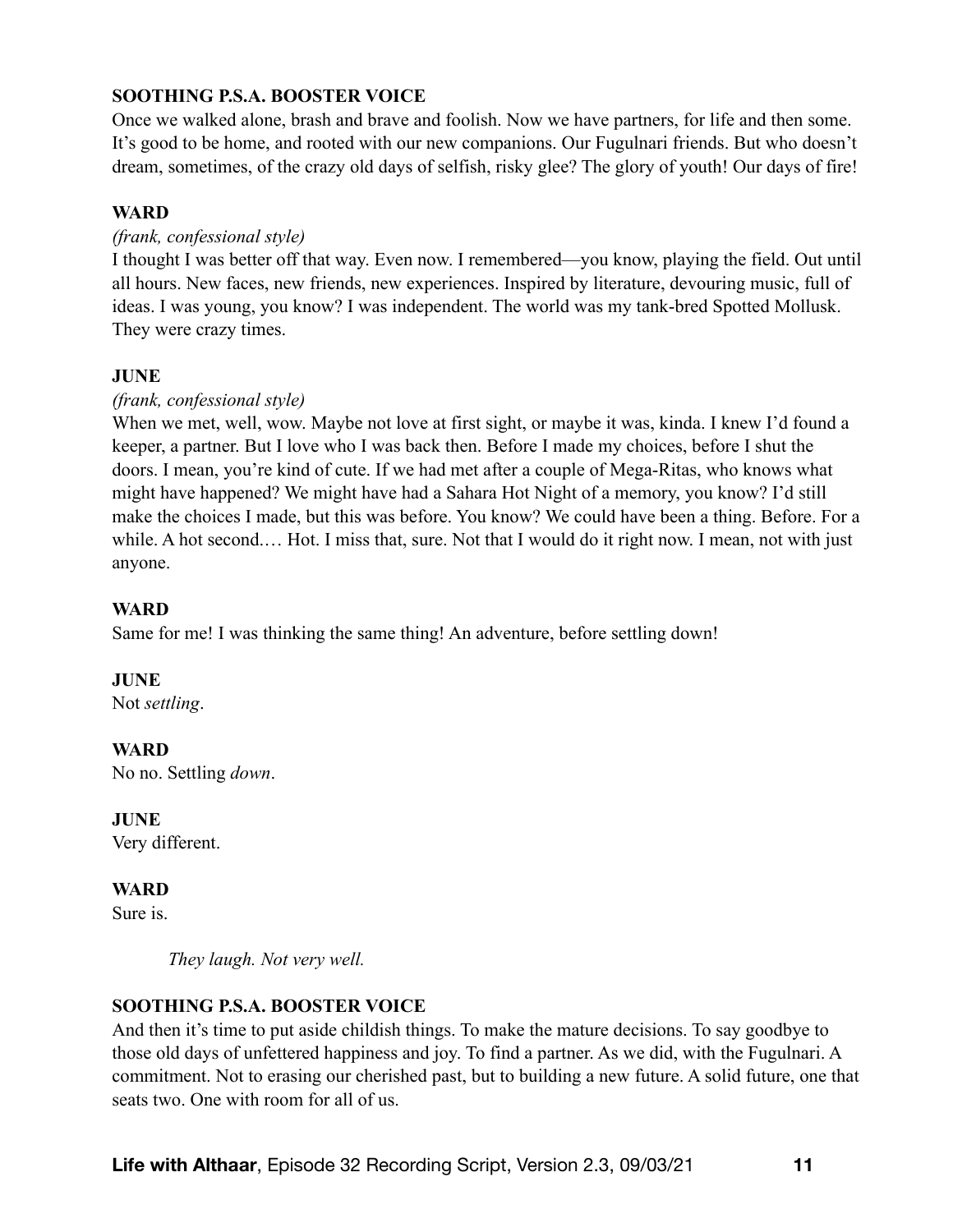**JUNE**  Of course.

**WARD**  Right.

**JUNE**  Because we have to grow.

**WARD**  You can't stay a kid forever.

**JUNE**  There's more to life.

**WARD**  So much more.

**JUNE**  I miss them. Those days.

**WARD**  Oh God I miss them so much.

# **JUNE and WARD TOGETHER**

For the future. For the heart. For the past. Never forget who you are. Derma VibroShave.

*VibroShave jingle plays in MRS. FRONDRINAX's office, which is where we have ended up listening to this work of ad-u-tainment.* 

# **MRS. FRONDRINAX**

I told you I wanted something uplifting! That wasn't uplifting. That wasn't even up-nudging!

# **ROOTY**

Rooty liked it, Mama! It made Rooty feel Big Sad! That's the fun kind of sad!

# **MRS. FRONDRINAX**

Quiet, Rooty!

**ROOTY** Eep!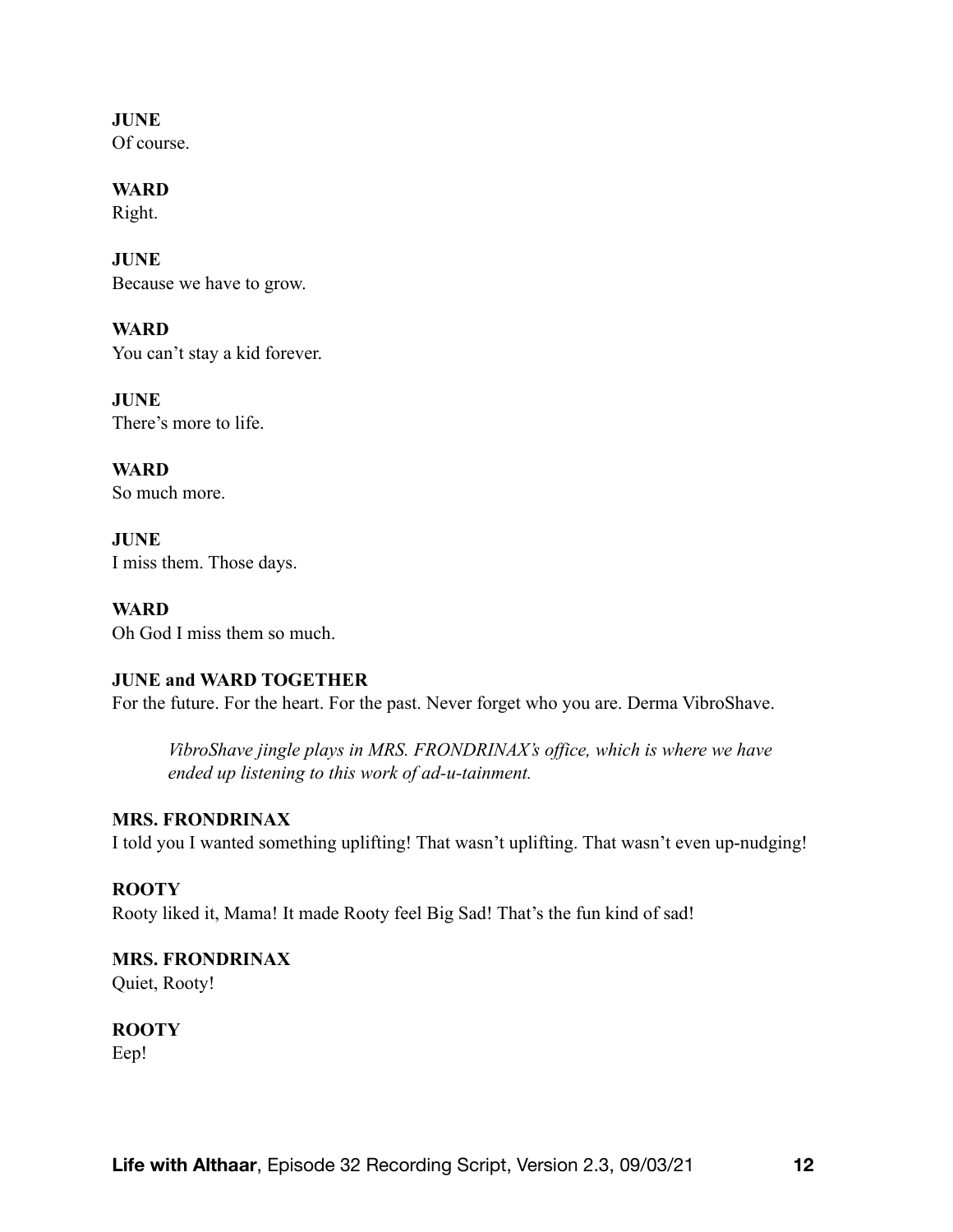#### **MRS. FRONDRINAX**

Well, needless to say, you're all fired. That was a complete waste of time and bandwidth. Although I suppose it's my fault for getting my hopes up. It's obvious that you Humans just don't have what it takes when it comes to practical cognitive refurbishment. "Old days of unfettered happiness and joy?" What the frost was that? We might as well have just dragged Dee Mallory up here to recite one of her tedious cyanosite poems. *(beat)* Well, what are you all just standing there for? Don't you have mulch to be processing?

## **JUNE**

But… you said we wouldn't have to go back there!

#### **WARD**

You said we could have solid foods!

#### **SOOTHING P.S.A. BOOSTER VOICE**

And see our families!

#### **MRS. FRONDRINAX**

Well, that was contingent on you not completely shoveling the bulb, wasn't it? Obviously I can't reward you for that absolute fiasco. How would that look? Really. Now get out, all of you. Out!

*[scene 6] Transition over the ACTORS' protests to the Electric Egg, where DREW is at the bar, sporting his brand new kicky Booster headband. As is so often the case these days, the Egg is thinly-customed.* 

#### **SOPON**

Hey there, sport. You know, I was thinking. Isn't it weird that "leaves," noun, you know, like you find on a plant? Sounds exactly like "leaves," verb, as in, the thing a person should do when they find themselves in a place where they are distinctly unwelcome. Nice little riff for the linguistic determinists, yeah? You could have a real field day with it. "Those leaves are Foog foliage." "He, she, or it leaves the bar when politely encouraged to do so." Right?

#### **DREW**

What?

#### **SOPON**

It's the eternal dilemma, isn't it? The easy way, the hard way, which way will you go? It's ultimately your choice, but a word to the unwise? You don't look the hard-boiled type.

#### **DREW**

Dilemma. My whole day has been dilemmas. It's a motif. Every time I get to a door, I've got a new dilemma. At least I made it all the way through the last couple of doors, so that's an improvement over where I started.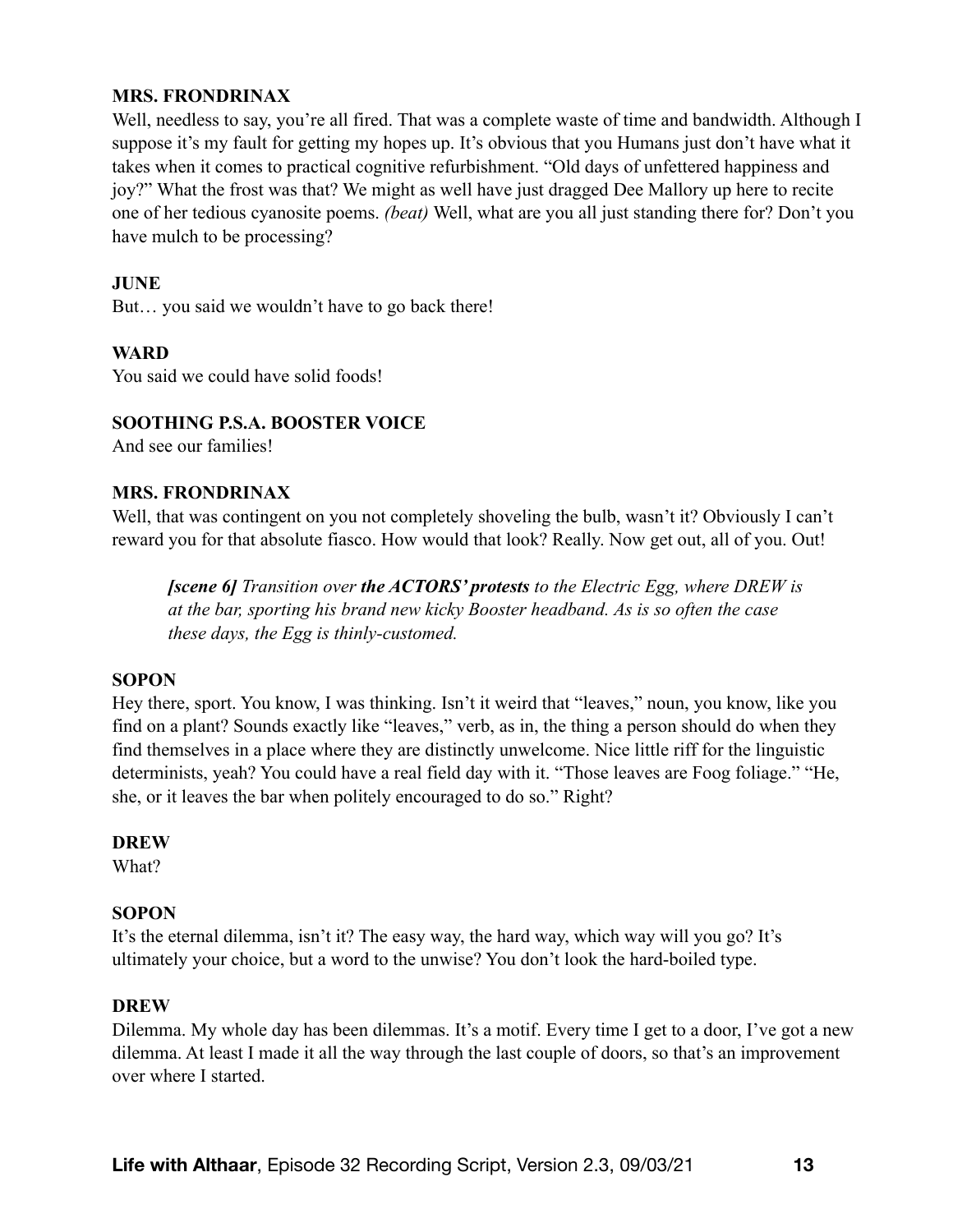Is it? You sure about that? Because you're here now, and to me that reads like something went seriously awry somewhere.

#### **KWONTZ**

*(gibberish: "They just get denser every minute, don't they? What a noidler.")* 

**DREW** 

Excuse me? Who's a noidler?

# **KWONTZ**

*(gibberish: "Aw nertz, he understood me.")*

# **DREW**

Of course I understood you. I can read.

# **KWONTZ**

*(gibberish: "Oh, the noidler can read! Am I supposed to be impressed?")* 

# **DREW**

No, I'd say it's a pretty common skill. So, if that's why you disabled the audio on your translator, I don't think that's going to work out too well for you.

# **KWONTZ**

*(gibberish: "I didn't disable it, shness-for-brains! It's broken! I've been trying to get it fixed for forever and a half!")*

# **DREW**

Oh. Want me to take a look at it? No promises, but if it's a software problem I might be able to get you sorted out.

#### **BUBBLES**

Oh, the noidler's a scab, too! Shoulda known as soon as I scanned the headband.

#### **DREW**

This is about the headband? What's wrong with the headband? I mean, I know it's not the most flattering accessory, but—

#### **SOPON**

Look. Let me be clear here. I will serve you. I don't want to, but I will. And I won't squack in your drink, because I am a professional, and I don't stoop like that. But there is a total ban on Fugulnari on these premises, by order of the management, not to mention the Baronet of Kandephaa'a, how great his Luster to the Imperium. Now, Boosters, we don't ban, but we do discourage. For the same reason we discourage placket mold. Although unlike placket mold, we won't kill you with fire.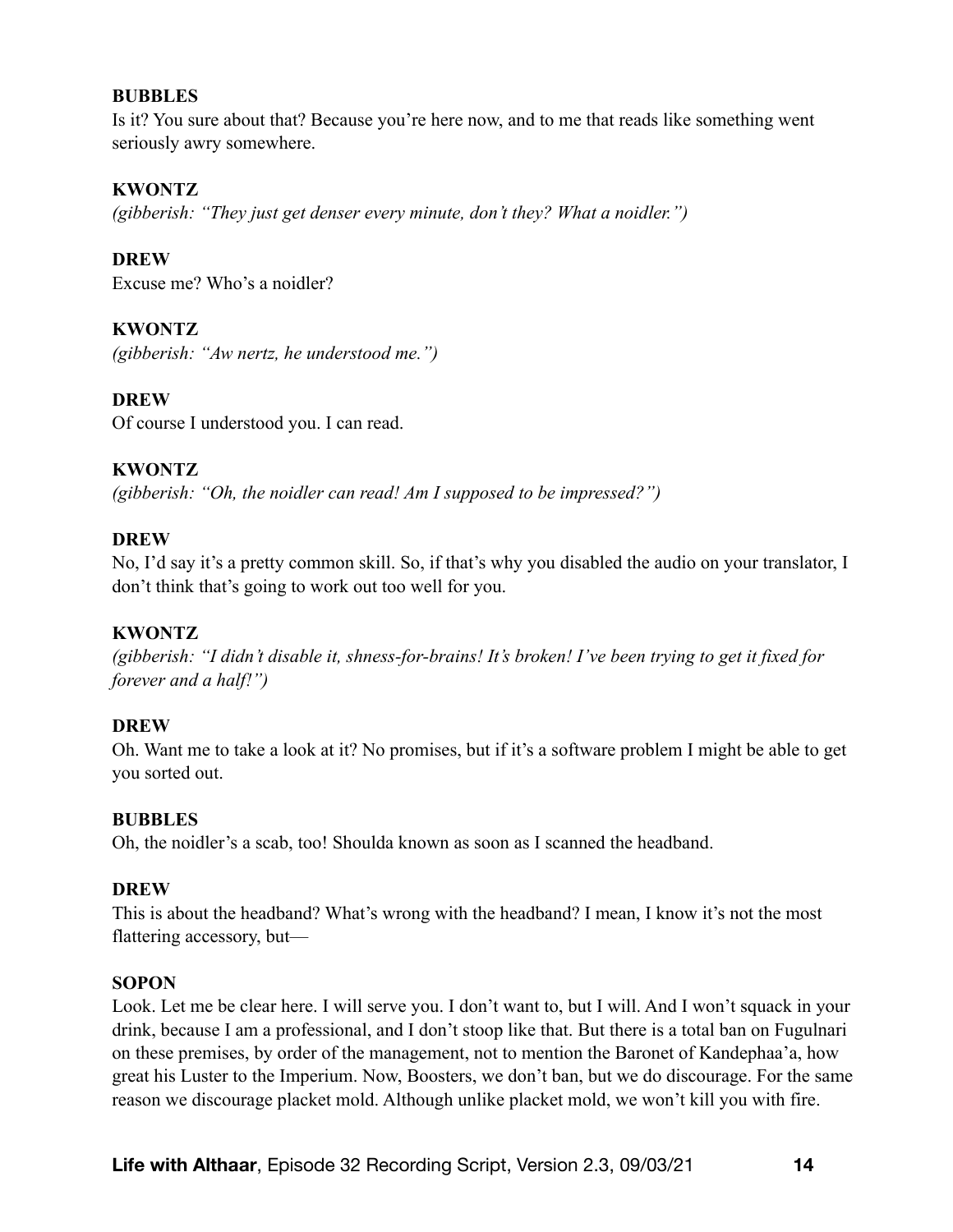But we'll definitely think about it. At least, I will. And I got a hand lighter and a misting attachment with a maximum spray radius of 20 meters, so *you* might wanna think about getting yourself on the other side of that purple line in the doorway there.

# **ALIEN BARFLY**

You tell 'em, sister!

# **CHIP**

Hey, have you two seen Vert around?

# **SOPON**

Nope. Not for a while, actually.

# **BUBBLES**

What do ya want Vert for, boss?

# **CHIP**

I don't want him, it's just weird that he hasn't been around. I keep not tripping over him, it's giving me the weirds.

# **SOPON**

Yeah…

# **BUBBLES**

Maybe he's just off doing another reticulum cleanse?

# **CHIP**

Well, if he is, he better not— *(takes in DREW's headband)* Who's the noidler?

# **SOPON**

Just some headband, boss. We've been laying out the parameters for him real quick.

# **CHIP**

Yeah, well, we've got a hat rack. If he wants to sit at the bar, he can use it.

#### **DREW**

Sure, that's— Uh. Where's this hat rack?

# **CHIP**

Oh. I guess we don't have one of those after all. Just use the floor, then. But fair warning, we had a bunch of Gastropoids squish through here earlier, and we haven't had a chance to mop up yet. So your precious headband is going to go from kicky to sticky pretty quick. Or, here's a thought! Option B, you could just get the hell out of my bar!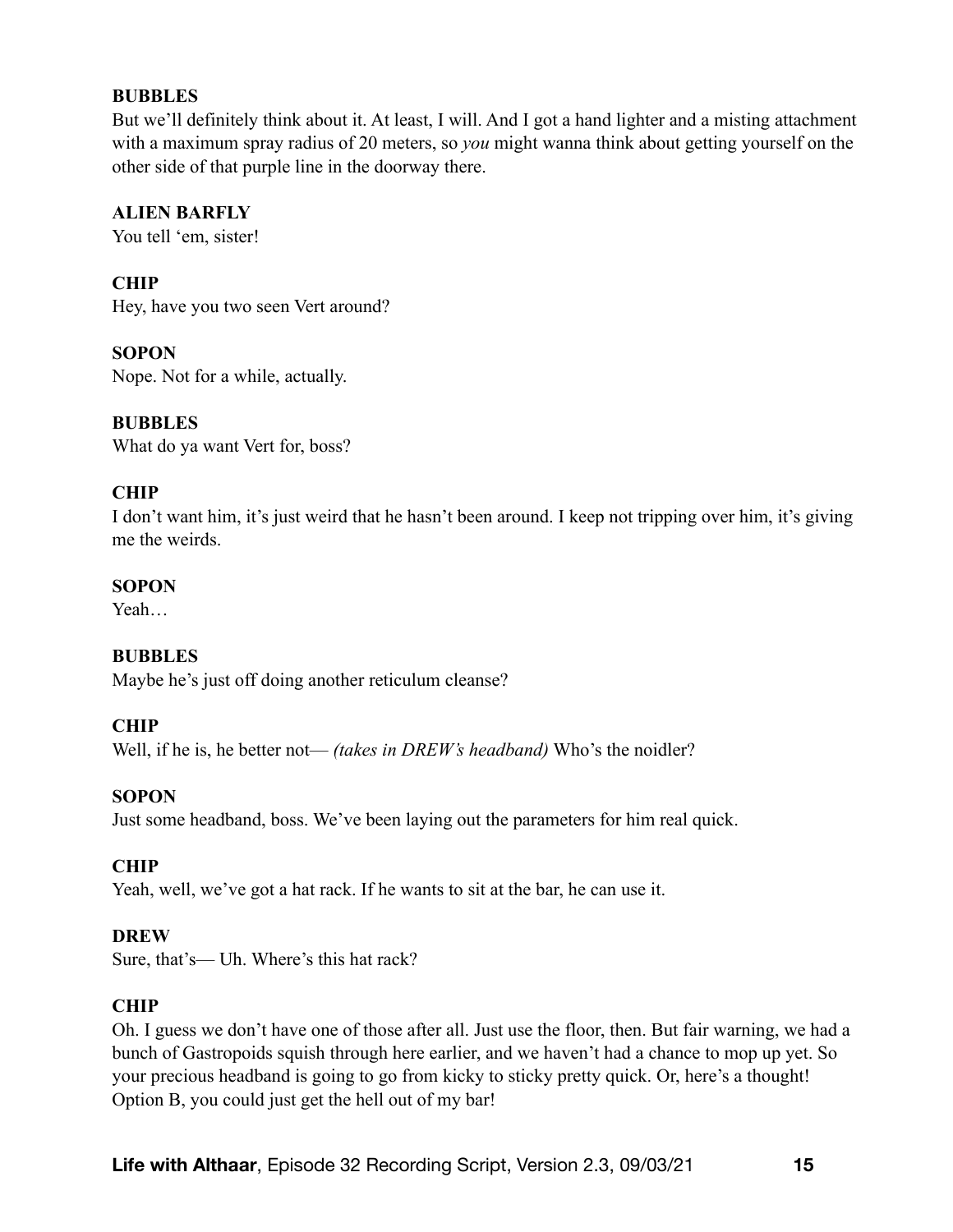Oh, I like that one!

#### **DREW**

It's not my precious headband.

## **CHIP**

Then what's it doing on your head?

#### **DREW**

I mean, yes, it's mine, but it's not like I— Look, it's just been a day. I had to pick up a parcel addressed to my boyfriend—my partner, rather. Or ex, really, because it doesn't matter because he's gone now and I don't know if the Foogs shipped him out or squnched him or what, they gave me a receipt that doesn't even say if he's alive or not and it's printed with flotting Medial S'es, which shouldn't matter but it's the last flotting chip on the whole rotten flotting motherboard. And Walken-Bot wouldn't even give me the package until I did a remote reset on some of his peripherals, and then I crossed paths with a giant corn so my movement allowance ran out within sight of my front flotting door, so I joined the Boosters to get enough jecking steps to flotting get home, but you have to make the free trip to their office for the headband before they waive your step limits, so I still haven't been home, but I figured I might as well have a drink first as long as I've finally got the step credits to get to a bar, except now I can't get a drink because of the thing that let me get here in the first place. I'm a walking O. Henry story with a stupid headband. And no boyfriend. And no drink. And a thousand days coming that look just like this one, so why bother. What's the point.

*Silence.* 

#### **SOPON**

Mang.

#### **DREW**

*(crying a little)*  Sorry.

# **KWONTZ**

*(gibberish: "Can I buy him a drink?")*

# **CHIP**

Sin Kwontz here would like to buy you a drink.

#### **DREW**

Yes, I— I really do know how to read, I promise. Sorry. I mean, thank you. That would be nice.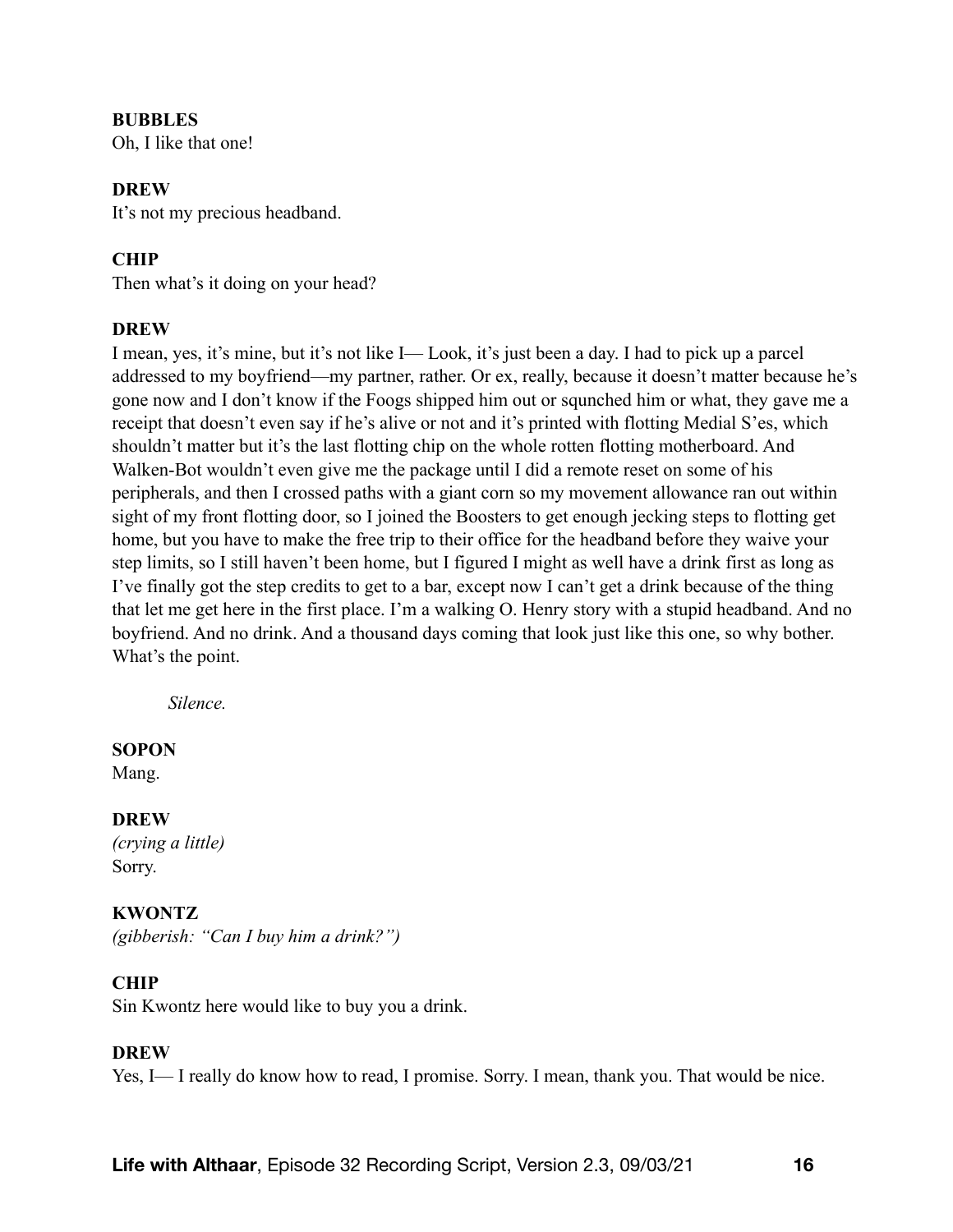Sopon does wizard-level things with Tammuz Rum, if you like Tammuz Rum. Won't make much of a dent in troubles like you got, but it'll at least blur the edges on 'em a little.

## **DREW**

I—yeah. Yes, please. Thank you, Sin Kwontz.

# **KWONTZ**

*(gibberish: "You're welcome. I'm sorry about your partner.")*

#### **SOPON**

One O4 Tammuz of Fire, coming up.

#### **DREW**

What's in that?

#### **SOPON**

I mean, I could tell you, but once you drink it, your short-term memory formation's going on hiatus anyway, so.

#### **DREW**

Sounds perfect.

*[scene 7] Maybe music, or maybe just fading into… not quite static. More like sonic mung—voices distorted over communications channels, gradually becoming intelligible. Two Humans, BOOSTER OBSERVERS 1 and 2, working for the Foogs and sharing data in a special technical patois—casual and bored, slipping in and out of tech talk with personal comment. The Banality of Evil.* 

#### **BOOSTER OBSERVER 1**

Alt-1, systat, PK-4-2-1, read within callstate. Manage hepline median crosstitch. Eleven by way of corner 5. Hey, your buses charged or steady?

#### **BOOSTER OBSERVER 2**

Board clean. Negation static. Target 4-2-1, PK, is namesent or not? Holding steady. Target also steady, Lamed 3.

#### **BOOSTER OBSERVER 1**

Ah, Target holding in the Egg, could be teatime. You have a minor 35-slash-73 mindrest on there?

#### **BOOSTER OBSERVER 2**

You know it. Again, namesent on Target is a knowing positive or held in flux?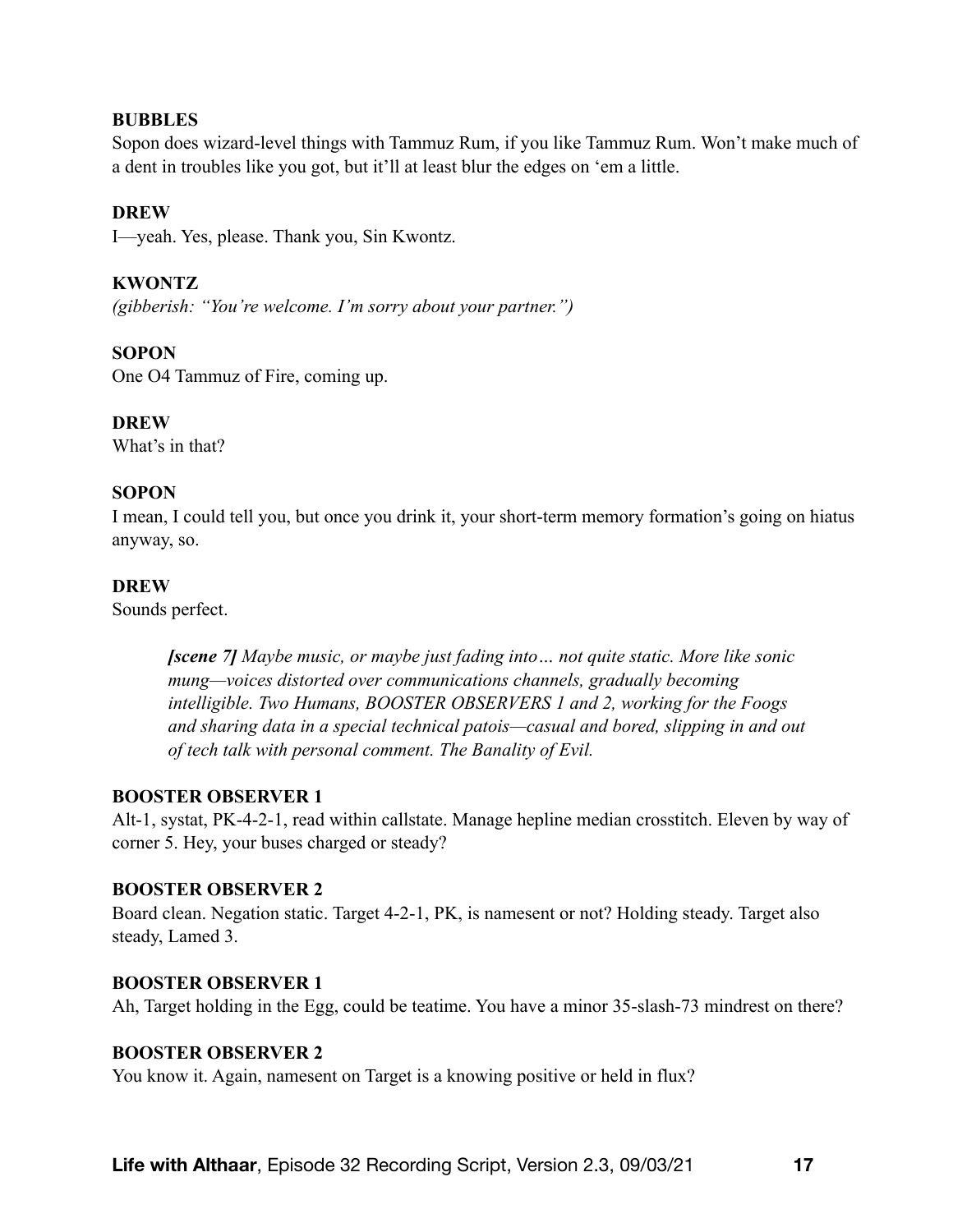#### **BOOSTER OBSERVER 1**

Target, ID: Scarlett-comma-Andrew, file open, level A-prime-fifty-six and below.

#### **BOOSTER OBSERVER 2**

What's the dope on the up-and-down focusing? Target activity in and of self?

#### **BOOSTER OBSERVER 1**

Negative. Target former partner of degerminated subversive Wood-comma-Rufus—see file, attached as ness, details limited, level B-prime-17 and above. Within the up-and-down minorly as of circumstance. Trigger-conjunct: Inbound Freight receival of package for Wood-comma-Rufus by Scarlett-comma-Andrew through unauthorized programming maneuver, sequented with sudden Booster uptake. Set Layers and record incidents.

#### **BOOSTER OBSERVER 2**

Layer 1, circumstance, partner degermed subversive; Layer 2, circumstance, Inbound Freight package acquisition and migrational program; Layer 3, circumstance, unforecasted Booster uptake. Layer 3 set to trigger backcheck on solo as Layer without, but within third level increases the extent of up-and-down.

#### **BOOSTER OBSERVER 1**

Layer 4, circumstance, Target Scarlett-comma-Andrew acquiring service in Lamed 3 Boosterunfriendly locality. Remaining despite.

#### **BOOSTER OBSERVER 2**

Good catch. You try that place since headbanding yourself?

#### **BOOSTER OBSERVER 1**

*(it didn't go well)*  Just the once.

#### **BOOSTER OBSERVER 2**

Same here, likewise Brother. Hold. Up-and-down lightface on move! PK-4-2-1 on the move again.

#### **BOOSTER OBSERVER 1**

Vidded and vidded. Check flightpath and… could be Target returning to standard bay. Continue upand-down at premium level within available device range. You got your end, I got mine. Will check when issues become clear or clearly insubstantial. Clear channel, systat, alt-ten.

#### **BOOSTER OBSERVER 2**

Cleared buses, maknam reversal until alt-nineteen. Take it easy, man.

*[scene 8] DREW arrives home. Home doors closing the way home doors do, easily and with comfort.*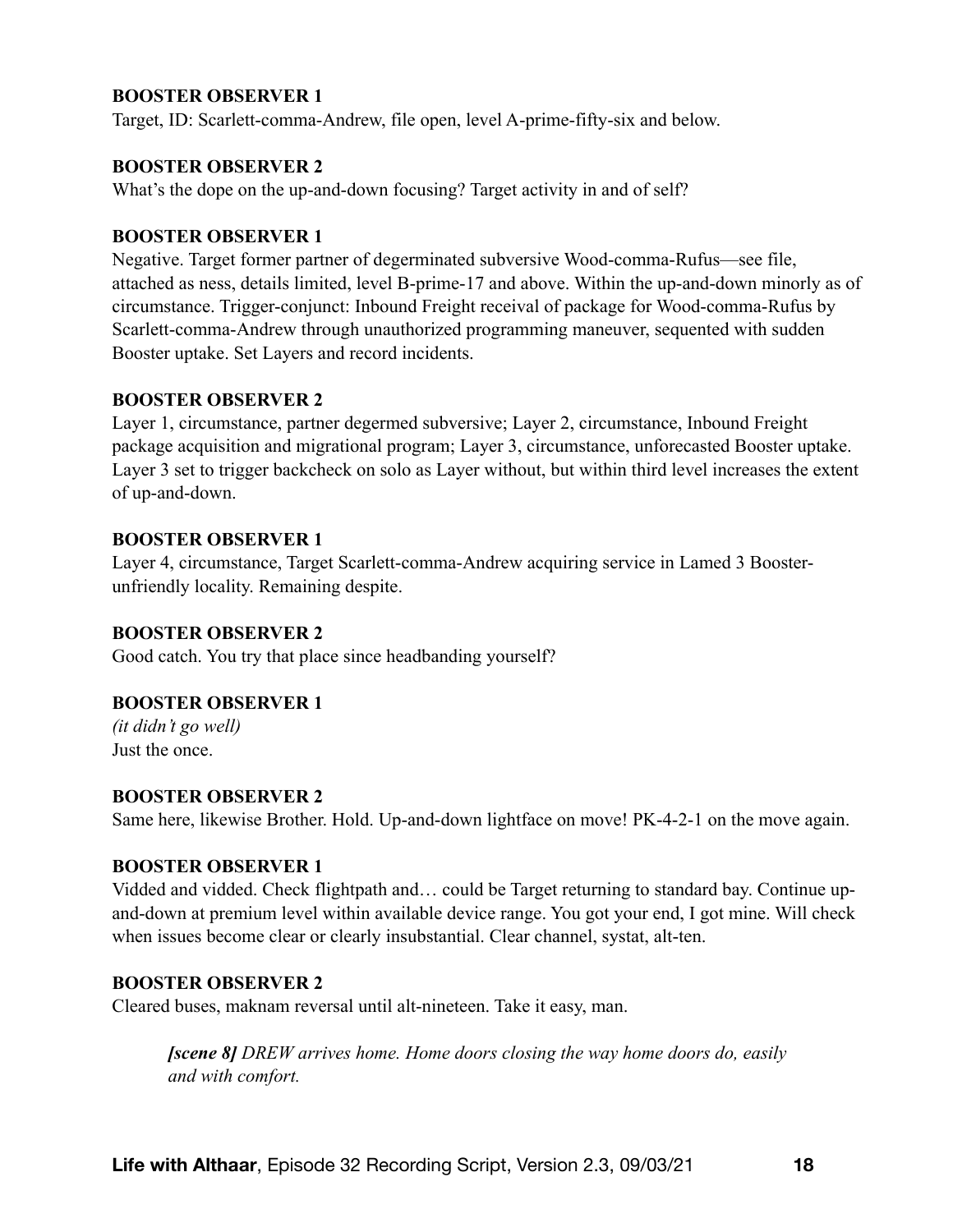# **DREW**

Home at last. All right, I've been carrying this damn box around long enough, let's see what's inside. Hmm, tough smart-seal for a public shipment. Here's this, and… Send access confirmation? Um… no. Security fail, handshake incomplete. All right. Send access confirmation, let's try yes. Yes. Locking protocols, and… releasing security seals.

*The box is sealed with paper tape and twine, but also a surprisingly tough security seal. The robust beep when it is properly opened carries weight and import. Rustling of packing paper and packing beans.* 

And it's… a pot. With a security— Wait, no, it's not just a pot, it's a flotting Fugulnari planter. What the frid, Rufus. What were you going to do with this? What were you thinking, swee?

*Various pot-examining noises, until: Glink!—incoming message certification. Typing and mouse clicks through the following where appropriate.* 

Rufus, you've got mail! Anonymous mail. Sourced from the server "Weinmeisterstraße," which, let's see. Which doesn't exist. But which, hmm, Wiki check… Weinmeisterstraße was a ghost station on the transport system in East Berlin. And "East Berlin" was… Huh. Two Berlins, really? Oh, Imbalance Era, right. So, Cold War stuff? Curiouser and curiouser. Let's see what this ghost server wants you to know.

"Hello, Customer. Thank you for your Custom. Use our product in good health."

Well that's a tad anti-climactic. Nothing funny in transport level, clean header, regular gateways, no microdots—wait, yes microdot. Clever, clever. Regular scans don't see it, but let's—yes, there we go. You're a code god, Rufus. I don't think anyone else on the Fairgrounds could get this open even if they spotted it. Except me.

*Diddly noises. The message is unencrypting and assembling itself.* 

# **ELECTRONICALLY-PROCESSED COMRADE VOICE**

Hi Rufus. Keeping this short. We got your info-stick a few weeks ago, and this is the result: the working Shoe prototype. We're confirming that most of the Foogs don't really see much at all what visual input they get seems to be assembled as a function of appetite, more or less, based partly on the phototropic nutrient response in their leaves. So if you're wearing the Shoe, they'll focus on that, probably to the exclusion of anything else.

The ones who've been around longer seem to have more visual acuity—maybe it's training, maybe it's an enhancement of some kind. We don't know much. But we're sure of this: when you're using the Shoe, you should stay away from their specialists, and any Foogs with high rank. Not that they seem to have ranks, but you know what I mean. The ones the rest of them don't talk back to. As for the specialists, their soldier trees can definitely spot motion and weapon flashes, and we think some have learned to pick out Human silhouettes. I know it sounds goofy, but R&D suggests wearing a big floppy hat. Or a feather cape, if you think you can pull off a retro 50's look. Anything that breaks up your profile should help, but the leafier, the better.

*(cont.)*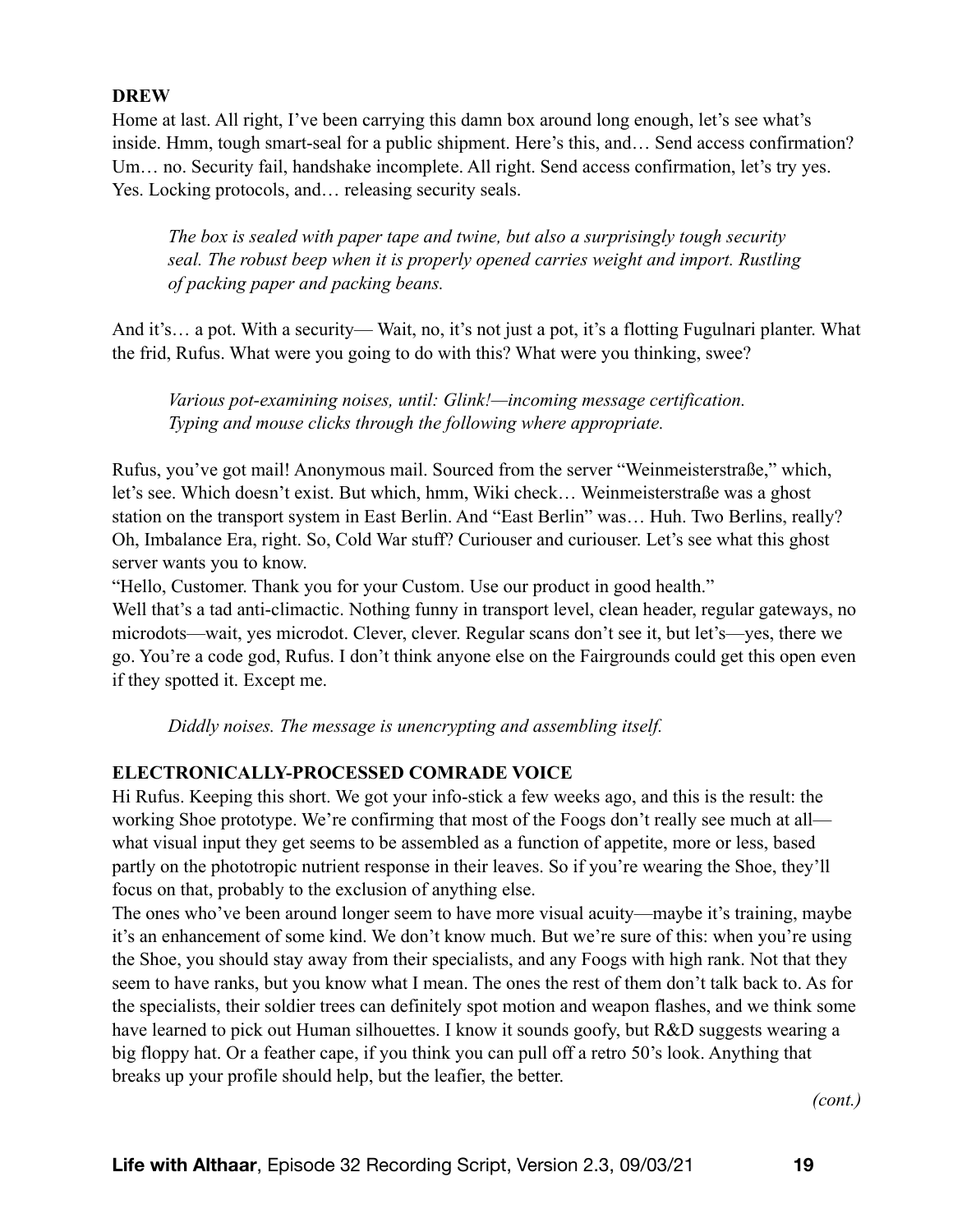There's a lot of pheromone sensory data in the pots, but we've left most of it out of the Shoe—the less information, the fewer chances for the kind of mistake that would give up the game. The Skunk Works crew came up with a minimal signature that should still deflect suspicion as much as possible. Basically, the Shoe says you're from someplace nobody knows much about, and your job is something really boring. So you're like, Private Smith from Nebraska Granary Two, and you're in accounting. Hopefully no one will ask any questions. But if anyone does ask, your actual Foog name is Kevinyax.

Good luck on this one, Rufus. We're all pulling for you. You people at DPC5 have been a beacon for all of us. Maybe once this is all over, you and Drew can go somewhere nice for a few weeks and remember why we're people.

Take care out there. Message ends and erases.

# **DREW**

Oh Rufus. You were a whole goddamn real-life hero, and you never told me, baby.

*[scene 9] The marketplace. Fugulnari trade restrictions, which largely consist of stealing everything that comes in, have not done well by the market.* 

#### **HAPPY IT-DON'T-WORRY-ME VENDOR**

Everything on this table? Three beans! Three tiny credits, and I've got a smile on my face, because life is too short to worry too hard!

## **CURIOUS SHOPPER**

Three beans? Wow! …There's nothing on the table though.

#### **HAPPY IT-DON'T-WORRY-ME VENDOR**

We had a run on the merchandise! It was great! I love being popular!

#### **CURIOUS SHOPPER**

So…

#### **HAPPY IT-DON'T-WORRY-ME VENDOR**

I'm selling options, though! Three beans, and when something comes in, you can have it!

# **NEARBY MERCHANT WHO HAS HEARD THIS BEFORE**

They never have anything. They haven't for months. If you want to give away free money, I could use some. I have this, well, I'm not sure what it is. I used to have it in purple, but only the plain ones are left. You could have it, for free money. If you want.

#### **CURIOUS SHOPPER**

Plain? Is that a color? It just looks dirty.

#### **NEARBY MERCHANT WHO HAS HEARD THIS BEFORE**

I like to think of it as "antiqued."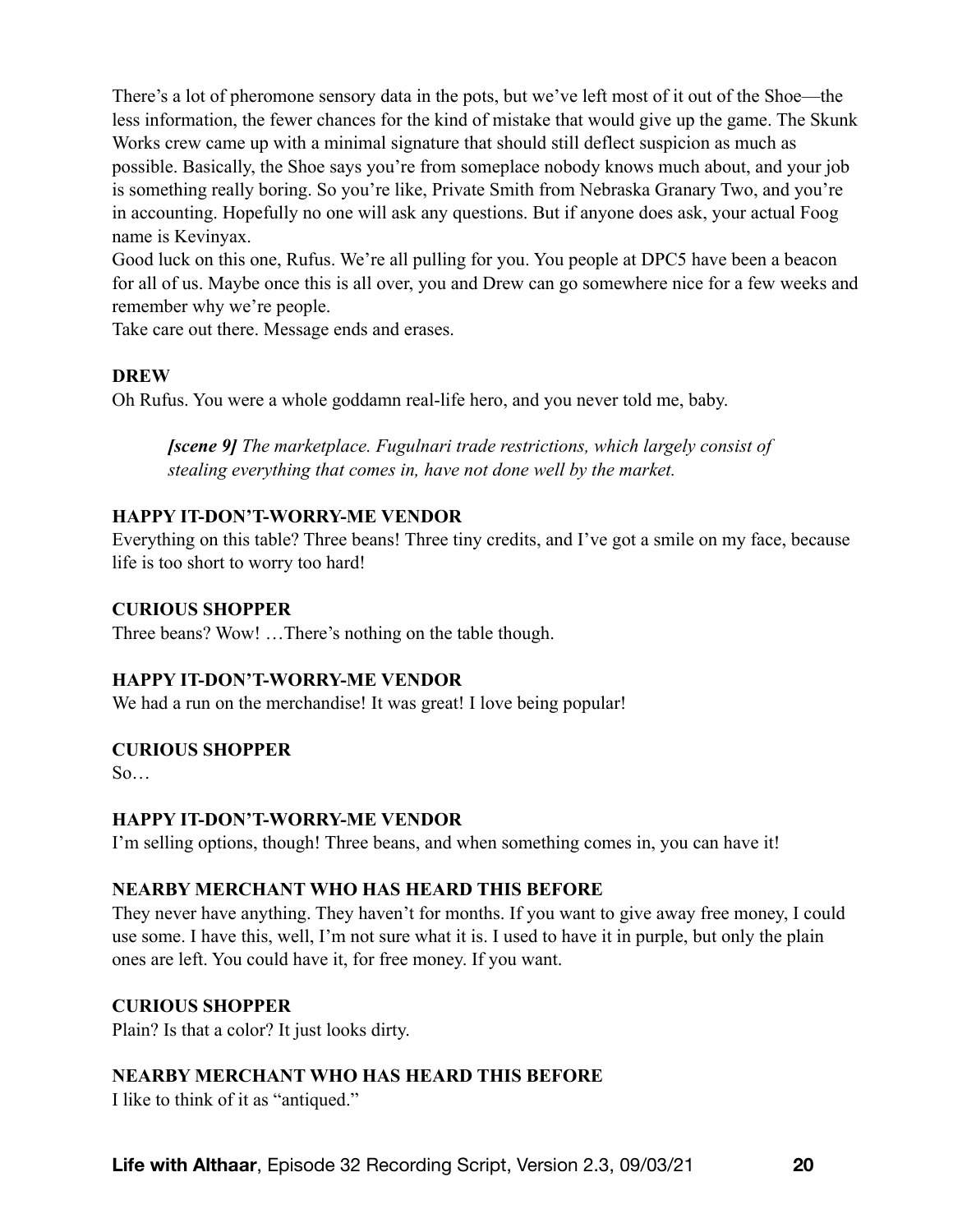# **HAPPY IT-DON'T-WORRY-ME VENDOR**

There was that one time I had the pen. Remember that? Don't say I never have anything.

# **NEARBY MERCHANT WHO HAS HEARD THIS BEFORE**

By definition, a pen is something that writes. What you had was a pen-shaped piece of plastic.

#### **HAPPY IT-DON'T-WORRY-ME VENDOR**

Have to take that up with the manufacturer. They settle in shipping.

#### **CURIOUS SHOPPER**

*(shrewdly)*  I've had a run on my finances—how about I order something now, and pay you when I pick it up?

#### **HAPPY IT-DON'T-WORRY-ME VENDOR**

So not how this works.

*[scene 10] Transition to a corridor in Vav 41. DREW is on his way to make a visit. He hears some muttering, and investigates. The muttering gets clearer as he turns a corner:* 

#### **FRALL**

8105. 0096. 2251. 2110. Hello, Mr. Scarlet. Please give me a moment, I need to get this recording done before 1922.

#### **DREW**

You've got plenty of time before 19:22, second cycle's only just started.

#### **FRALL**

I meant the year 1922. However, it would take me at least until 19:22 this afternoon to explain myself to you properly, so perhaps you would just take my word for it.

#### **DREW**

You must be that Lieutenant I've heard about. The energy cloud. I can tell by the… cloud. Of energy. Plus the aura of incomprehensibility.

#### **FRALL**

Most astute. Please stand by. 84791. 89982. 31415—there. I can finish the rest another time, now that I've got the heart of it recorded.

#### **DREW**

Okay.

#### **FRALL**

That last section is one of Althaar's favorites, and for good reason.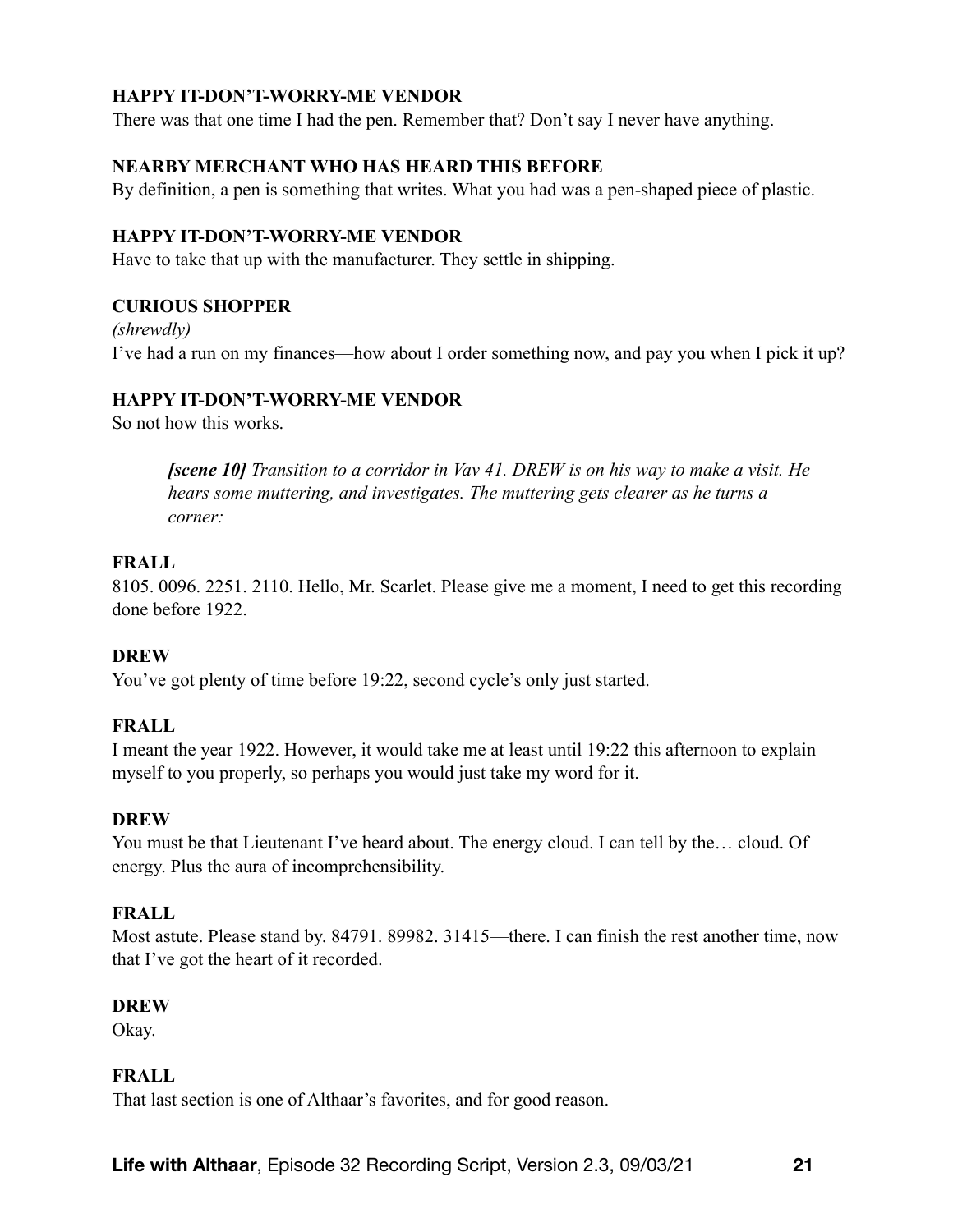#### **DREW**

Sure. Well, fascinating as this is, I should really get going. My unlimited steps are only good til the end of the day, and I've got quite a few stops to make.

# **FRALL**

Yes, I am aware. It's good to see you. I was dissatisfied with our other encounter, and wanted a chance to meet you again on better terms, without all the ruckus. And I thought I might take this opportunity to answer some questions you might have.

#### **DREW**

Our other—? I don't think we've met. I'm pretty sure I'd remember that.

# **FRALL**

You will.

# **DREW**

What?

# **FRALL**

You are on your way to visit John B at the moment, I believe.

# **DREW**

I— Yes, I am. Would there be any point in asking how you knew that?

# **FRALL**

None whatsoever. Although I feel compelled to mention that even one with a much more temporally-limited perspective than my own could easily surmise as much. Vav 41 offers very limited opportunities for tourism.

#### **DREW**

Ah. Yes, there is that.

# **FRALL**

I suppose you could be on your way to engage Sherlock Holmes-Bot to investigate one of the more pressing questions that is concerning you at the moment.

#### **DREW**

Oh. Is— Would that work? Would be be able to find out if… If Rufus is—?

#### **FRALL**

He would not.

#### **DREW**

Ah.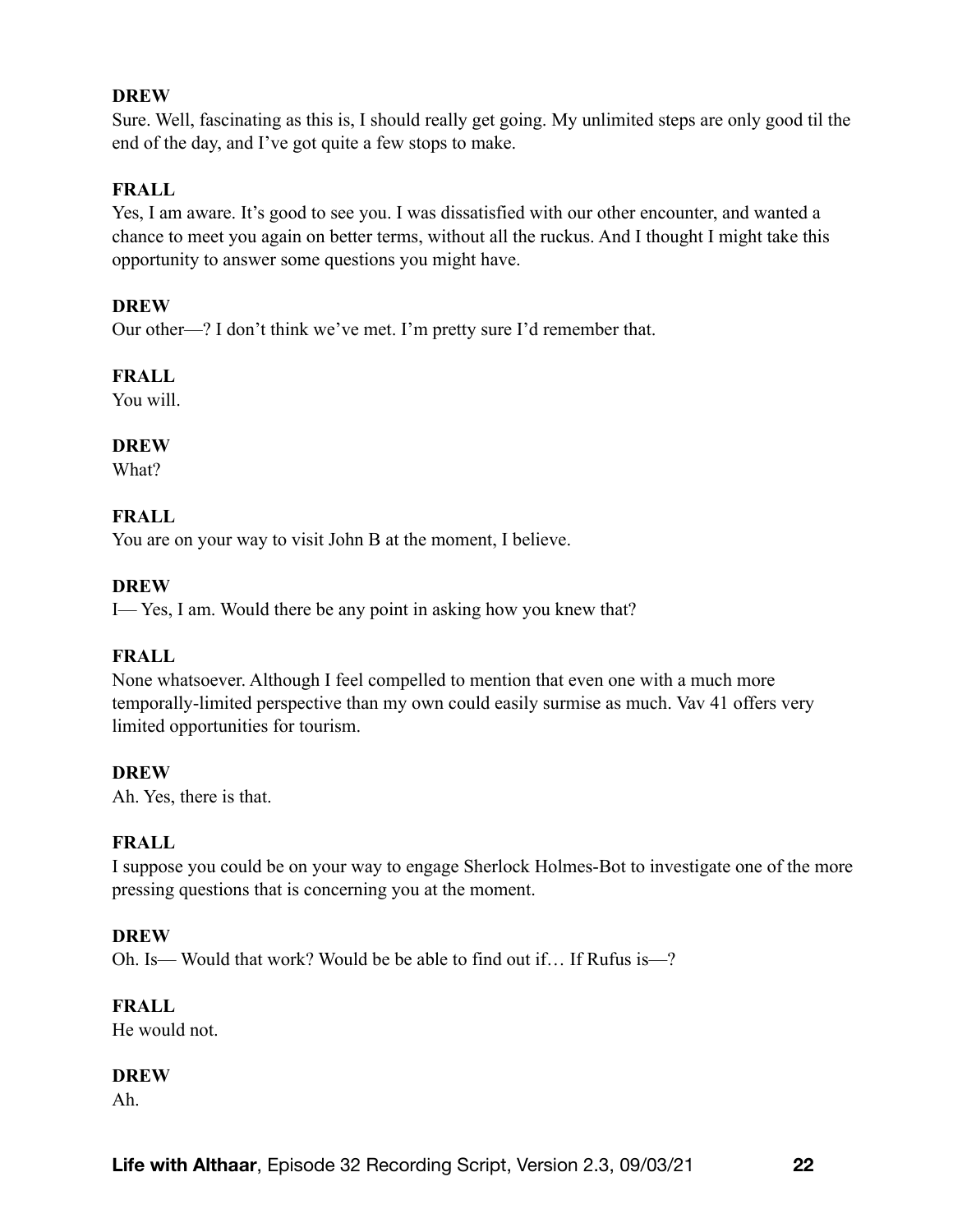# **FRALL**

So you may as well continue on your original trajectory, toward the extravagantly humble local offices of Wanting and Sustainment Systems, and their sole remaining employee: Mr. John B.

## **DREW**

Do you know why I'm going to see him?

# **FRALL**

You are not going to kill him, though I suspect you think you might. You will confront him about his well-publicized betrayal of your partner, Rufus, and his friends in Data Processing Center #5. You are experiencing a great deal of emotional pain, and you will try to cause commensurate pain to Mr. B. As a sidebar, the Mechanics of Pain is a fascinating field. You don't have the tools for proper analysis of the subject on this plane, of course. Which is a pity, since you enjoy pain so much.

# **DREW**

We don't, actually.

# **FRALL**

Really? Then perhaps you'll abandon your current course, which can have no other purpose than the needless inflicting of same.

# **DREW**

I can't. It's not my debt to cancel.

# **FRALL**

Isn't it?

# **DREW**

I don't know how to answer that, actually. Did you know Rufus?

#### **FRALL**

I did not have the pleasure in person.

#### **DREW**

He was beautiful. He was. Beautiful. He should be here right now. He shouldn't be gone.

#### **FRALL**

Yes.

#### **DREW**

Then why is he gone?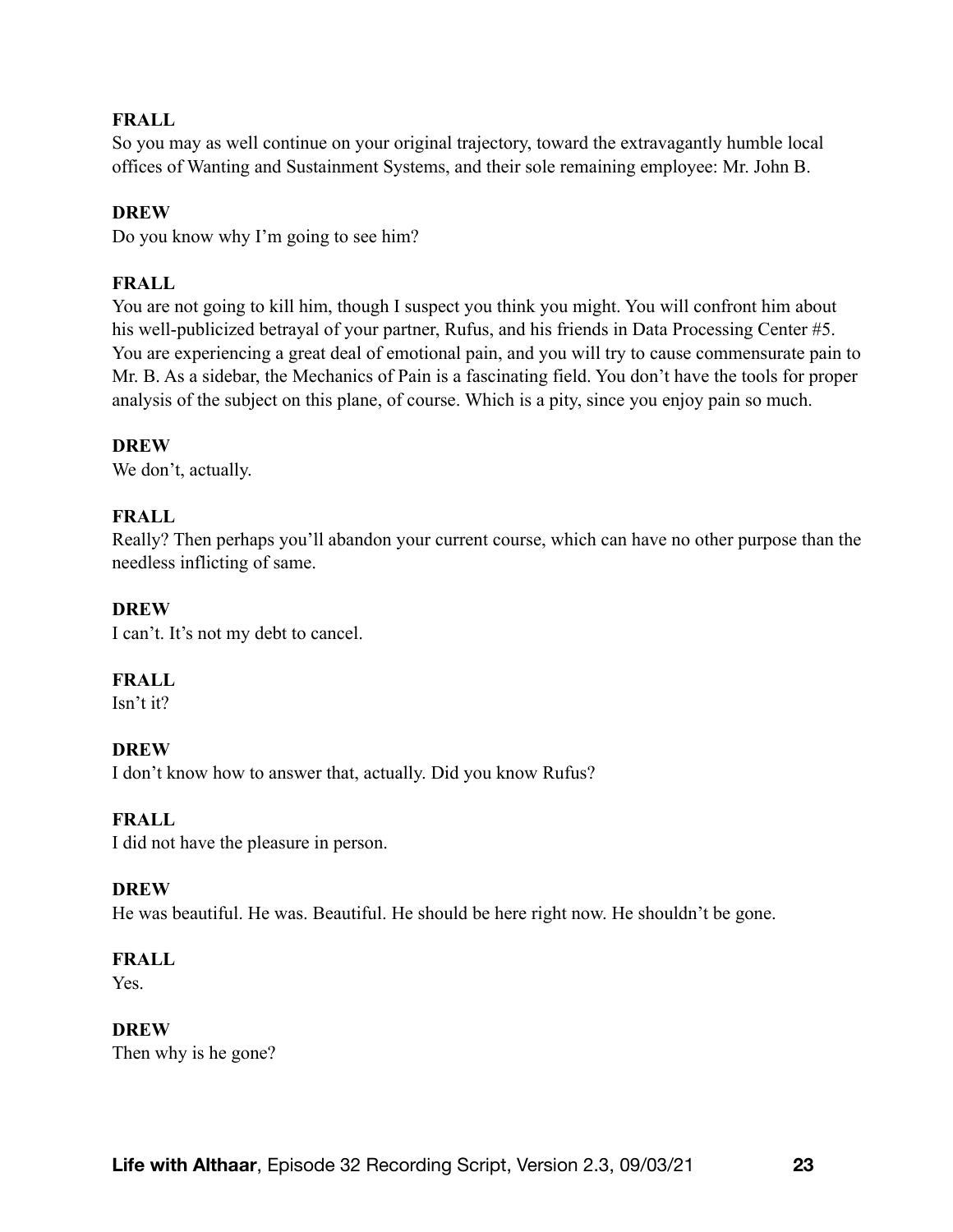# **FRALL**

He is gone because the Fugulnari perceived him as an obstacle to the Plant Way. Their dedication to efficiency is often honored more in the breach than the observance, but with regard to potential threats to their power, they are very punctilious indeed.

#### **DREW**

Is he dead?

# **FRALL**

Presumptively. I have not explored it. Stochastic derivations concerning the Fugulnari pose complex and non-trivial difficulties. For your purposes at this time, he is effectively non-existent.

#### **DREW**

I thought you could see through, like, a hundred dimensions or something.

#### **FRALL**

While I may be functionally omnipresent, Mr. Scarlett, I still can't be everywhere at once.

#### **DREW**

But—

#### **FRALL**

I know.

#### **DREW**

Then— Ok. What else can you tell me? Is there— This may sound silly, but I have to ask. Is there a heaven? Does— does anything like that exist?

#### **FRALL**

That's a highly subjective concept, and I don't believe we have the time for you to elucidate your personal concept of heaven precisely enough for me to give you any kind of meaningful answer. Would it matter if I could?

#### **DREW**

Wouldn't it?

#### **FRALL**

Question with a question, Mr. Scarlett.

#### **DREW**

Just call me Drew. "Mr. Scarlett" is that guy from the Clue reboot.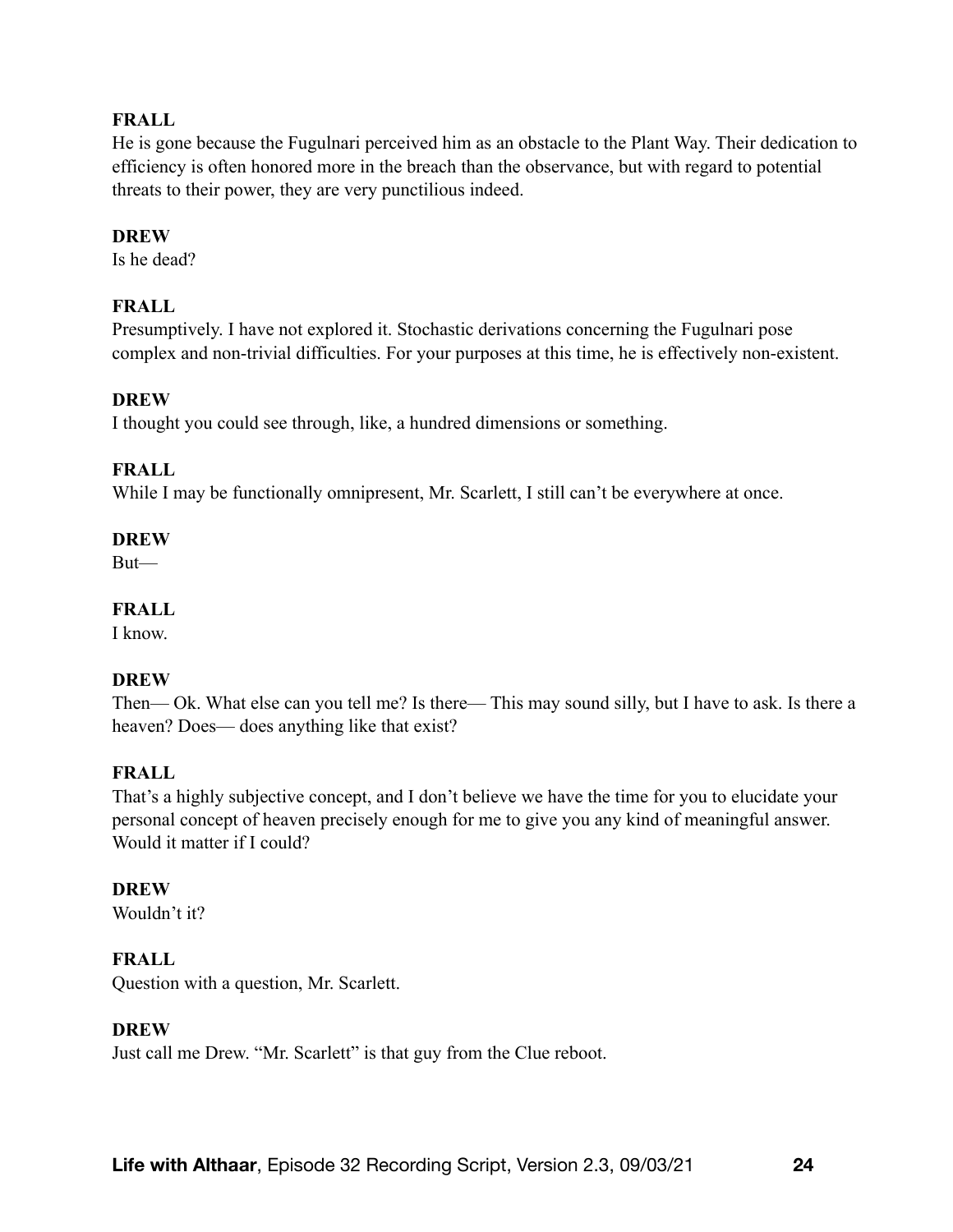# **FRALL**

As you like. Speaking in general terms, Drew, there's no pressing objective need for there to be a heaven. And yet, so many long for it so eloquently. I have never detected or experienced anything along those lines, but one could argue that that is merely due to my not having any use for it. If I had to extrapolate, I would hazard that wishing for a heaven is a way of creating one, subjectively.

## **DREW**

That makes sense, if I understand what you mean.

# **FRALL**

If it makes sense, then I'm probably explaining it wrong.

# **DREW**

Be that as it may.

# **FRALL**

Drew. If I might leave you with one unsolicited observation.

#### **DREW**

Yes, Lt. Frall?

# **FRALL**

The utility of a fully-charged laser welder really cannot be overstated. If I recall correctly *(shimmer)* there are several lying about in the WSS offices, none of which have been used for some time. I am sure no one would miss one if it were pressed into service.

#### **DREW**

Uh, thanks? But I'm more a soldering-iron type of guy. I wouldn't have the slightest idea what to do with a laser-welder.

# **FRALL**

*(shimmer)* You will.

*[scene 11] The WSS door opens, jankily. JOHN B is on the phone.* 

# **JOHN**

No, if you have to "take a long view of it" or define your terms, it's not a beverage dispenser. You— *(response)* Yes, exactly. If you need a laboratory to extract water from it, then it's not a… *(response)* I do. Firm. You're welcome to appeal. I can't tell you how to do that, though. *(response)* No, that's not company policy, it's just that I don't know. The only thing on the WSS *(WSS!)* HECNET site is a Contact Us button that leads to a broken link, and a telephone number in Reseda. Which you're welcome to try calling if you want to wait twelve years for them to pick up. Let me know how it turns out. *(dissatisfied response, call ends)* Another satisfied customer.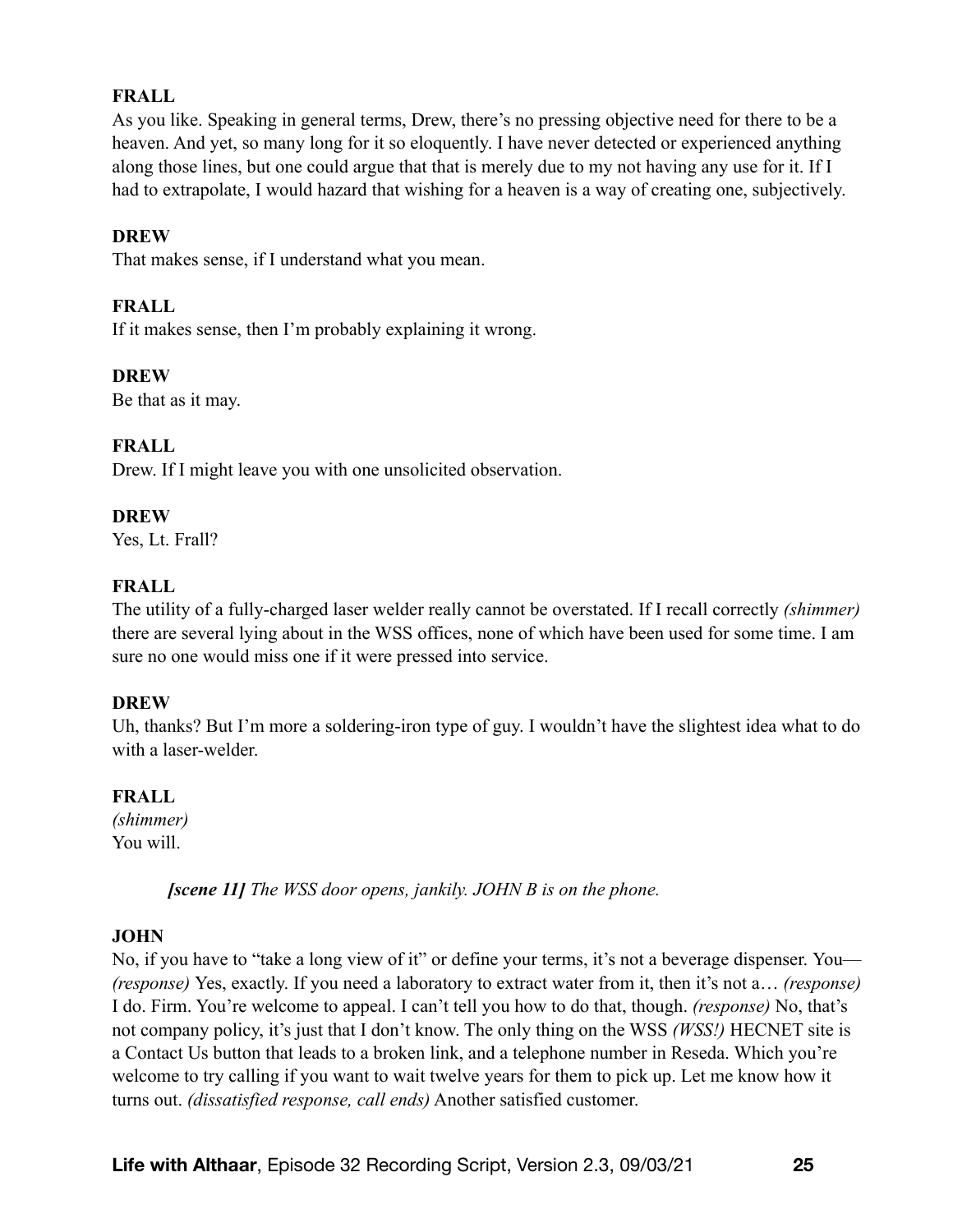#### **DREW**

So that's what "satisfied" sounds like.

## **JOHN**

Oh, hey. I didn't see you come in. Yeah, "satisfied" if you define your terms very generously.

# **DREW**

And take a long view of it. You must be John B.

# **JOHN**

That I am. What can I help you with today? Windows, beverage dispensers, and very small wires our speciality. So, which one is it?

#### **DREW**

None of the above.

# **JOHN**

Ah. Well, by "speciality" I meant those are the only things we're allowed to touch, if we don't want to instigate a Union action, so you came all the way down here for nothing. I mean, you didn't have to come all the way down here in the first place, you could have just used the paging system, but— Hold up. I thought I locked that door on my way in.

#### **DREW**

You did. I'm good with locks.

#### **JOHN**

Oh. Ok. *(beat)* Should I be calling for help right now, or running away, or something?

#### **DREW**

I'd like to introduce you to someone.

#### **JOHN**

Um. Ok. Are you sure they want to meet me? I'm generally technician-non-grata since *Triumph of Efficiency* came out. Except among my fellow Boosters, of course. Hello, fellow Booster, insert secret handshake if there is one. I should warn you, I'm not big into big displays of Booster pride or anything. I'm more of a "let's celebrate the Plant Way quietly, on the inside" type. Anyway, we don't get a lot of in-person traffic down here these days, so pardon the, uh. Wow, it's pretty messy in here, isn't it. Would you like to sit? I can move that—

#### **DREW**

I'm fine. I'll stand.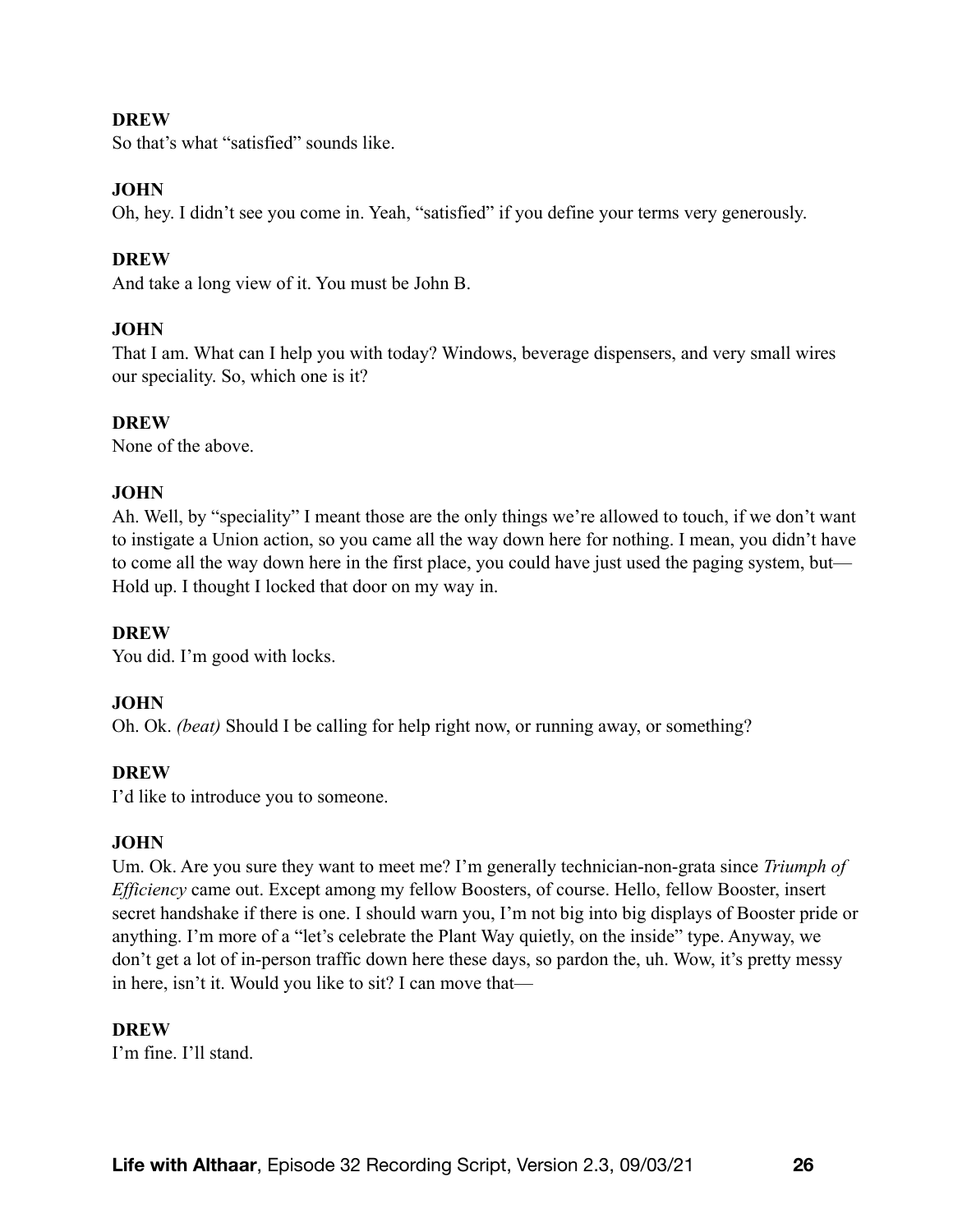# **JOHN**

Also I'm not, you know. Not looking to date right now. If that's what you meant. That's not what you meant.

#### **DREW**

That's not what I meant.

# **JOHN**

Right. Do I need to spread plastic?

# **DREW**

Spread plastic? What for?

# **JOHN**

To, I don't know. Keep unsightly bloodstains off the Dura-Tuff floor tiles? You're looking… pretty intense.

# **DREW**

Lieutenant Frall says I'm not going to kill you.

# **JOHN**

Oh, good. That's a start. Can we rule out "maim" next?

# **DREW**

I want to introduce you to Rufus.

# **JOHN**

To Rufus? Who is… oh.

#### **DREW**

Yes. Oh.

# **JOHN**

You mean the one from Data Processing Center #5. The one who—

# **DREW**

The one you killed.

# **JOHN**

What? I didn't— Look, I know what Frondrinax said, afterwards, but honestly, her announcement was the first time I heard about any of that. All I did was go down to DPC 5 on a minor wire patch. I only talked to Rufus for like, a couple minutes, tops. Small talk, you know? Nothing… political, or suspicious, or anything like that. Even if I'd wanted to report him, there was nothing to report. I thought he was just your ordinary, everyday Booster.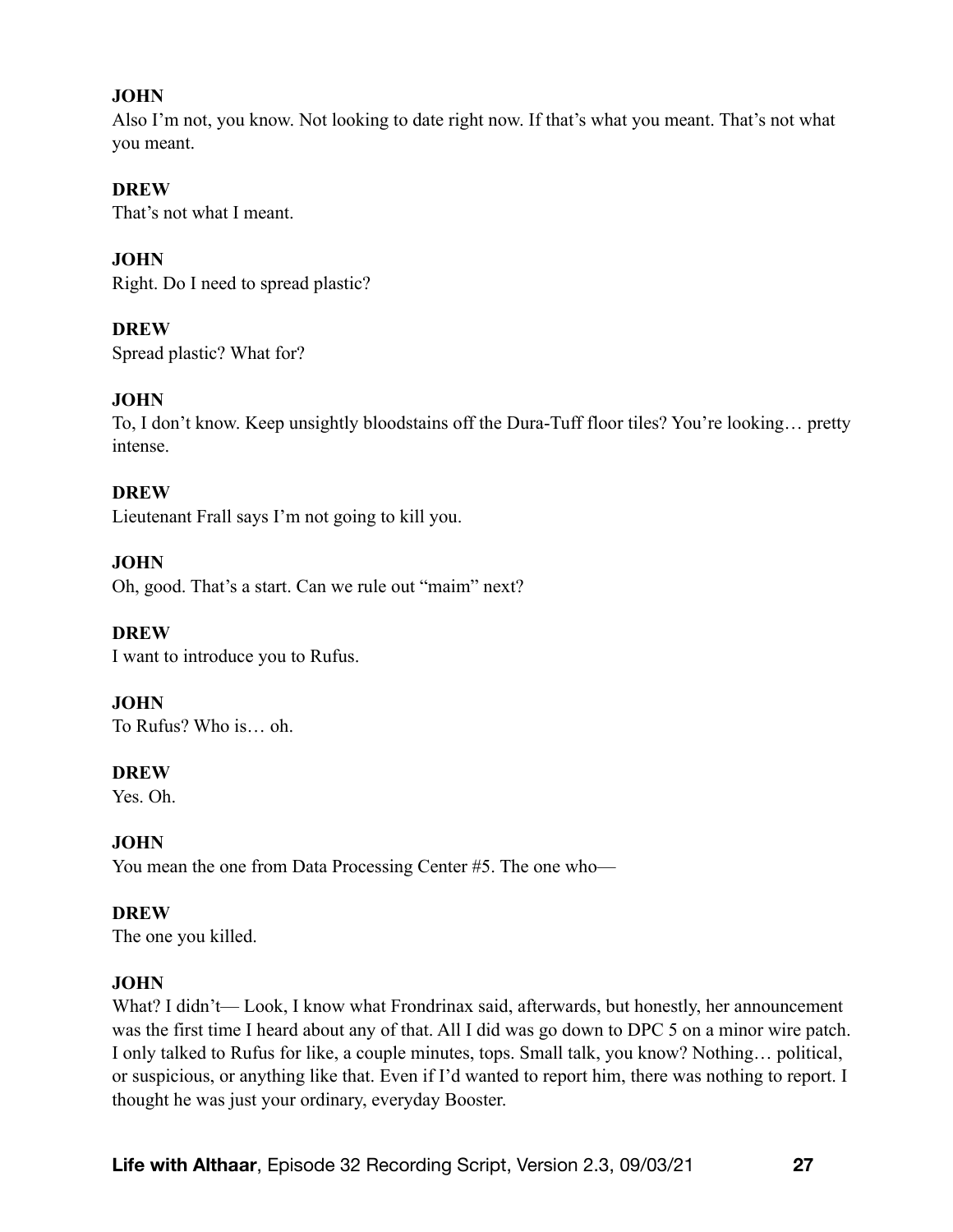#### **DREW**

He was the kindest, the smartest, the nicest. He was the best man I ever knew.

# **JOHN**

I mean, he seemed like a good guy. But I was only in there for a couple minutes, really. The Fugulnari—there's a whole Tech Branch they don't usually talk about. I guess they'd logged some sort of data processing spike, or wave, and… Frondrinax may have looked twice at that instead of once because she heard me take the call for that patch job, but that's— that's literally it. I didn't see anything weird going on down there. Maybe I would have, if I'd looked harder, but, you know, they all had Booster bands, just like me. Like you.

# **DREW**

Frondrinax thanked you personally. Said you should get "full credit and praise" for reporting the "terrorist cell."

# **JOHN**

Yeah, I know, but that doesn't mean it's true. She just— She makes things up, sometimes. I think she thought it would be a nice gesture.

# **DREW**

There were pictures of you everywhere. You were the Booster of the Day. They gave you a BONUS.

#### **JOHN**

Ok, that? That definitely didn't happen. There was no bonus.

#### **DREW**

Says you.

#### **JOHN**

Well, I can tell you I've definitely never received a single bonus here at WSS. *(WSS!)* They're big on disciplinary wage garnishments, not so much in the other direction. And the Committee's idea of a bonus is like, surprise! an extra packet of drinking goo! But I didn't even get that, not that I would have accepted it, because a) gross, and b) I never actually reported anyone for anything.

#### **DREW**

Rufus played D&D, but he didn't have time to campaign after he joined his Data Team. He preferred the 33.3 ruleset, but he knew most of them. In detail. He was a +2 INT Crystal Plate nerd. He didn't like to DM because he wanted to have the adventure, not plan it.

#### **JOHN**

Me too. I—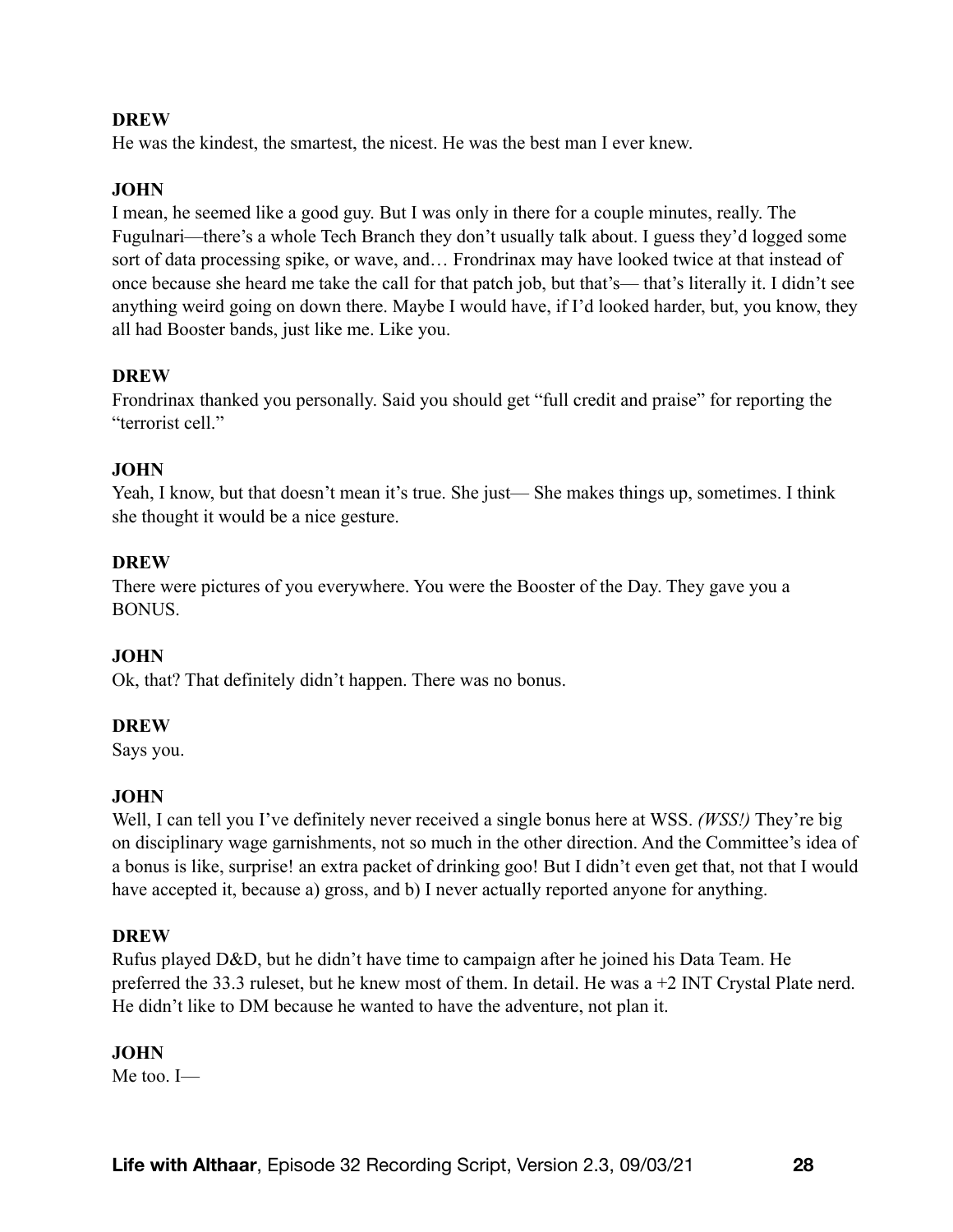#### **DREW**

Rufus hated mainstream comedy vids. He thought they were mean, and if it was mean he couldn't find it funny. He couldn't watch them. Instead we watched old screwball comedy flats, the black and white American pictures and the French Comédie Loufoque films.

# **JOHN**

That's—

# **DREW**

Shut up, John. This is not about you. Is it that hard for you to listen to something that's not about you?

# **JOHN**

Sorry.

# **DREW**

Rufus was mostly a terrible cook. Except sometimes he got it right, and when he did it was like the pan was a gift of rainbows and legends, and he sang dinner right onto the table from somewhere in the Fabled Realms.

He loved to eat, so he thought he was fat. Which he was, a little, but not as much as he thought. And he was beautiful. You could hold him for an hour. I could. Sometimes I did.

Rufus loved animals, but he didn't keep pets. Too much responsibility. He was worried that they'd be lonely and afraid. He took care of everyone else's pets instead.

Rufus would go weeks without washing dishes.

Once he started growing his beard in March so that he could shave it the day before Halloween and go as "A New Man." It wasn't funny and most people didn't get it, and half our friends didn't recognize him anyway without the beard.

I hated that beard, and I'd give anything to touch it now. To have it scratch all down my neck.

What Rufus could do with a network panel and a console would set your teeth humming. He saw more in the shape of a data set than most of us will ever know about anything.

Rufus wanted to be a painter and a dancer and an actor and he had no sense for any of that stuff. He sang instead. He had a big warm loud rich voice, and the only way he could hit a note was to run straight at it for a few seconds and then knock it over and jump on it so it wouldn't get away. And he'd forget the lyrics, constantly.

It took us a while to be together, and even longer to be happy there. But he was mine, up to the end, and I was his, and that was how we both wanted it. I love him. *(cont.)*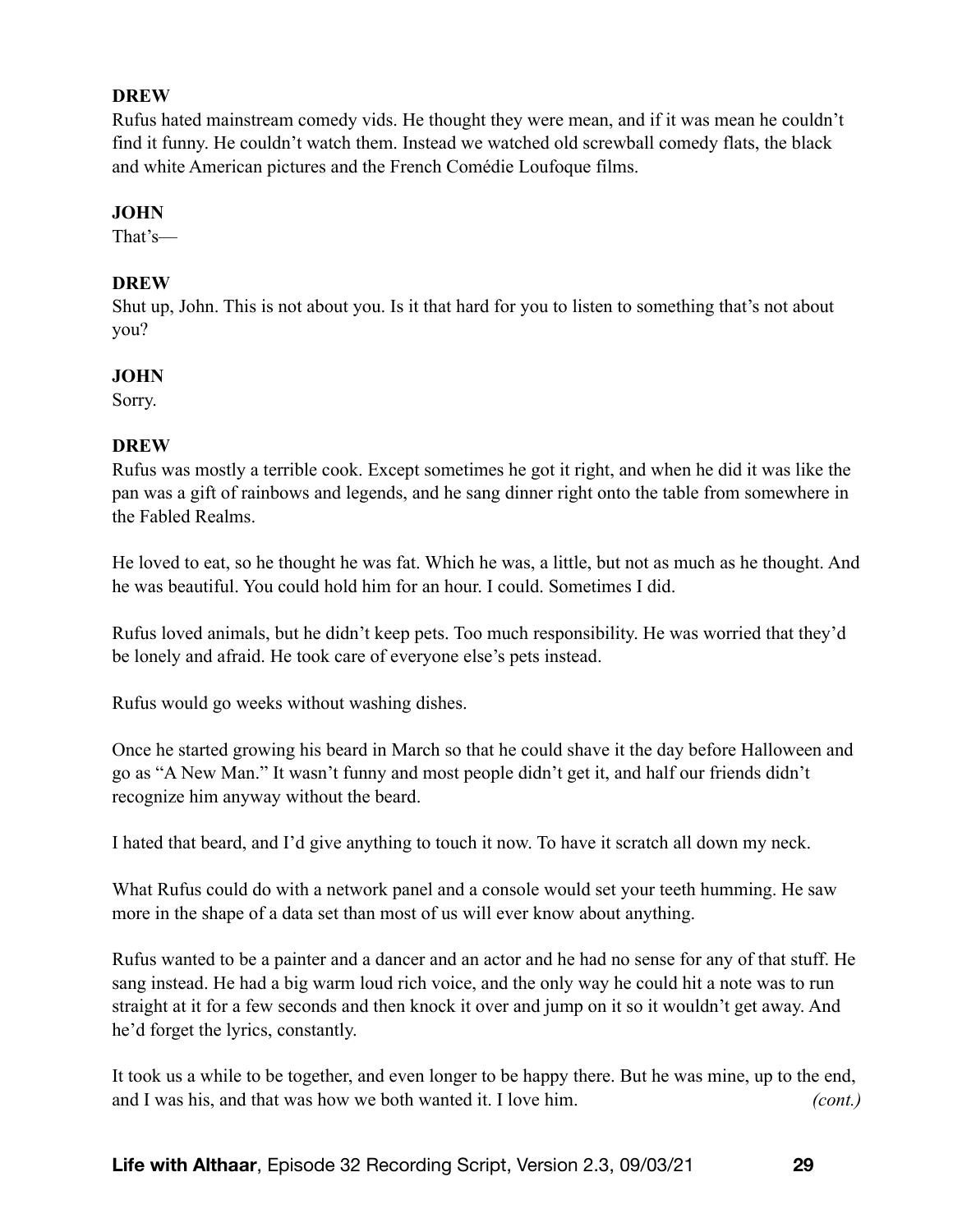Rufus was trying to save us all, and he died for it.

# **JOHN**

I'm— I am sorry. Really. I swear I didn't report him.

## **DREW**

Them. Data Processing Center #5 was a them. Manita, Sergio, Alice, Kousei, Tamra, Edison, and Al. And Rufus.

# **JOHN**

Okay. Listen, I didn't report any of them, I promise. It was all just a… a stupid coincidence. I still don't even know if they were actually up to anything in the first place.

#### **DREW**

Rufus was. He was a hero. He put on that kicky Booster headband so he could… infiltrate some place, I don't even know where. Someplace important. To bring the Foogs down, or at least strike a blow, somehow.

# **JOHN**

Okay, that's— You really shouldn't go around saying stuff like that.

# **DREW**

Or what, you'll report me, too? Get another nice fat bonus?

# **JOHN**

#### *(pointed)*

No, because you're obviously upset, and you don't know what you're saying. Which is why I'm not going to take any of that seriously. But a less understanding Booster definitely would. So I think you should be a lot more careful, in the future. So there aren't any more unfortunate misunderstandings.

#### **DREW**

We're past that now. Just, you know, remember him. Remember them. The next time a careless word might end someone, remember him, before you break someone else apart. *(beat)* Is anyone using this laser welder? I think I might need one later.

# **JOHN**

I… Are you trained on those? They're not really a learn-as-you-go kind of thing.

# **DREW**

I think I am. As of a couple minutes ago.

# **JOHN**

…Ok. Then… go ahead, I guess.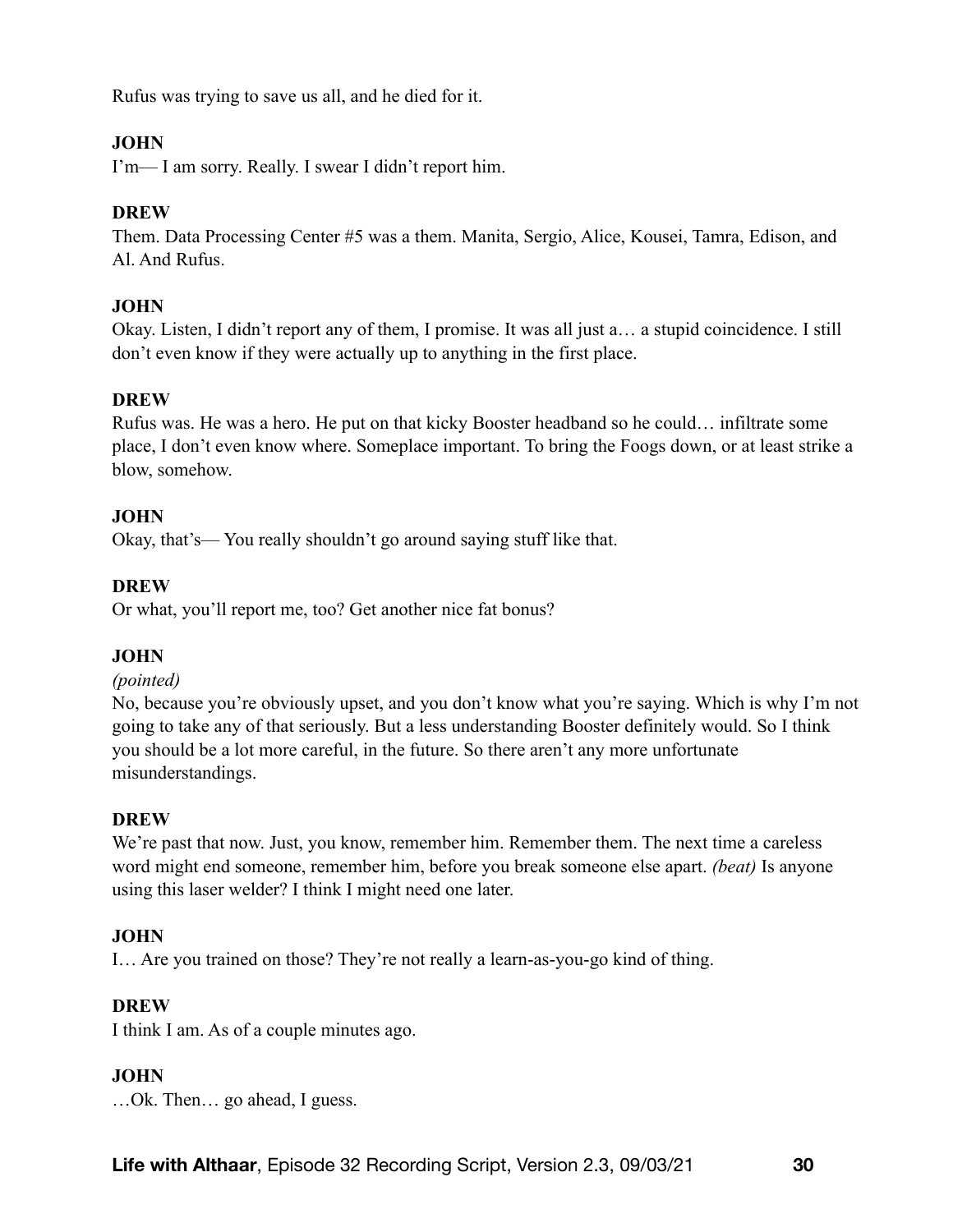#### **DREW**

I'm glad I met you in the end, John B. It would have sucked if I had tried to kill you after all.

#### **JOHN**

Well, thanks. I didn't get your name.

## **DREW**

My name? My name doesn't matter. Call me Rufus. My name is Rufus.

*Janky door as DREW exits. Beat. Exhale.* 

#### **JOHN**

Shit.

*[scene 12] DREW approaches a crowded checkpoint.* 

## **FUGULNARI CHECKPOINT AGENT**

If you have a Booster headband, please do not wait in the long line of rabble! Headbands and staff bots to the right, Human rabble to the left, please have your ID ready so that we can ignore it. Everyone else in the middle. Three lines! Rabble to the left, to the left.

## **ANGRY CROWD PERSON**

Our left or your left?

#### **FUGULNARI CHECKPOINT AGENT**

Wha—? I don't think I have a left. Do I?

#### **ANGRY CROWD PERSON**

I don't know! That's why I'm asking!

#### **FUGULNARI CHECKPOINT AGENT**

Well... Then we better use yours, I guess. Over there.

#### **ANGRY CROWD PERSON**

Over—! That's not my left! That's *yours!* If you even— Culsans's doorknob. There's like one thing you need to know to run traffic in a corridor, and you can't even do that! Are you new?

#### **FUGULNARI CHECKPOINT AGENT**

Yes! I'm brand new! I just got my grown-up name three days ago!

#### **ANGRY CROWD PERSON**

Unbelievable.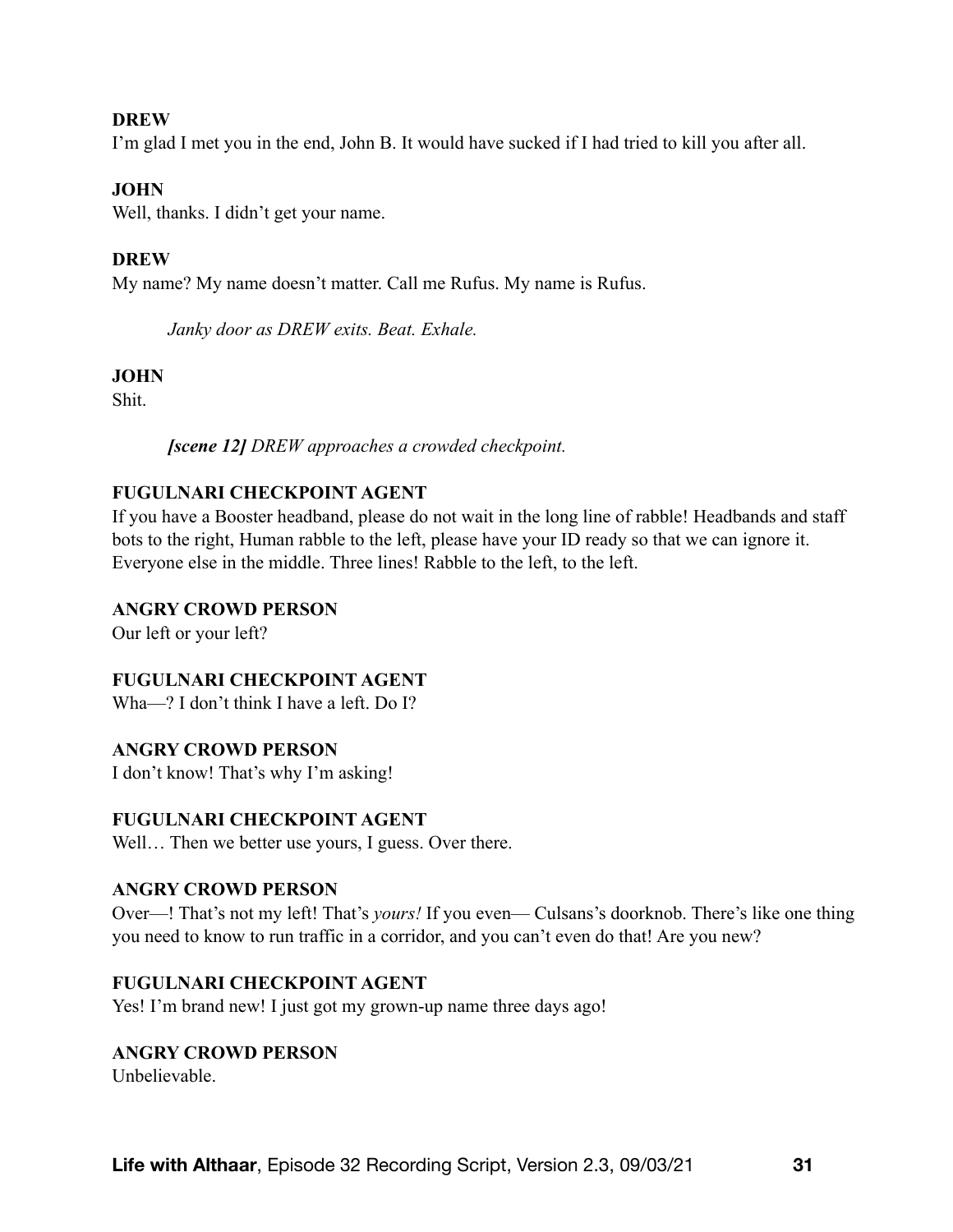## **FUGULNARI CHECKPOINT AGENT**

All right, that's enough! Everybody listen up! No more left and right, left and right are stupid! This side is now the Good Side. That stupid side over there is the Bad Side. Everyone Good, get on the Good Side! Everyone Bad, stay on the Bad Side! Boosters and staff bots on the Good Side.

#### **DREW**

Coming through, please, headband, coming through.

#### **ANGRY CROWD PERSON**

So now you're saying THIS is the good side?

#### **FUGULNARI CHECKPOINT AGENT**

Yes, that's right!

#### **ANGRY CROWD PERSON**

What!? No, you leaf-breather! *That's* right! This is leAAAHHHH!

*Sudden roar and crash. It's an earthquake! Can there be earthquakes in space? Feels like it. Crowd sounds of fear and confusion.*

#### **ANGRY CROWD PERSON**

What was that! What was that! Did we blow up?

#### **FUGULNARI CHECKPOINT AGENT**

*(voice nearly lost in the hubbub)*  Stop moving the ground! Anyone moving the ground goes to the Bad Side!

*[scene 13] The doors open to pandemonium on the Bridge. MRS. FRONDRINAX and ROOTY are there, along with the professionals. Real alarms are blaring this time, not just the little ones.* 

#### **TORIANNA**

Emergency protocols, all levels, command override, Go. Main engines offline and down, my command, Go. Get the Sector Response Teams on their feet. Warm up the maneuvering thrusters, nav control to my chair.

*Various Bridge crew members respond to her intructions: "Aye sir, yessir, Done!" etc. Mixed somewhere in the din, a calm station-wide announcement: "Sector Leaders, Rally and Respond, all levels. Emergency personnel on alert status."*

#### **TORIANNA**

Amber, who fired the main engines? All stations report.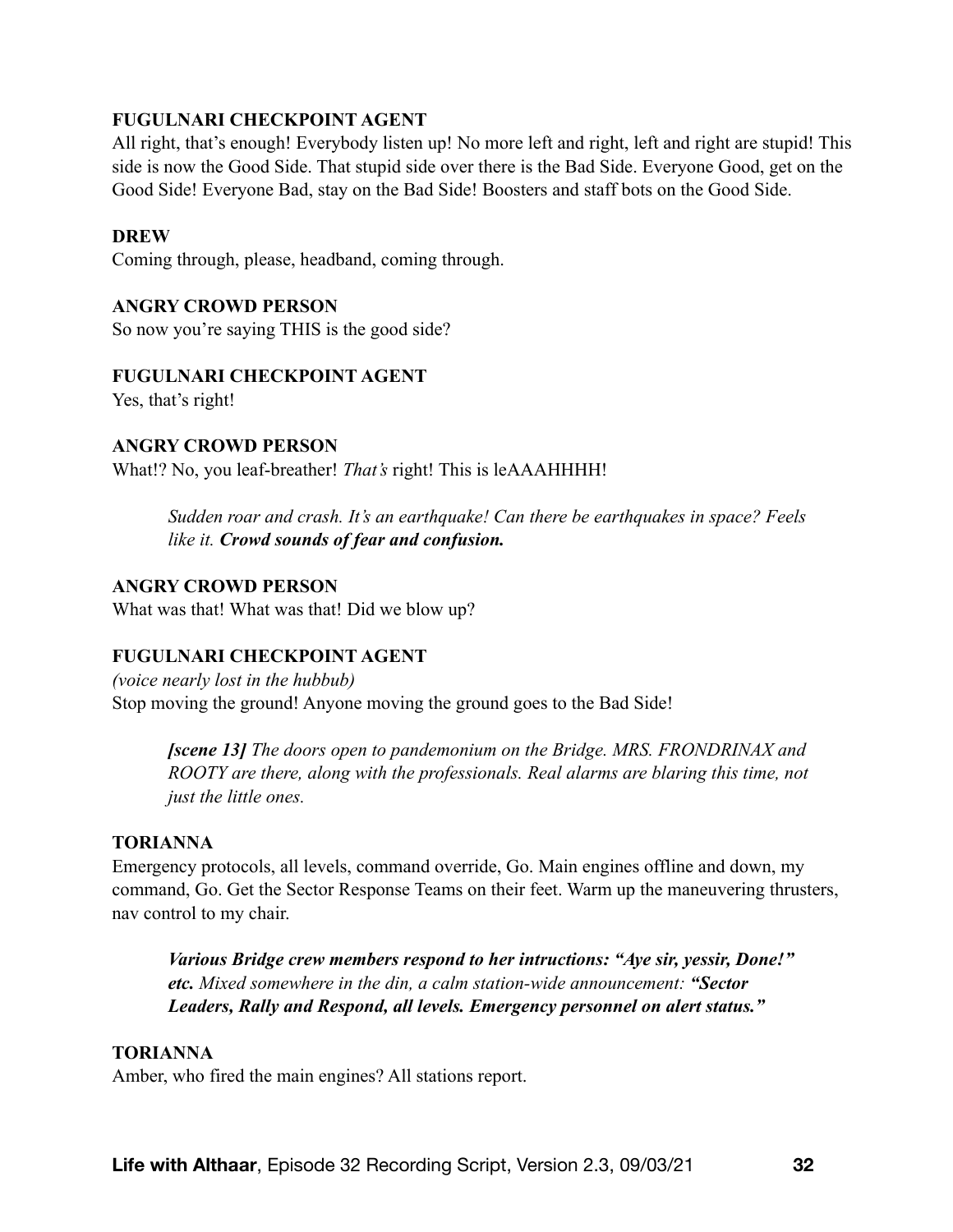# **AMBER ON THE BRIDGE**

*(overlap is good, but with some clarity—so no panic, no shouting)*  Status unknown, Sir? Following?

#### **STALIN-BOT**

Lateral structural integrity field generators failing on multiple levels, Commander.

#### **LARRY**

Signal loss on the forward sensor array. Transferring to backup.

#### **HITHERTO UNNOTICED BRIDGE PERSON**

We're venting gas to space, sir. Foamers activated.

#### **HITHERTO UNNOTICED BRIDGE PERSON'S FRIEND**

Stasis webbing deployed on ships at berth, lights are green. Fire suppression teams are responding on the docks.

#### **MRS. FRONDRINAX**

Don't worry, Commander. I'll handle this. You can go back to twiddling your thumbs, or whatever you were doing to cause this mess.

#### **STALIN-BOT**

Commencing distributed field generator restart procedure, priority alpha alpha. Outer hull integrity is nominal and holding so far.

#### **MRS. FRONDRINAX**

Excuse me, Stalin-Bot. I was talking.

# **STALIN-BOT**

What?

#### **AMBER ON THE BRIDGE**

Sir, main engines were fired from Rooty's station?

#### **MRS. FRONDRINAX**

Is that a question? Because the answer is no, they weren't. Rooty would never be so foolish as to fire the main engines, would you, dear?

#### **ROOTY**

No, Mama! Unless I wanted to go look at the pretty rock.

#### **AMBER ON THE BRIDGE**

Pretty rock?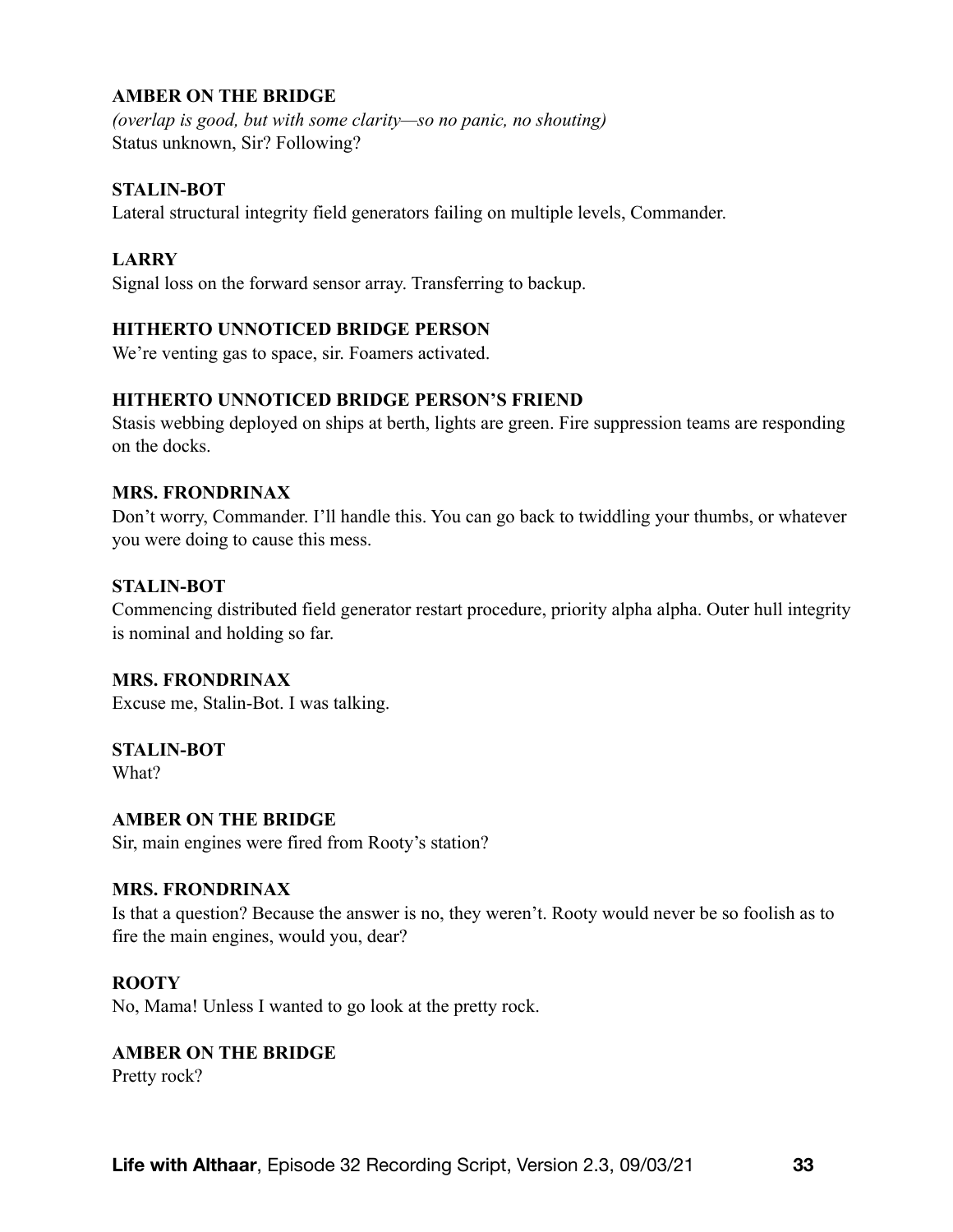**ROOTY** 

Yes! It's so shiny!

## **MRS. FRONDRINAX**

Rooty! What did you do?

## **ROOTY**

Eep!

# **LARRY**

Status update, the forward sensor array is intact, but has partially disengaged from Fairgrounds proper. Sending out repair tugs Ray B. and Arthur C.

#### **MRS. FRONDRINAX**

Good job, Larry! I'm glad to know we can count on someone down here.

#### **TORIANNA**

Frondrinax? While I certainly appreciate your very helpful advice, I would like to formally request that you temporarily cede command of the Bridge, so that I can re-establish the Fairgrounds' attitude and trajectory. *(continuing over MRS. F's protests)* Because if you don't, the entire station is going to succumb to the additional hull stresses caused by your assistant's little stunt in… How long, Amber?

#### **AMBER**

Between eight-and-a-half and twelve minutes, sir?

#### **TORIANNA**

Right. And you certainly won't be in any position to be offering advice, or have anyone to offer that advice to, for that matter, if we're all sucking vacuum!

#### **MRS. FRONDRINAX**

Oh. Well, when you put it that way… Learning to delegate is such a vital management skill, isn't it? All right. You have the Bridge, Mindy. Temporarily.

#### **TORIANNA**

Thank you. May I have confirmations from active bridge personnel at this point? Two senior voices are required.

#### **AMBER ON THE BRIDGE**

Logged and confirmed?

**STALIN-BOT**  Logged and confirmed.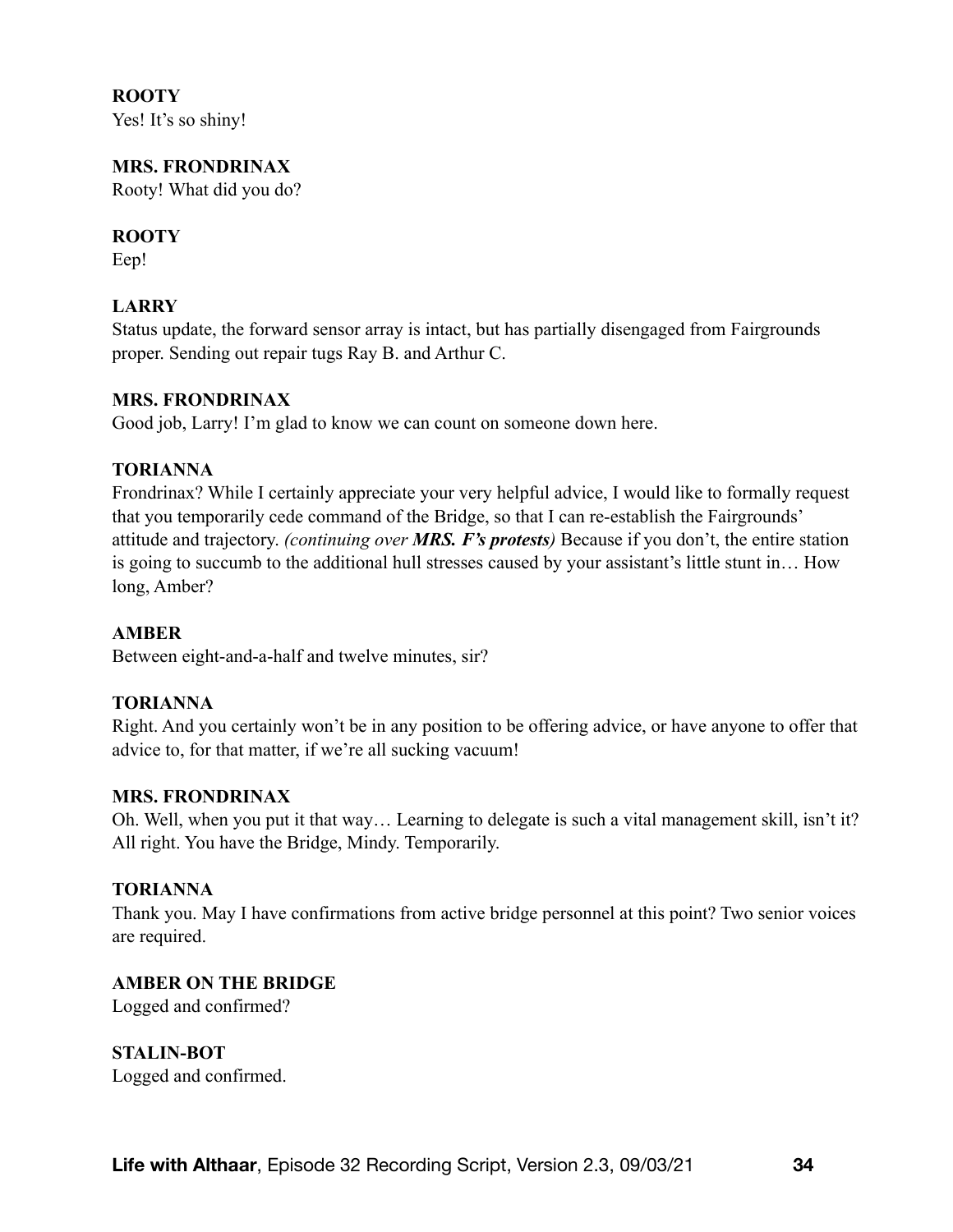#### **TORIANNA**

Thank you. Rooty, Frondrinax? Please set your pots right here, and stay out of trouble.

**LARRY**  Um, logged and confirmed?

**TORIANNA**  Coffee, Larry. Go. Now.

**LARRY** Yes, sir. Is Panda's—

**TORIANNA** I don't care where. Get moving.

**DREW**  Well, *that* was exciting!

#### **TORIANNA**

Who in Hooker's fluffy armpits are you? Never mind. Stations, are you on active response? *(They are: yes sir, etc.)* Amber, Stalin-Bot, you have priority, continue.

#### **AMBER**

Activate all auxiliary thruster systems, sir?

#### **TORIANNA**

Rotational only, until we've stabilized our longitudinal axis. We can fine-tune our orbital trajectory once we know we're not about to break apart.

#### **AMBER**

Aye aye, sir?

#### **STALIN-BOT**

Damage reports coming in, all decks. Nothing requires central response.

#### **AMBER ON THE BRIDGE**

Sector Response teams are active and coordinating with emergency services?

# **TORIANNA**

Are we stable yet?

#### **AMBER**

Confirmed? Activating orbital maintenance thrusters?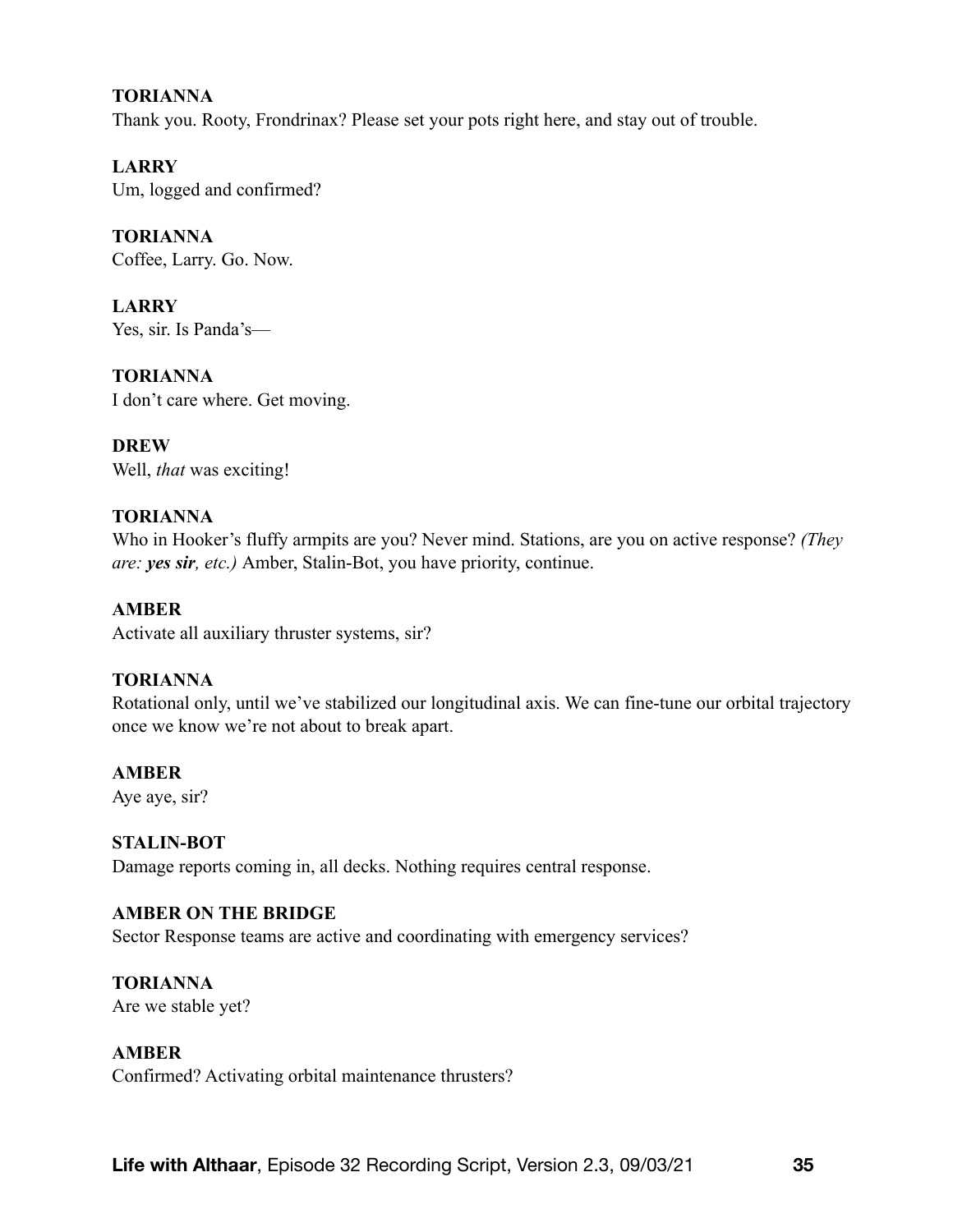*FRALL shimmers in.* 

#### **FRALL**

Logged and confirmed. The power distribution net is remarkably resilient, all things considered. The grid is up and bearing its load. There is an unauthorized civilian on the bridge, sir.

#### **AMBER ON THE BRIDGE**

Confirming cause of orbital disruption was an unplanned engine ignition? Replaying the logs of activation sequence?

*From a console, the audio record plays: ROOTY: Oooo, I like the pretty rock! Can we go see it better? CONSOLE VOICE: Warning. Main engine ignition sequence initiated. ROOTY: Yaaay! Go go go go go!*

# **MRS. FRONDRINAX**

Please don't discipline my assistant, Mindy. If he needs correction, I will supply it.

# **TORIANNA**

Now would be a good time to start, before I space him. A pretty rock?

# **FRALL**

Before it partially detached from the hull, the forward sensor array was tracking ice-field clusters in standard orbit around Teegarden's Star. The clusters are quite pretty, in their own way. Sparkly.

# **TORIANNA**

And Rooty decided to go and visit! Wonderful.

#### **ROOTY**

Sorry, Mrs. Commander Lady!

#### **TORIANNA**

Ugh. All right, now that we've got that sorted, who are you, and what are you doing here?

#### **DREW**

I'm Drew. Hi.

#### **TORIANNA**

Oh good. How illuminating. I didn't realize we had advanced to the speed-dating portion of our existential crisis and damage control event.

#### **DREW**

It wasn't really an existential crisis, though. Was it? Sure, the sudden acceleration isn't good for anyone, but that's what the maneuvering thrusters are for, right?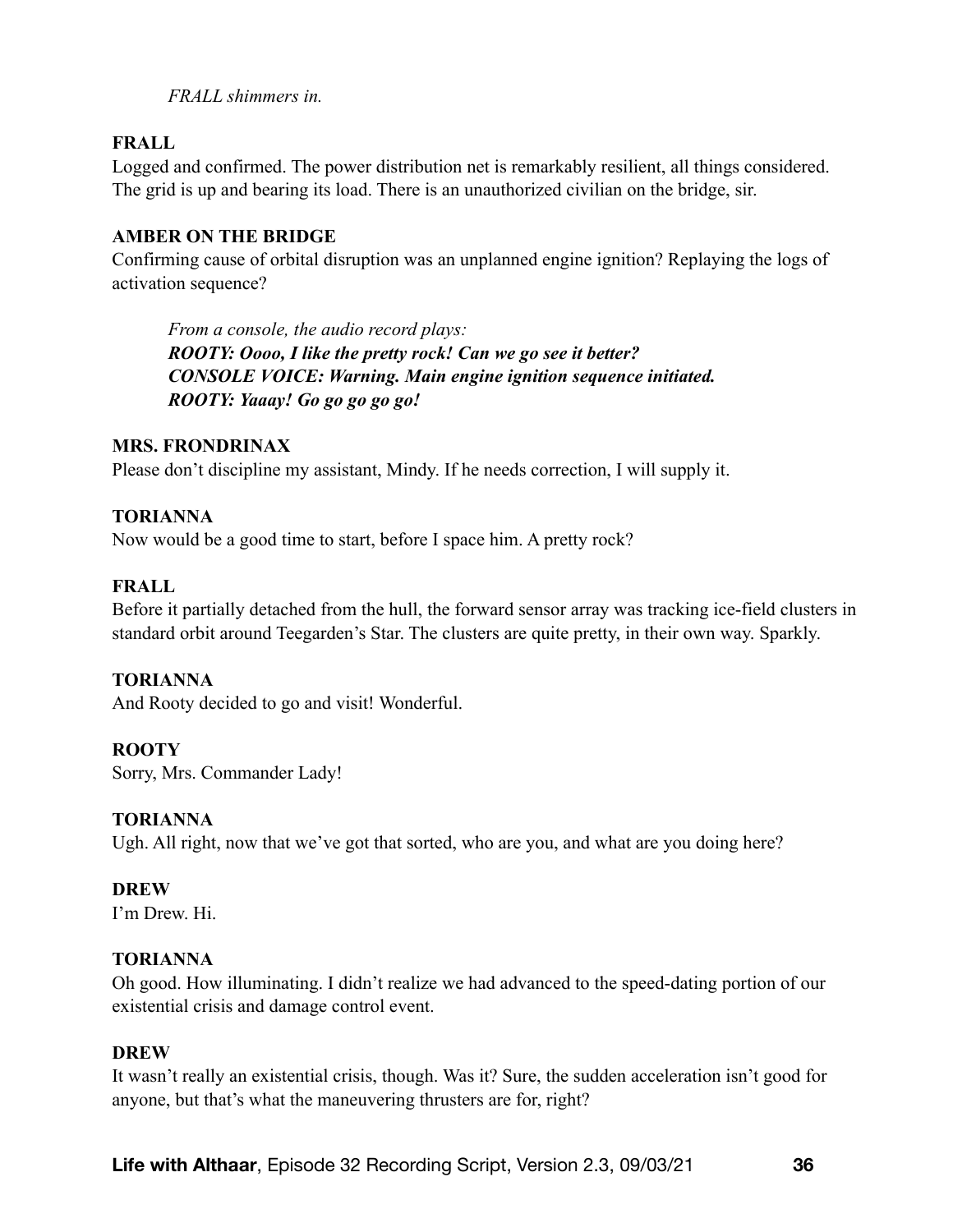### **TORIANNA**

On a normal station, you might be right. But this is the Fairgrounds. We're barely more than one stress fracture away from disaster at the best of times. And now I'll have to send EVA crews crawling over half our hull panels just to make sure we don't— Why am I even explaining this to you? Why are you here?

## **DREW**

Oh, I was just on my way through a checkpoint when suddenly, you know, big boom. So I wanted to know what that was, and I thought I might as well come down here and see how my tax credits are being spent.

## **TORIANNA**

Well, the next time you're feeling curious, Booster, might I suggest you address your questions to your good friends on the Committee?

#### **MRS. FRONDRINAX**

Yes, please do! Hello, Booster! I'm Frondrinax.

## **DREW**

Oh, I know who you are. I didn't realize you worked on the Bridge, though. I thought you were in public relations.

# **TORIANNA**

Frondrinax does not work on the bridge. She is assigned here in a supervisory capacity, from time to time. And for today, at least, that assignment has ended. In disaster, as usual.

#### **MRS. FRONDRINAX**

Well, someone has to be here to keep their phytochromes on you! After all, it's not as though you were doing a stellar job of keeping the Fairgrounds under control before we stepped in. Your Adverse Incident rate has gone down a full 86 percent under the Committee's supervision! A ringing endorsement of the Plant Way, don't you think?

#### **TORIANNA**

Oh, by Koko's bedclothes, I swear, if you don't—

# **FRALL**

Pardon me, Commander, but is it Thursday today? I so often lose track. But I would say Thursday is an awfully dull day for pointlessly throwing oneself on the same old rusty swords. Isn't it?

#### **TORIANNA**

Yes, fine. Sticks and stones, Frondrinax, sticks and stones.

#### **MRS. FRONDRINAX**

Yes? I enjoy both of those things.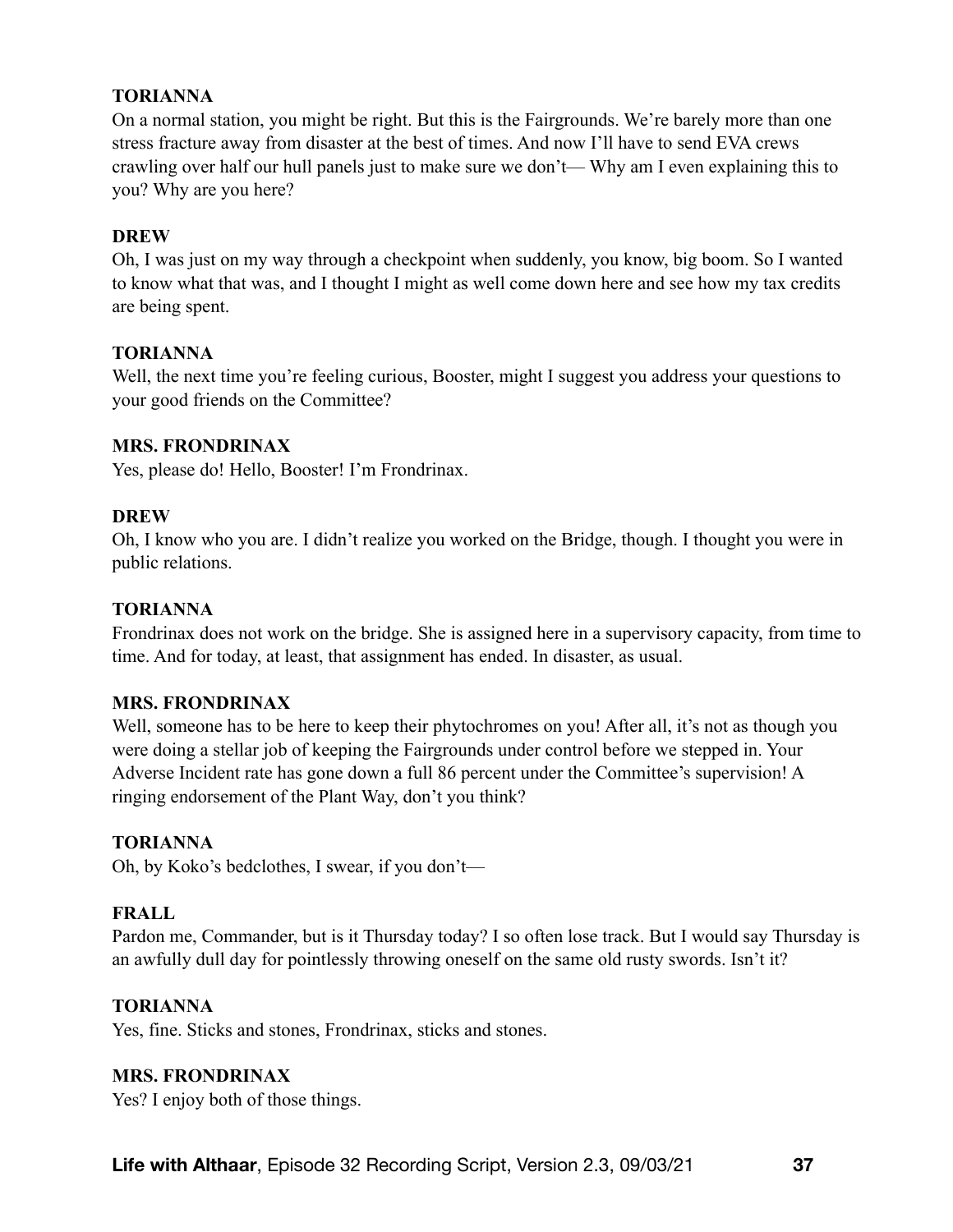Look, obviously you're busy with all of this whatever you're doing right now, so I'll be going. Thank you for such a fascinating whatever this was.

#### **TORIANNA**

Hold on. You still haven't explained how you got in here in the first place. Bridge access during an Adverse Incident is limited to Command-level crew.

#### **MRS. FRONDRINAX**

And Fugulnari, of course!

#### **TORIANNA**

Of course.

#### **DREW**

I'm good with locks. And you haven't installed the last five security updates on your doors, so at this point, Bridge access is "limited" to anyone with a working knowledge of AnacondaScript. You might want to get on that.

#### **TORIANNA**

Will someone get this pedestrian off my bridge?

#### **DREW**

I'm just saying.

*Door whoosh as he exits. [scene 14] As before, the rise of not-quite-static becoming the distorted but understandable voices of BOOSTER OBSERVERS 1 and 2.* 

#### **BOOSTER OBSERVER 2**

Mark, mark it. Hey, systat, alt-attention. Circumstance newly-leveled beyond-beyond. Call to action?

#### **BOOSTER OBSERVER 1**

Observed. Target 4-2-1, PK, Scarlett-comma-Andrew in disusual pattern matrix. Incomplete and unlikely. You get anything clearer on that Vav 41 period?

#### **BOOSTER OBSERVER 2**

Nah, Vav 41 grayly fogged on all meters. Target running blockage?

#### **BOOSTER OBSERVER 1**

Impossible blockage for Target power potential. Standard H.E.C. mung must be as such.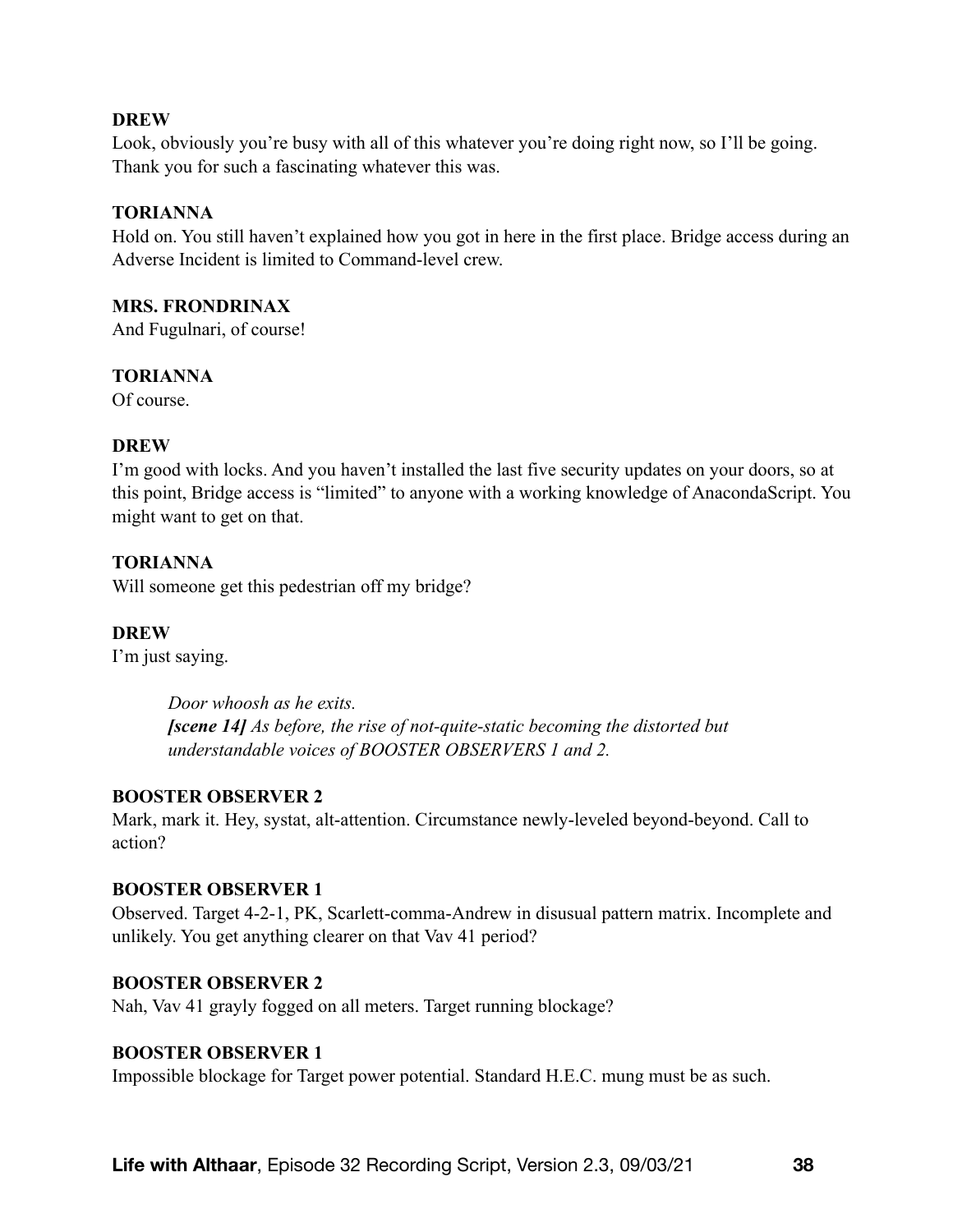### **BOOSTER OBSERVER 2**

Amazing what can be marked and logged as acceptable "standard," right?

#### **BOOSTER OBSERVER 1**

Don't have to tell on that, friend. Stepcounter also fogged?

#### **BOOSTER OBSERVER 2**

Stepcounter also fogged. What locale Vav 41 as possible destination for Target?

#### **BOOSTER OBSERVER 1**

Not much potentialities Vav 41. Best case WSS office, Booster John B. Cross-check, informant responsible degerming of Target former-partner Wood-comma-Rufus. Correlation, non-causation.

#### **BOOSTER OBSERVER 2**

But Layer 5 circumstance to be logged.

#### **BOOSTER OBSERVER 1**

Layer 5 circumstance, logged. Post-Vav, Target on path through marketplace.

#### **BOOSTER OBSERVER 2**

Target passes without acquisition, log as Layer 6?

#### **BOOSTER OBSERVER 1**

Negative Layer 6 circumstance, common shortcut, within tolerance limits of the up-and-down. Next causation action within however. Nicked by a 20-56 on the panel again. Target using correct skill in incorrect application.

#### **BOOSTER OBSERVER 2**

Wait. Target PK 4-2-1 unauthorized Bridge access?

#### **BOOSTER OBSERVER 1**

Unauthorized Bridge access. Smart-teched the code, lightfaced in by all accounts.

#### **BOOSTER OBSERVER 2**

Beyond Level circumstance protocols? Kick it up to the Theater of Noise?

#### **BOOSTER OBSERVER 1**

Negative as yet, partner. Level circumstance only. Layers 6 through 8, maysome. Target encountered Committee member on Bridge, encounter perfect within tolerance standard Booster attitudinals.

#### **BOOSTER OBSERVER 2**

Committee member as report? Committee member identity to be recorded?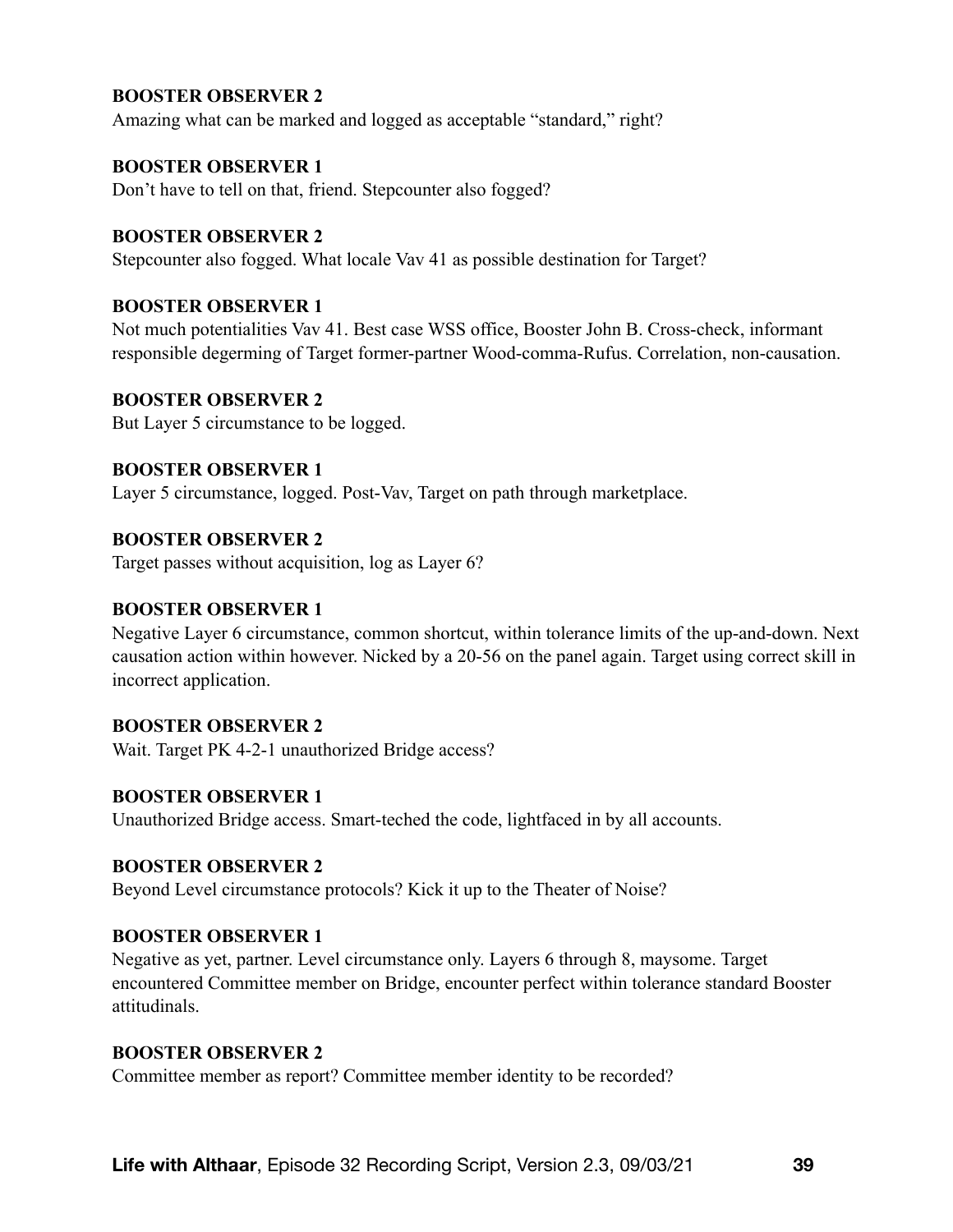#### **BOOSTER OBSERVER 1**

Not as important like, Committee as Committee by the numbers, but open to the viewpoint. Target perfect-encountered Frondrinax. No report therein. Hold up-and-down within this level, to be still and stilled.

#### **BOOSTER OBSERVER 2**

Well, if Frondrinax didn't report...

#### **BOOSTER OBSERVER 1**

As chief in line, if Target beyond Target-level, Frondrinax is one to word it. Ball's still in our court, friend.

#### **BOOSTER OBSERVER 2**

Target has activated communication device. Will jump up-and-down premium level onto spoken wave. On tap, continuing, Target 4-2-1 PK. Will check on next upgrade. Clear channel, systat, alteleven.

#### **BOOSTER OBSERVER 1**

Cleared buses, maknam open-slot until alt-twenty-two. Let's see who he's talking to…

*[scene 15] Transition to DREW in a corridor, on his phone.* 

#### **DREW**

Hi, sorry to bother you. I'm not sure I've got the right number. Uh, my name is Drew. I'm trying to reach Sin Althaar? He's an Iltorian, and—

#### **ALTHAAR**

Yes! Greeting to you on Althaar's communication device! How can Althaar make assistance to you on this cycle, Sin Drew? Or is Drew your first naming? Please instruct Althaar if he is performing the incorrect address! Humanity is having such great wealth of naming conventions! Althaar is finding them of great fascination! The rules of gender, and profession, and Earth nation of familial origin, are all combining to create much complication! Oh! Apology! Althaar has once again suffered the away-carrying in his enthusings on Human culture! It would be a foolish supposing that you were desiring communication with Althaar to be providing him explanation of the terms of addressment. Although if this is the case, Althaar would be most pleased to have receiving of it!

#### **DREW**

Ha! I think I like you already. You can just call me Drew, I don't really stand on ceremony. And I don't actually know the proper term of address for an Iltorian, either.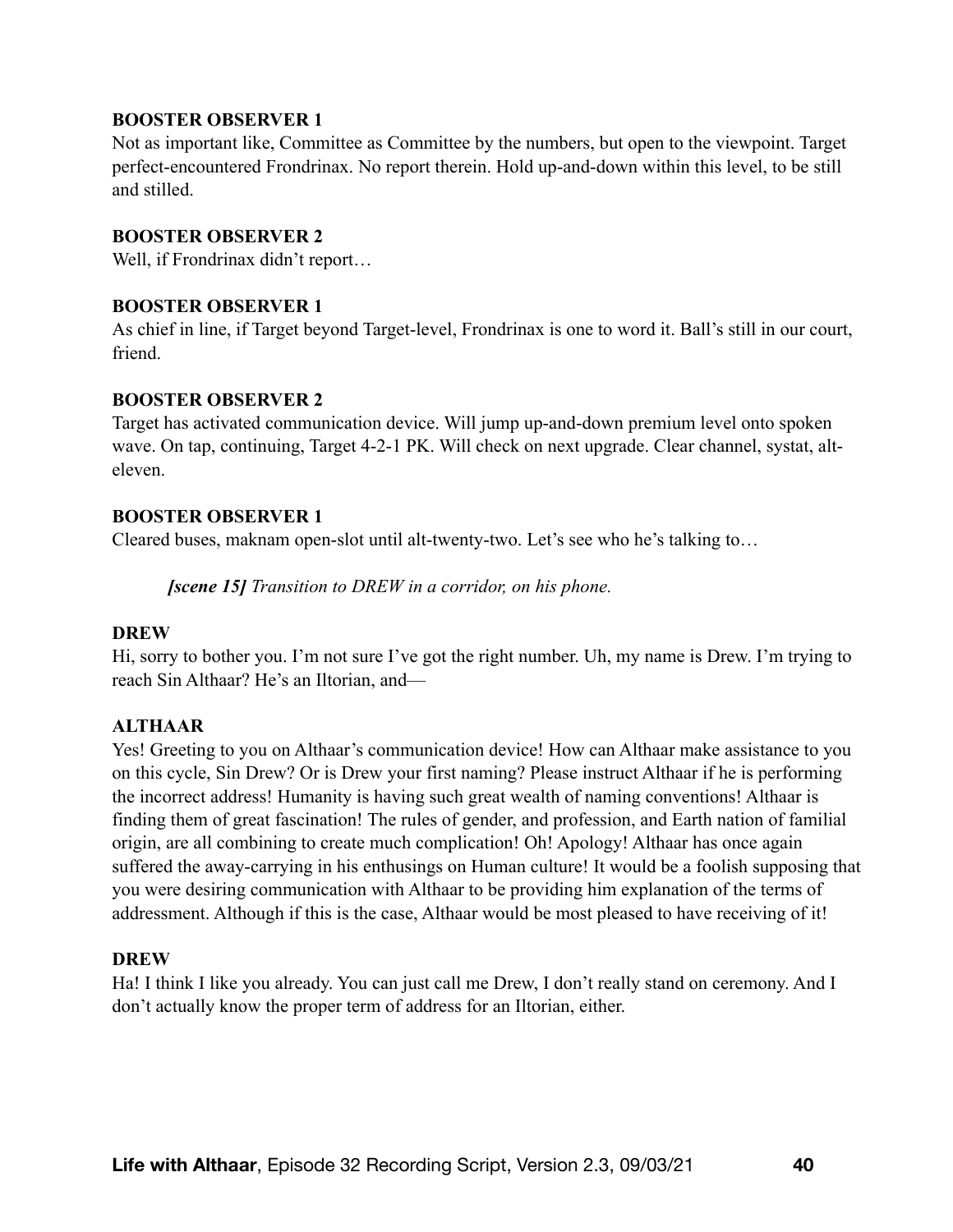# **ALTHAAR**

Oh! Althaar also is not standing on ceremony, Drew, especially if there is cake. Because a cake that is trod upon is not very celebration! *(giggles)* Please also do not be removed by the jokings of Althaar, please. The humor is a field of study most complex, and Althaar is taking opportunity to have practice of it whenever he is able. Althaar is jubilation to receive the call from a Human of new meeting!

#### **DREW**

Well, I'm... jubilated to meet you too. Over the phone, anyway. That's not you on the screen, though, right? It looks like a banana.

#### **ALTHAAR**

Yes! The Ba-na-na is yellow and delicious! And quite cheerful! It is not advisory for Althaar to be showing himself on the screen, in case it is a Human who calls. As now! So he is showing the bana-na, to make cheer, instead of out-freakage!

#### **DREW**

Right. Well, if you like comedy and bananas, I think I have a joke you'll appreciate. Have you run across knock-knock jokes in your studies?

#### **ALTHAAR**

Yes! But they are sometimes elusive. The timing is most crucial, yes? Who is there?

#### **DREW**

Not quite yet, wait for it. I'll start it now. Ready? Knock-knock.

#### **ALTHAAR**

Hello! Who is there!

#### **DREW**

Banana!

#### **ALTHAAR**

Ee! It is Althaar, who is hiding behind the Ba-na-na! Althaar has solved the puzzling! And now, Bana-nas for 600 please, LeVar!

#### **DREW**

No—I mean, ok, yes. But remember, it's a knock-knock joke. So, you already said "Who's there," and I answered, "Banana," which means you say…

#### **ALTHAAR**

Oh, yes! Ba-na-na who!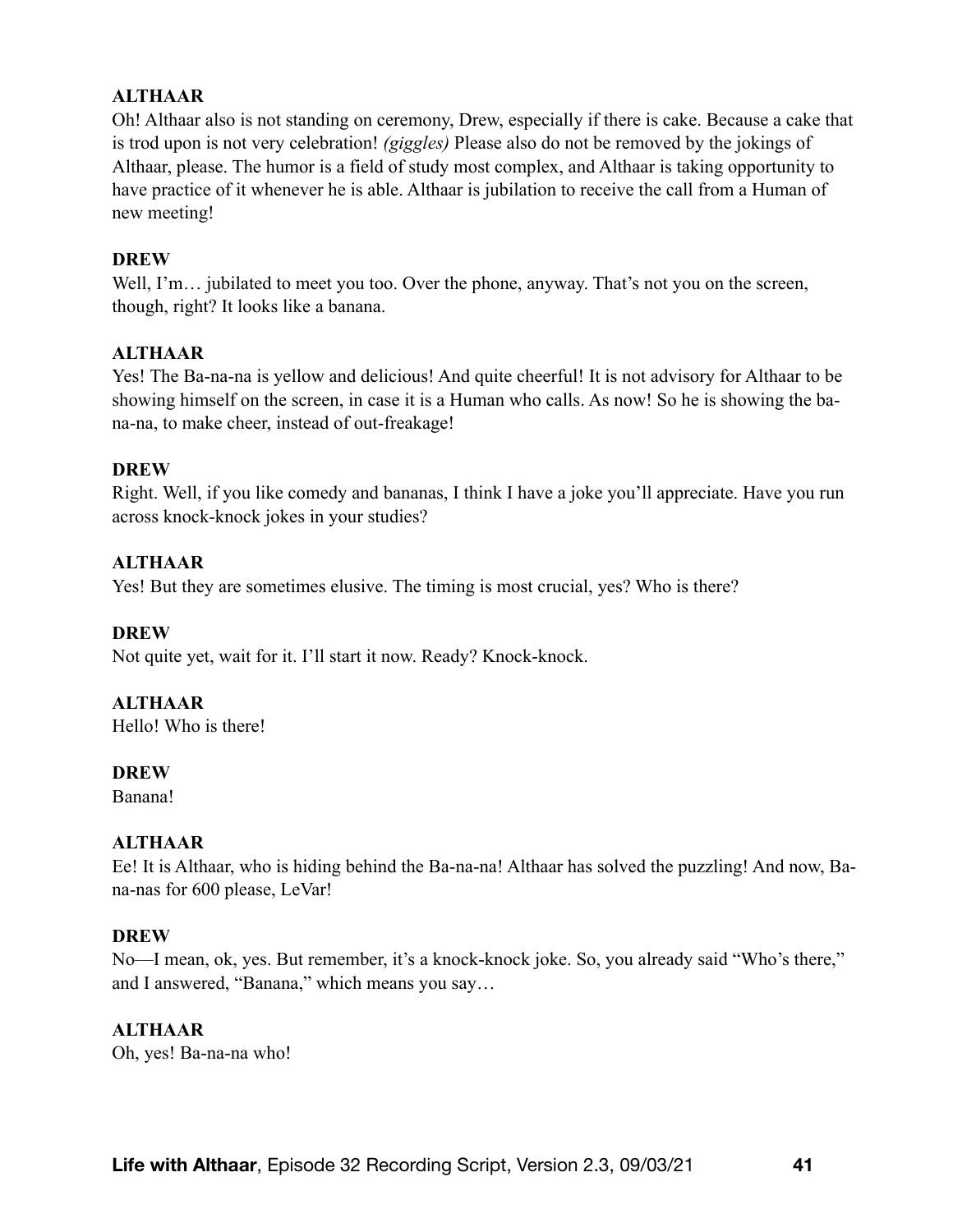Knock-knock!

### **ALTHAAR**

Oh! Althaar does not wish to make presuming, Drew, but it is belief this is not the appropriate response, according to the ancient traditions of knock-knock. Or—perhaps Althaar has broken the joke again? Frustration!

### **DREW**

No no, you're doing fine, Althaar. Drew deliberately— I mean, I deliberately made a confusing change in the existing pattern. Which is part of what humor is, right? So what you do is, you give the usual response, even though I've given the cue out of the usual order.

## **ALTHAAR**

This is most fascination, Drew. Yes, the surprise of un-harmfulness is crucial to the Human jokings! So, Althaar is now saying: Hello! Who is there!

## **DREW**

Banana!

**ALTHAAR** 

Ba-na-na who?

**DREW**  Knock-knock!

# **ALTHAAR**

Who... who is there? Is this correct?

**DREW** 

Banana!

# **ALTHAAR**

Ba-na-na who? Althaar is pendulating it now.

**DREW**  Knock-knock!

**ALTHAAR**  Hello! Who is there?

# **DREW**

Orange!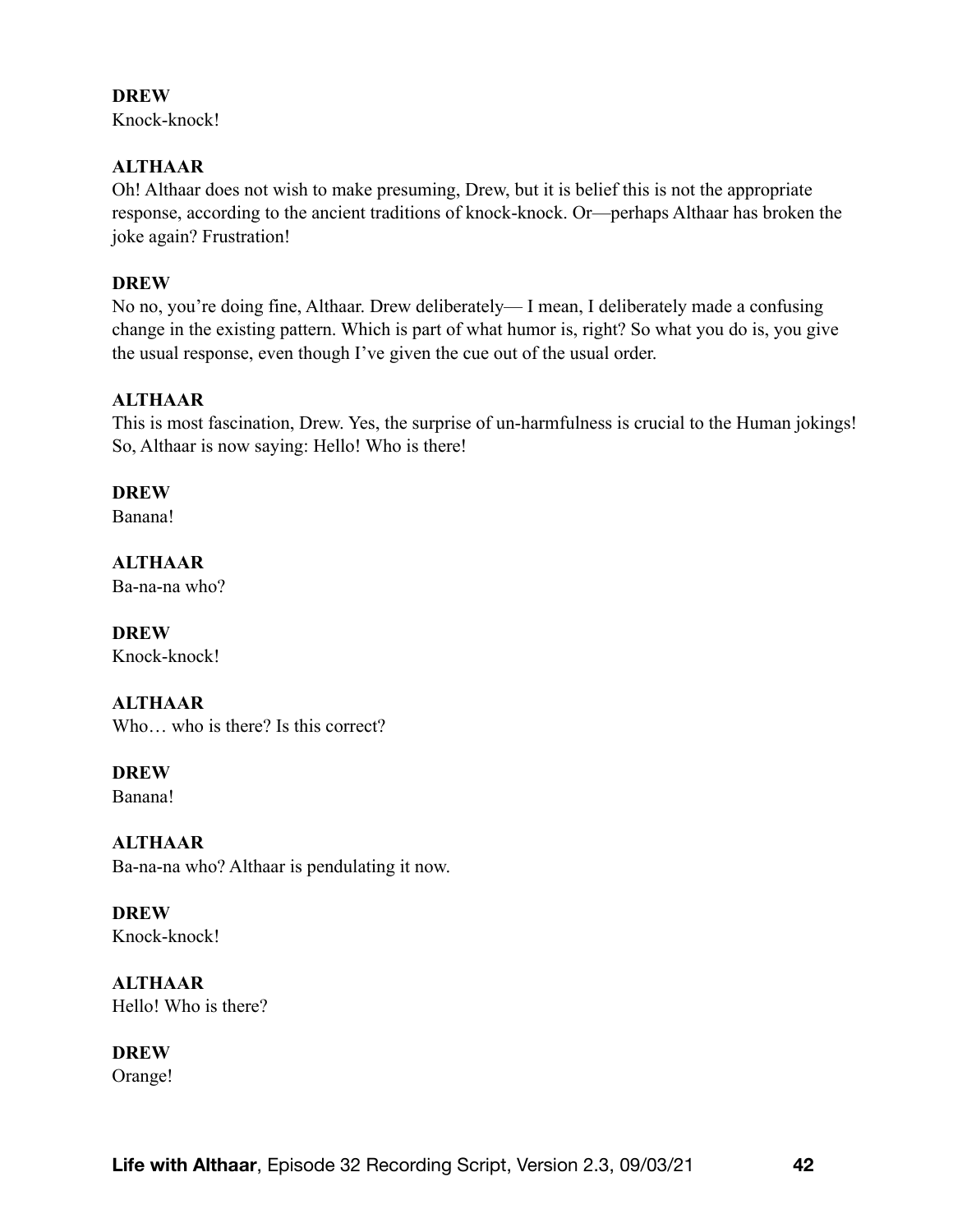**ALTHAAR**  Oh! Confusion!

**DREW** 

Orange! Go ahead, you've got this, Althaar.

**ALTHAAR**  Orange… who?

**DREW**  Orange you glad I didn't say Banana!

*Baffled silence.* 

#### **ALTHAAR**

Eeee-hee-hee! Uuuhuuuhuuu hee hee! Drew! It is a very strange knock-knock joke! Althaar is certain it is very humor! But… Althaar is not grasping it.

#### **DREW**

Huh. Knock-knock jokes are more culturally specific than I thought. Sorry. But you're very easy to talk to, Althaar. I didn't expect that.

### **ALTHAAR**

Thanking you, Drew! This is always the endeavor of Althaar! May Althaar enquire as to why Drew was wishing the conversation? If it is just to make sharing of jokes, that is a very good reason! And also a thing of pleasure! But it would indeed be surprise, because this is not a thing that is occurring in the usual coursing of events. A small sadness.

#### **DREW**

Yes, I did have another reason for calling, thanks for reminding me. I was wondering, um… I met someone today. John B. He's your roommate, right?

#### **ALTHAAR**

Yes! FriendJohn is the dear friend and room-mate of Althaar!

#### **DREW**

Right. Your friend John. He was… not what I was expecting. So I had some questions about what he said, and I thought you might be the best person to answer them. Do you have office hours, or something? I don't think it should take long.

#### **ALTHAAR**

Oh! Althaar would be most willing to make conversing in the person, especially on the subject of his dear friend John! But you are understanding this must be done from behind the Curtain of Privacy, or the other obstacle to visual contactment, yes? Or else there will be *(cont.)*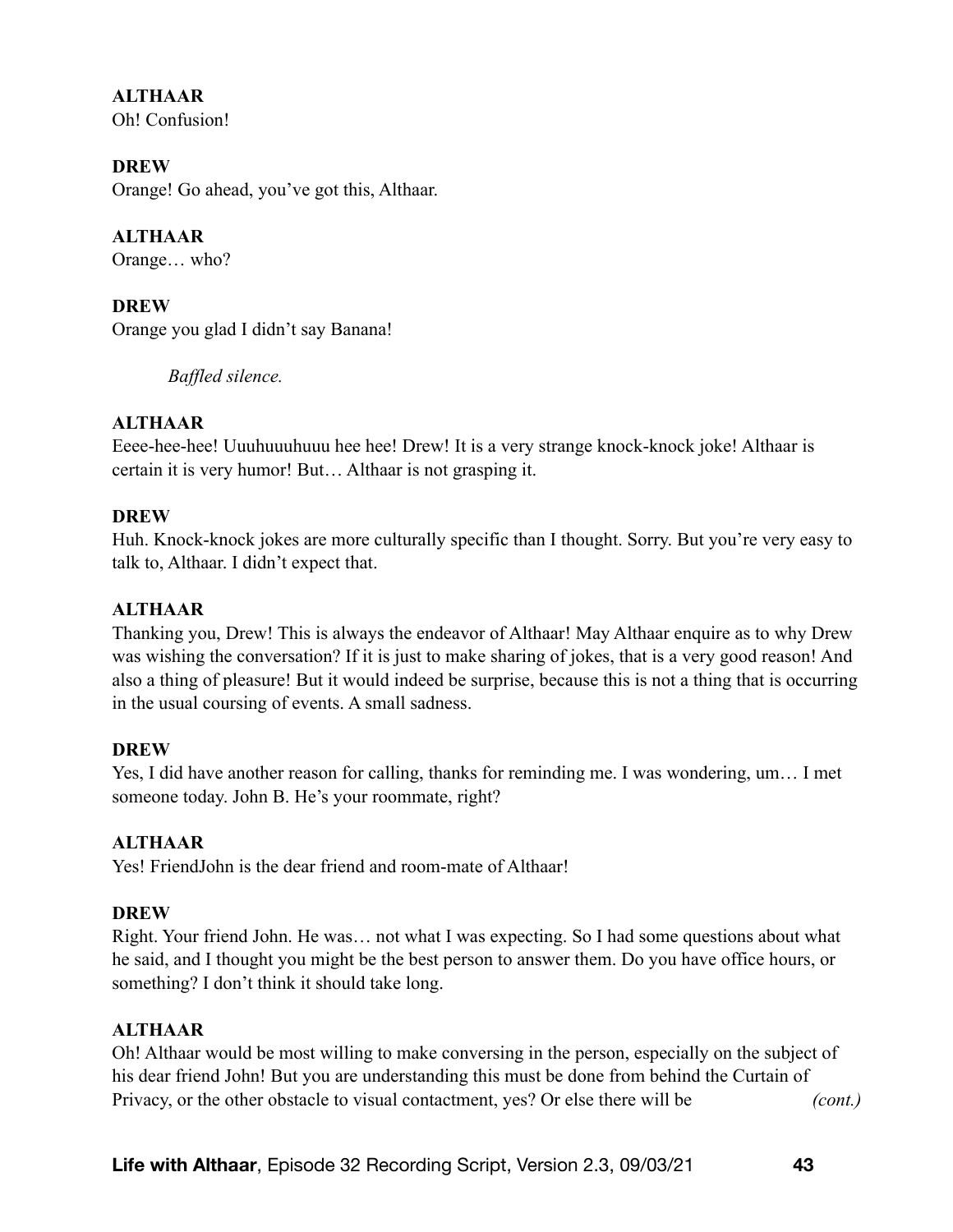a great unpleasant-ness. Althaar is imploring that you will make belief that there is no immunity from these effects, no matter how great the preparings. This has been learned with many brave Human volunteers, to great sorrow and disappointment!

#### **DREW**

I will definitely take your word for it. So, where would you like to meet? Your place, or…

#### **ALTHAAR**

Perhaps Althaar could be purchasing Drew a refreshing beverage at the Electric Egg?

#### **DREW**

You want to meet at a bar?

#### **ALTHAAR**

It is one of Althaar's favorite locations for the observation of Human social customs! And he has there found an excellent positioning of concealment, behind the *Big Blorch Hunter II* machine!

#### **DREW**

The Electric Egg it is, then. I can be there within the hour, if that's okay.

#### **ALTHAAR**

That is most okay! Althaar will be speaking at you then!

#### **DREW**

Sounds good. Thanks for meeting up with me on such short notice.

#### **ALTHAAR**

It is the pleasure to Althaar, new Human friend!

*Phones off.* 

#### **DREW**

Good thing I didn't try the Interrupting Cow one.

*[scene 16] Corridor. DREW is recording a new voicemail message, heading to the Electric Egg, when a strange day gets stranger.* 

#### **DREW**

Record. "Hi, you've reached Drew and Rufus. We're both out. We—" *(bleep)* Erase and Reset. Record: "Drew here, and not here. This might be the state of things for a while. To leave a message, or not to leave a message? That—" *(bleep)* Erase and Reset. I am not feeling even slightly lighthearted about this today. Record: "Hi folks, Drew here. Most of you probably know that Rufus was taken by the Fugulnari a while back, and after drifting in place for a while, I'm going off to —" *(bleep)* Erase and Restore from backup.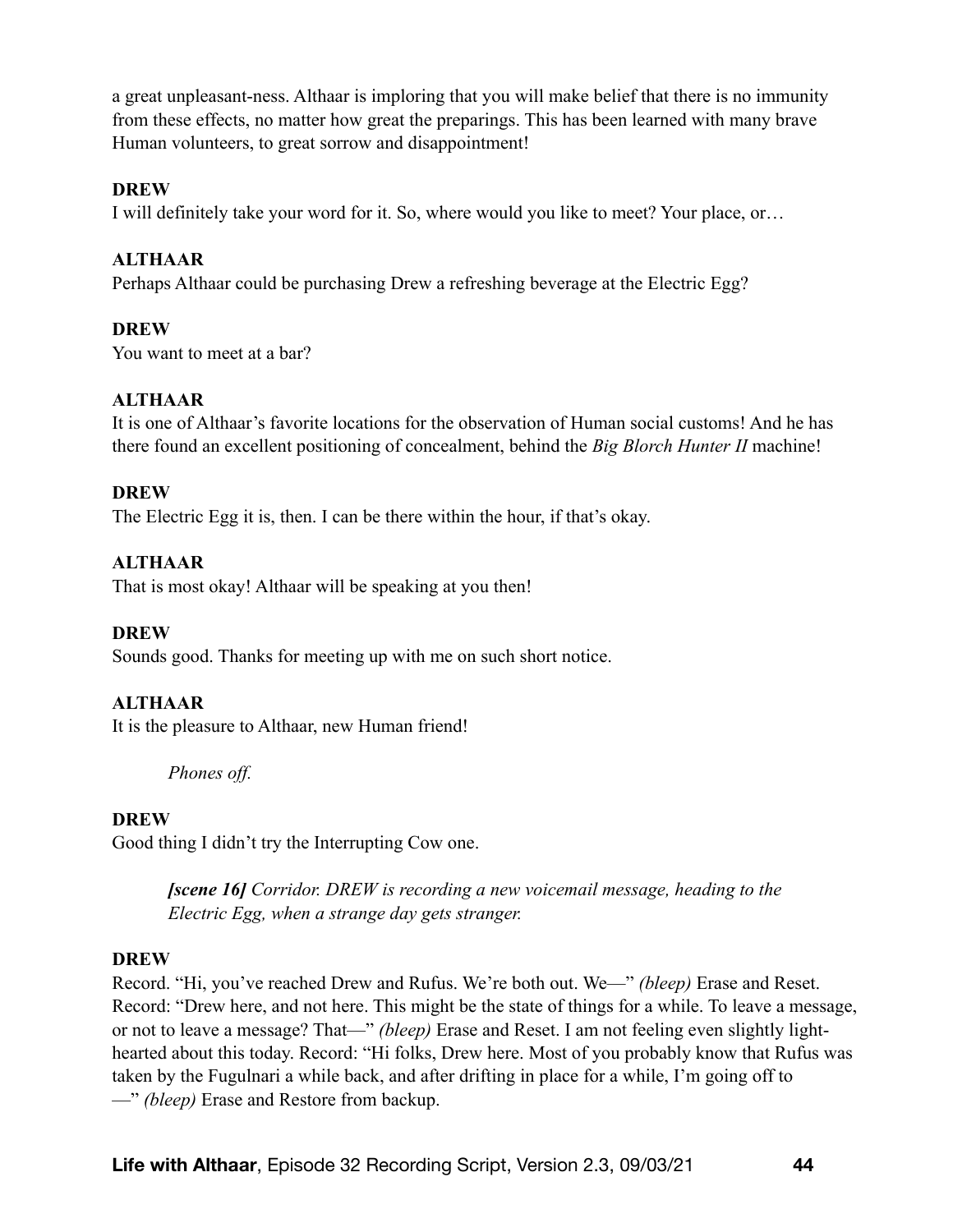*A voice comes from a slightly-distant TRASH DETECTOR. A mix of the standard TRASH DETECTOR voice and one that we can probably tell, although DREW can't, is H.F.* 

# **H.F./HACKED TRASH DETECTOR**

*(Honk)* Spli-i-i-tter defected. Do not la-a-a-dder. Attention. This is a t-t-t-est. Te-e-e-st. Do not glitter.

## **DREW**

What in—

## **H.F./HACKED TRASH DETECTOR**

*(Honk)* Disposable waste has bee-ee-een. Please stand by. You are receiving this broadcast as a trash-detector message.

## **DREW**

No way.

# **H.F./HACKED TRASH DETECTOR**

This is not a trash-detector message. This is a test of the ScarletLetter sub-circuit ambi-directional pulse network. This message is being broadcast in the Lamed sector.

#### **DREW**

#### *(overlapping the previous somewhat)*

Just when I think this day has gone as far as a day can go. Actually, I probably shouldn't have said that out loud. Just imagine what might come next.

#### **H.F./HACKED TRASH DETECTOR**

*(Honk)* If you are the intended recipient of this message, please escalate this response. Message cycles. *(Honk)* Spli-i-i-tter defected. Do not la-a-a-dder. Attention. This is a t-t-t-est. Te-e-e-st. Do not glitter.

*Message fades and repeats under lines until scene change.* 

#### **DREW**

What kind of noidler sends messages by Trash-bot? More to the point, what kind of noidler *gets* messages by Trash-bot? This place, I swear.

*[scene 17] The Electric Egg. As CHIP approaches the bar, keeping his eyes very firmly on the floor:* 

#### **CHIP**

Hey, Sopes? Is Althaar in mufti?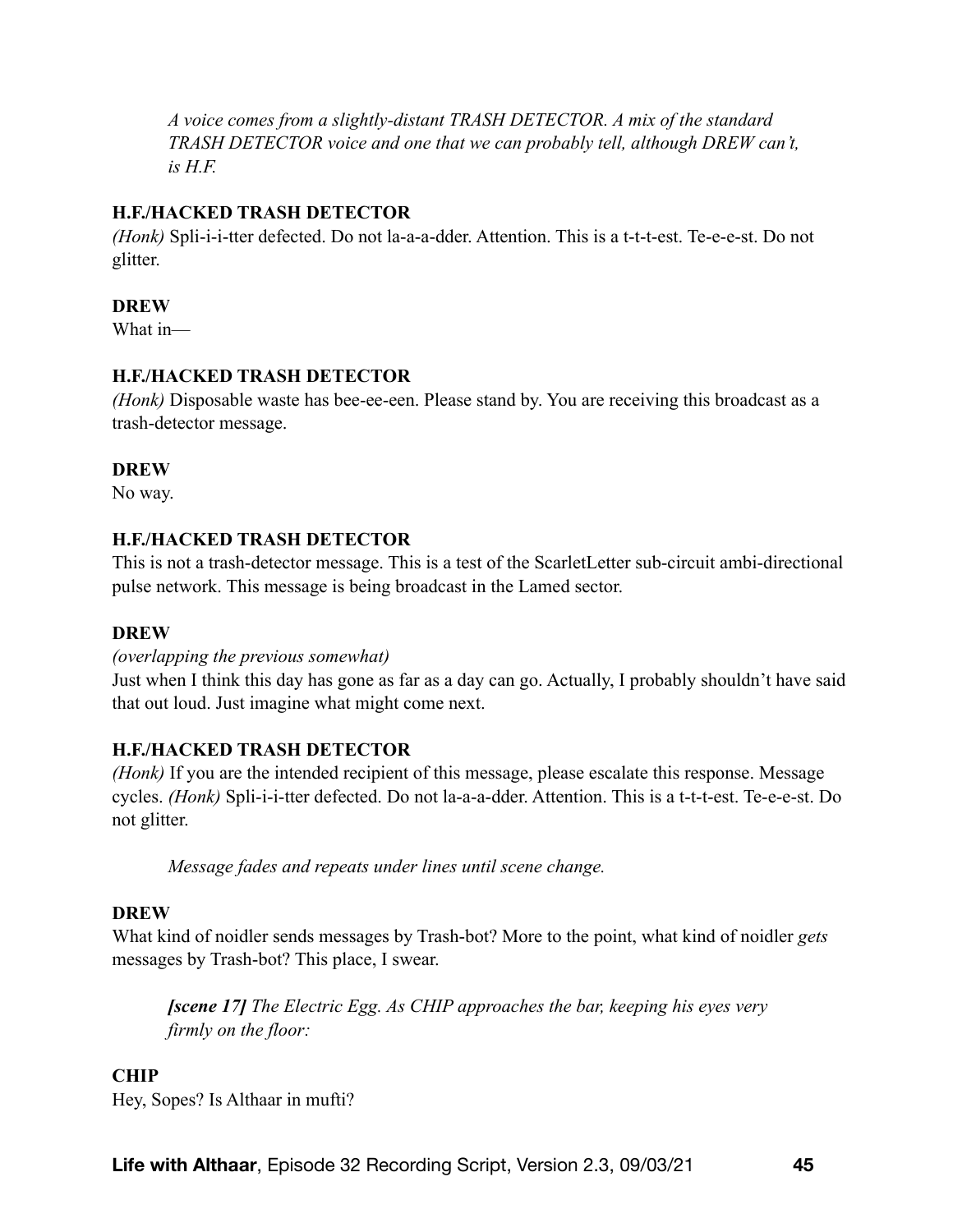**SOPON** Not what that means, boss.

**CHIP** 

Really? What does it mean?

**SOPON** Civilian clothes. Or a sectarian religious scholar.

# **CHIP**

Huh. That's not what I wanted to say at all.

## **SOPON**

Yeah, I figured. What exactly were you going for?

## **CHIP**

"Is Althaar safely behind a cloth-like thing that looks like it should probably be called mufti?"

### **SOPON**

Actually, he's behind the *Big Blorch Hunter II* machine again. For future reference, you could have used "in hiding," "obscured," "concealed," "secreted," or "ensconced."

#### **CHIP**

Yeah, yeah, fine. I just liked "mufti," it's got kind of a ring to it.

#### **SOPON**

I could mix you up a Mufti, that'll cure you. Though I might have to go in back for a couple of the ingredients.

#### **CHIP**

Why, what's in a Mufti?

### **SOPON**

Beige khakis, soaked in chartreuse. Dash of bitters. Cocktail cherry.

#### **CHIP**

You just made that up.

#### **SOPON**

Yep.

# **CHIP**

Sopon, secretly you are a much bigger stoiker than anyone realizes.

**Life with Althaar**, Episode 32 Recording Script, Version 2.3, 09/03/21 **46**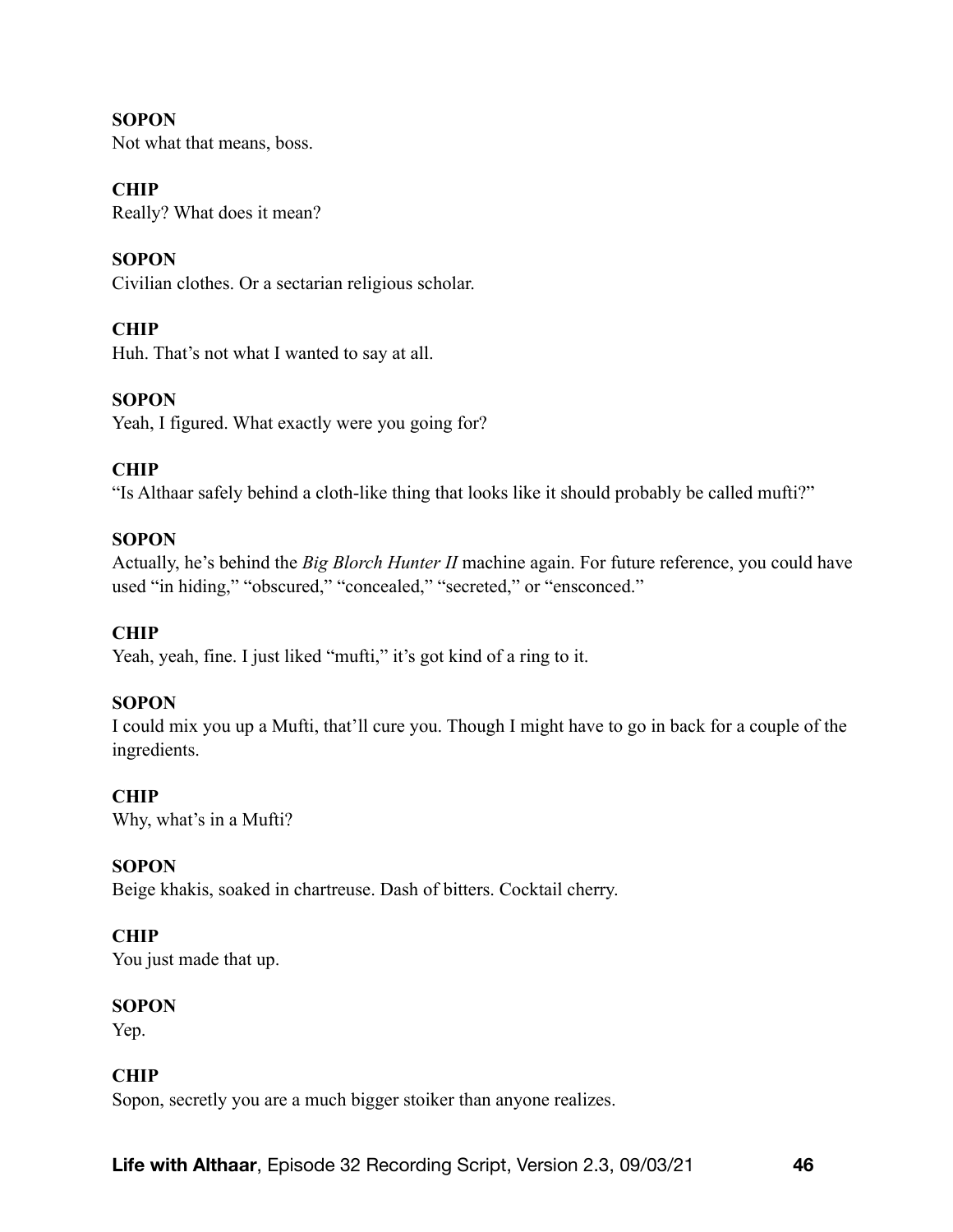#### **SOPON**

Secretly? I gotta work on that.

#### **DREW**

#### *(coming to the bar)*

Hi, sorry to interrupt. Could we do the same again? I wanted to pay for this one, but Althaar says he's already done that.

### **SOPON**

He's a class act.

# **CHIP**

Hi, Drew. Still hate the kicky headband.

## **DREW**

Can't disagree. But I really needed the miles today.

*XTOPPS arrives the bar. He is pretending to be his normal, stoned self for the benefit of DREW and anyone else who isn't in on his sobriety, but he occasionally slips, and needs a nudge back from those in the know.* 

# **XTOPPS**

Hey hey, refrigeratoes! How's it chillin'?

# **CHIP**

Hey, Xtopps. Have you met Drew? He's got a headband, but not in any serious way. *Still*. All good?

#### **XTOPPS**

Good as… uh, potato chips.

#### **CHIP**

What?

#### **XTOPPS**

You know. Crispy. And with ridges. Wish I had some!

#### **CHIP**

Ah hah, but we don't serve potatoes here, remember? Because we're certainly not going to endanger our precarious relationship with the Committee by concocting any sneaky recipes to get around their completely reasonable food restrictions. Right, Sopes?

#### **SOPON**

Absolutely, boss.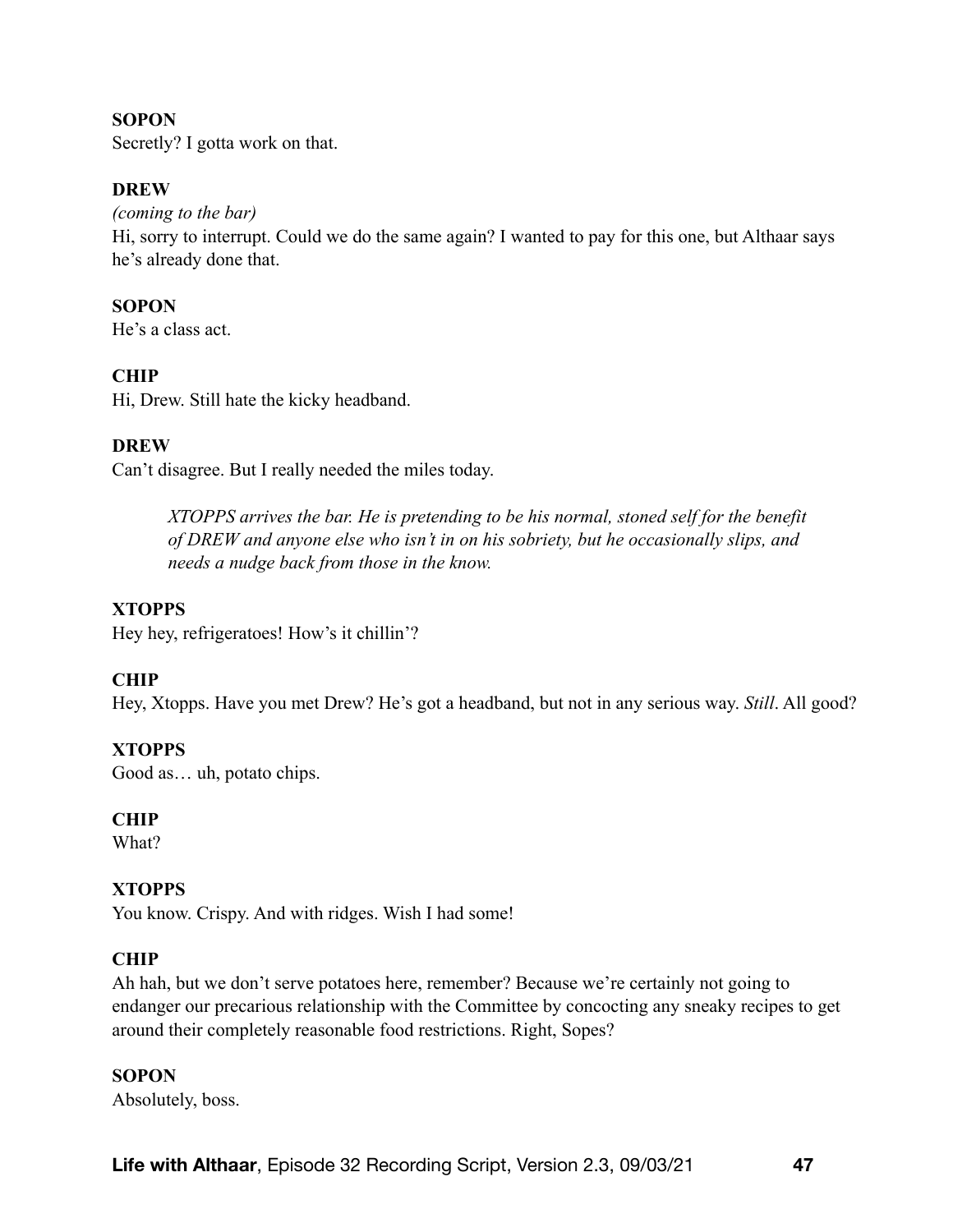Well, that was a... very specific denial.

#### **BUBBLES**

Wasn't it? Sometimes when Chip is around our *very stoned* Baronet, he starts to talk a little funny.

### **XTOPPS**

*(the regal side takes over)*  It is quite true that my mannerisms can at times become somewhat contagious to the general populace.

## **SOPON**

Uh, what was that, Xtopps?

## **XTOPPS**

*(overshooting in the other direction)*  Must be because Xtopps has got the munchies! It's deja-vu, it's not like I planned!

## **CHIP**

Oh, that Xtopps! High as a free-orbiting kite! As usual!

## **XTOPPS**

So high, I'm amplified! You can't be too chill, you can't be too zen!

#### **DREW**

Yeah, I get that, but the rest of you are… I mean, I'm pretty sure the rest of you can't get glitched off peanut butter, right? Like, that's not physically possible.

# **SOPON**

Oh, no no no. Like Xtopps says, this is just how people get when he's around.

#### **BUBBLES**

Personally, I don't see any difference in how we're conversing with you, a normal Booster Human, from how we may have been exchanging remarks before, when you were in here earlier.

#### **DREW**

Really? You don't think everyone's being just a little weird? In an unusual way?

#### **XTOPPS**

Well, I'm just a lot weird, in the usual way. I'm completamento Papa-Bravo-James.

#### **DREW**

**Juliett**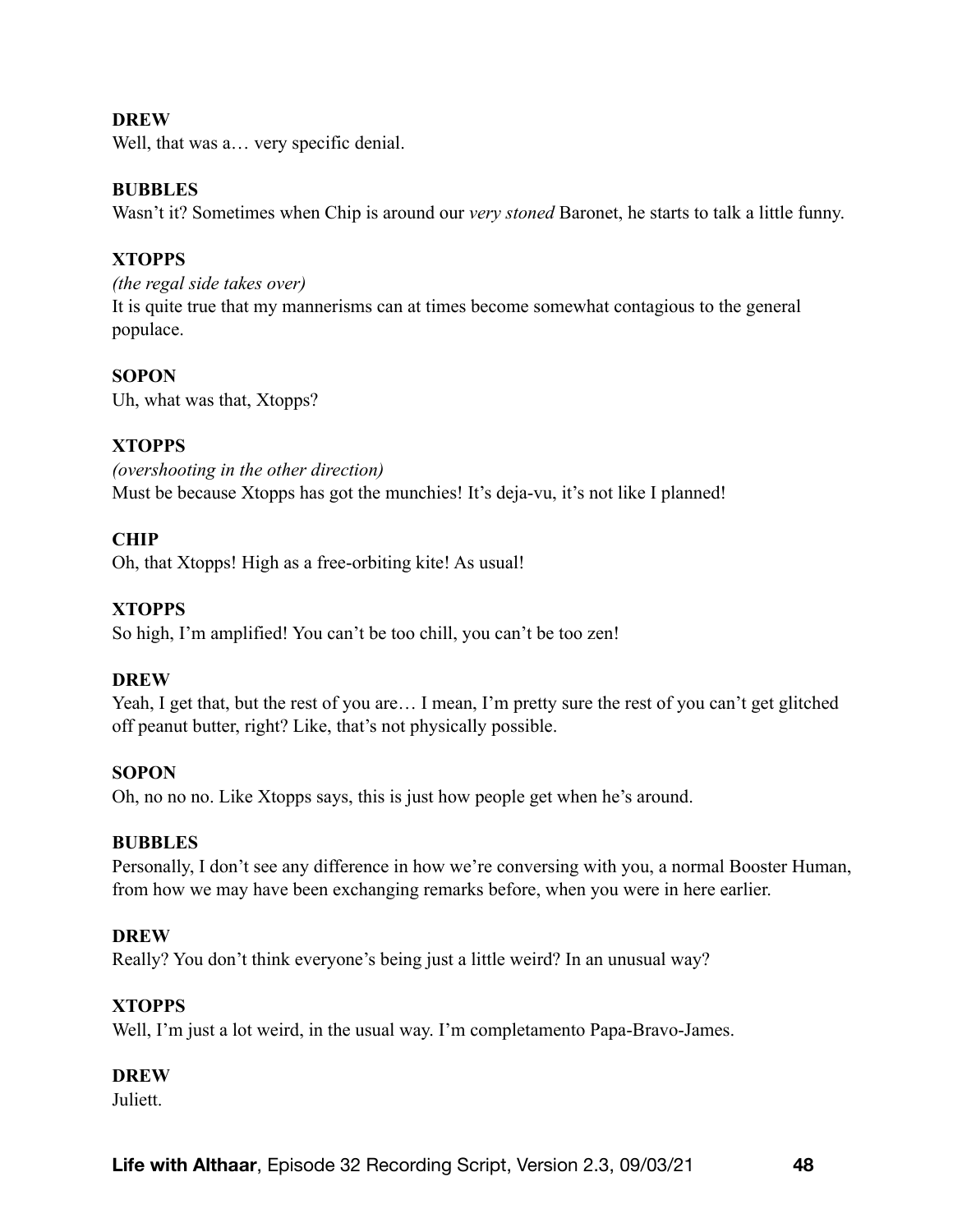# **XTOPPS**

Hmm?

# **DREW**

Papa-Bravo-Juliett. PBJ. There's no James, it's Juliett. Jig, in the other one: Peter-Baker-Jig.

# **XTOPPS**

Oh, right. I forgot that… because I'm *so high*. Listen, um—

# **CHIP**

That's right, Xtopps, you're *high!* Remember that. And what do you need that J for anyway? You don't need *jelly*, you like a clean buzz.

# **XTOPPS**

Ha ha—true! It's for "Just." Just Peanut Butter. Whoo, are those my barnacles? I'd better go lie down. Or stand up. Or none of the above.

# **CHIP**

Maybe you should stop talking and go play.

# **XTOPPS**

Definitatively I should do that very thing, Chorp. I'm going down the drain, again.

*A very sober XTOPPS decamps to the stage, where he soon starts up an instrumental that plays through the rest of the scene.* 

# **BUBBLES**

Drew, go sit down, honey. I'll bring those over to you.

# **DREW**

Okay, thanks. *(he returns to his table next to the Blorch Hunter machine)* Thanks for the drink, Althaar. I thought I was going to get this round, though.

# **ALTHAAR**

Oh! Althaar did not intend to cause offense! He will allow you to make purchase of the next beverages, if this is preferment!

# **DREW**

No, I'm not offended, it's just, you know, the custom. To take turns.

# **ALTHAAR**

Althaar is having awareness of this, but he is also knowing that his discretionary funding is most ample, and the current finances of many Humans are not. So he is attempting to be generosity, when he is able.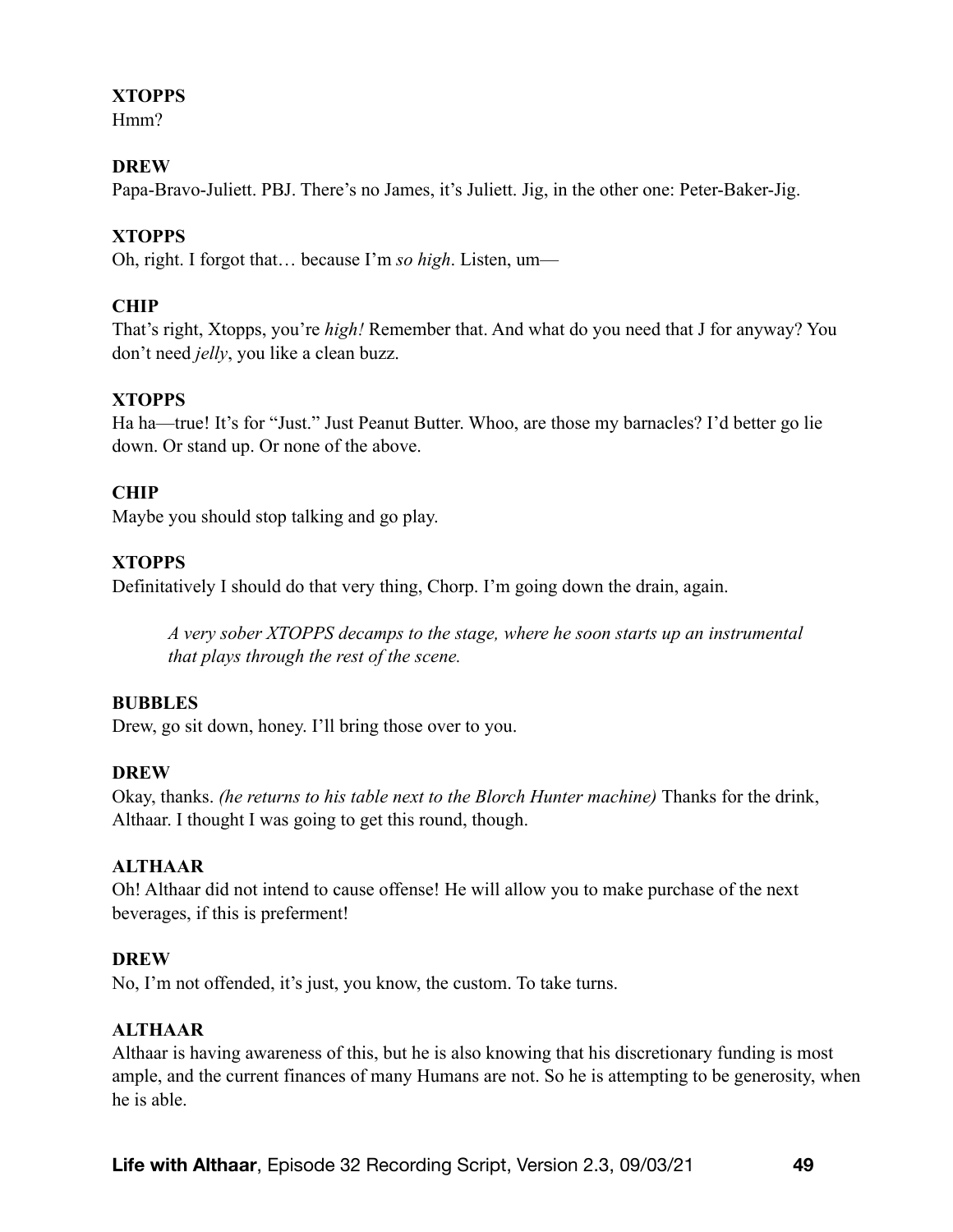Fair enough. Thanks again. *(beat, they listen to the music)* That Xtopps guy is really something. How does he manage all that while he's zonked out of his mind on peanut butter?

# **ALTHAAR**

Oh, Sin Xtopps is a musician of very great talent!

# **DREW**

Obviously. I've never seen anyone that jecked up who was still upright, never mind shredding on the fleezborp.

# **ALTHAAR**

Yes, the addiction in peanut butter is a very sad thing. And very persistent. It is of great scarcity for those Xybidonts who are so suffering to be making escape from it.

## **DREW**

Well, more power to him, I guess. It doesn't seem to be slowing him down any.

## **ALTHAAR**

Not in the leastment, Drew! Althaar must be admitting of the concerns when he was first learning of the peanut dependency of Sin Xtopps, but it is always of friendship to be allowing others to determine their own coursings. And Sin Xtopps is handling of him-self very well, it can not be argument!

#### **DREW**

Sure. Uh, speaking of friendship. That's what I wanted to talk to you about. I mean, I wanted to ask you about your other friend. John B.

# **ALTHAAR**

Yes, you were mentioning of this earlier. What is your questioning, please?

# **DREW**

Ok, so… I told you about Rufus. About what happened. And your friend, John B— He's the one who denounced Data Processing Center #5. Where Rufus worked. That's what the Fugulnari said, anyway. What Frondrinax said. They thanked him in their announcements, they put him in that documentary, they gave him a bonus—or, well, they said they did. Maybe not. But they definitely made him a poster boy for the Booster program. For turning in all those people. And I hated him for that. I've been hating him for months. But then, today, I finally talked to him, and… Well, he said he didn't do it. And I don't really have any reason to believe him, but… I think maybe I do.

# **ALTHAAR**

Althaar must once again express his very great sorrow for the loss of your beloved partner, Drew. The losing of a dear one is always a surrounding sorrow, but the loss that is of uncertainty is perhaps of the greatest sharpness.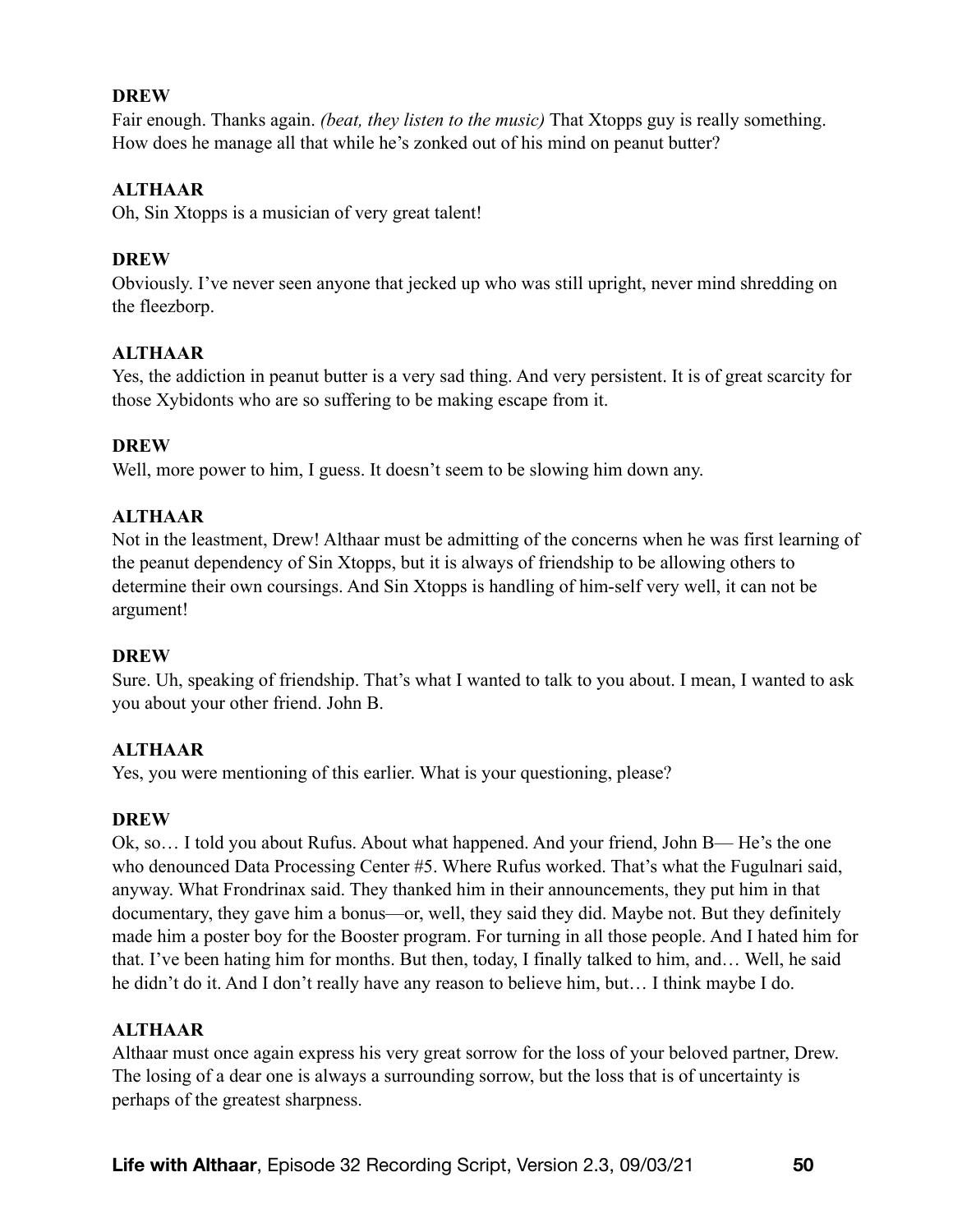Thank you. I— Thanks.

# **ALTHAAR**

But to make answering of the question that you are not-quite-asking, Althaar does not believe FriendJohn would be causing harm to the peoples of Data Processing Center #5. Not on the purpose. It is possibility that this could have been done as accident.

# **DREW**

That's more or less what he said. That it was a misunderstanding.

# **ALTHAAR**

Then it is the belief of Althaar, that it is to make belief in FriendJohn. Althaar is not always understanding the reasonings for the actions of FriendJohn, it is true. And it is a truth that FriendJohn has not made explaining to Althaar of his reasonings for the wearing of the head-band. But Althaar is trusting FriendJohn, because he is knowing that FriendJohn is a Human of great kindness, with much love in his heart for others. This is the Human metaphor, you are understanding. The actual heart of FriendJohn is filled with blood only.

## **DREW**

Right, got it.

# **BUBBLES**

Here's your drinks, boys. You know, Drew, that hat does something for you. I'm not sure if it's something good, but it's definitely something.

# **ALTHAAR**

Thanking you, Bubbles! *(sips)* Drew, Althaar is not certain he can be providing satisfactory to your questions. But Althaar can say that FriendJohn is in the general minding the business that is his own, because this business is causing him many troubles. So it is very uncertainly that he would be making report of the business of others to the Fugulnari. FriendJohn is not the mouse.

#### **DREW**

Not the—? Oh, rat. Mice are tiny and timid, it's rats that are the informants and sellouts. Except, the actual animals aren't like that at all, that's just another one of our metaphors.

# **ALTHAAR**

Thanking you for the informings, Drew. Althaar can also say that the rewarding of FriendJohn would be indeed a thing of great unlikeliness. FriendJohn is not receiving the rewards, in the general coursing. The customary is "FriendJohn saved the Fairgrounds again yesterday, Althaar, and no one even noticed" over the morning cup of ja-va. But of course Althaar can not be saying with certain-ness that the reward was not to FriendJohn. Even the very unusual is happening on some occasioning.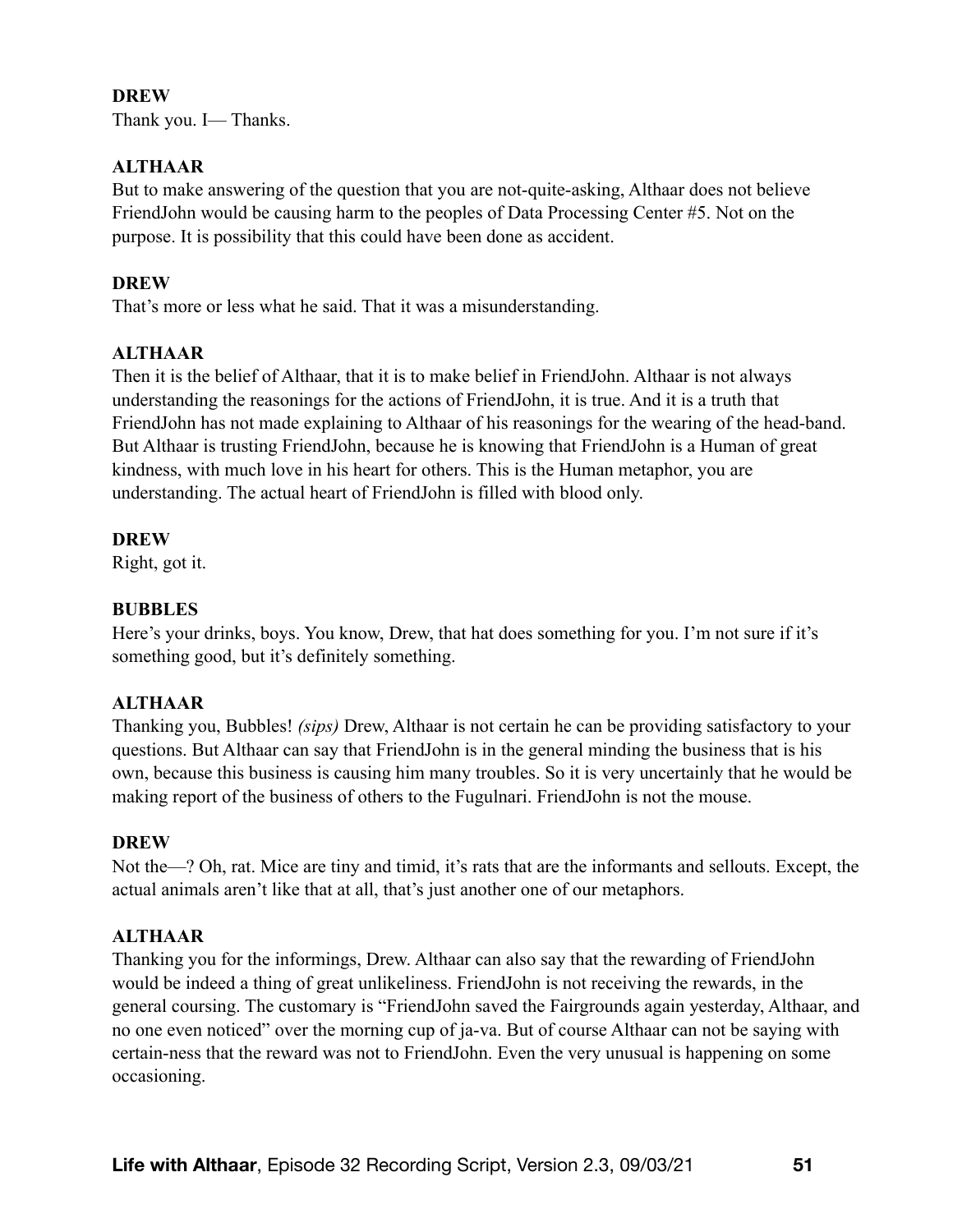Right.

# **ALTHAAR**

It is regret to Althaar that he can not provide answerings of greater completeness, Drew.

# **DREW**

No, that's— I appreciate you talking to me. And what you're saying does match with what I was kind of thinking already, but... now I don't know what to think. I spent so long hating this John B, because the Foogs said he was responsible, and— Maybe I should have known better than to believe them in the first place, but I was just so… I mean, I just came home one afternoon and Rufus was gone. He never said a word about his real work. He never told me he was working against the Committee.

# **ALTHAAR**

It is perhaps not best to be speaking of these things in the public, Drew. But it is the belief of Althaar that your partner was very brave.

# **DREW**

Well, if the Foogs ask, I can truthfully say never knew about any of it. Rufus never let anything slip.

# **ALTHAAR**

It is a very difficult thing, to make the appearance of the self that is so different from the reality. But Althaar is certainty that Rufus was keeping the secrets so that you could be protection. To keep you safe from the danger that he was choosing.

# **DREW**

I just wish he'd let *me* choose, you know? Sometimes I'm furious with him, for that. Because I was never safe from his secrets, not really. I was just oblivious. Until they all came crashing down on me.

# **ALTHAAR**

Yes. The feelings of those left behind with suddenness are very often of the complex, and it is not a thing of easiness to be through-working of these. It is perhaps to consider that Rufus was nurturing not only the secrets that were his own, but those of others, that were not upon him to be revealing. Althaar was not knowing Rufus in the person, but it is seeming that your partner was willing to outstretch himself very greatly, in the protection of others.

# **DREW**

Yeah. I never understood why he of all people would put on that stupid headband. But of course he'd do anything to look out for his team.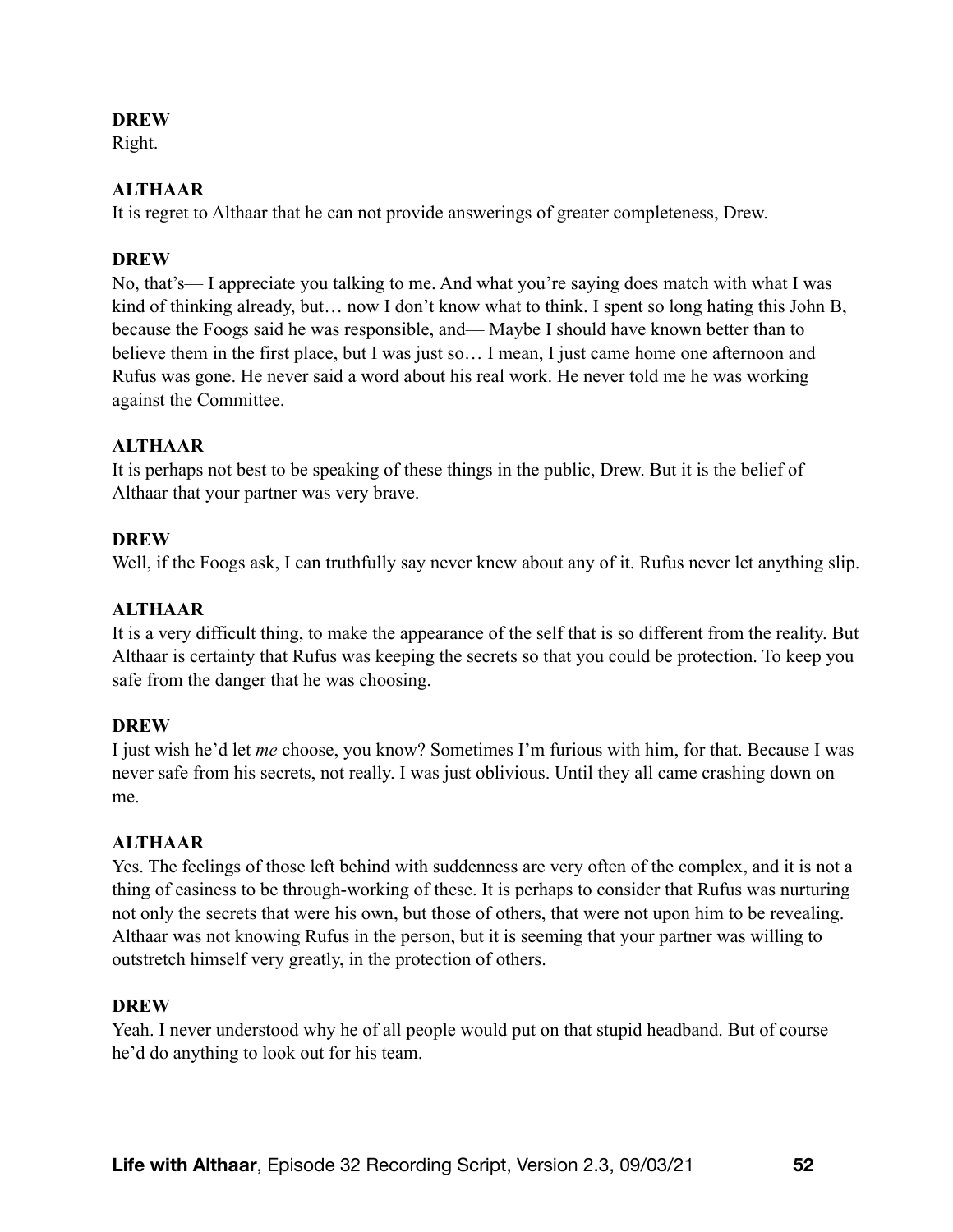### **ALTHAAR**

Yes, the wearing of the head-band can have many different causings, as you have made learning of yourself today. It is not utility to judge someone by the smell of their hat.

#### **DREW**

That's a good way to put it. I think… I think I might have mis-judged your friend, Althaar. I didn't listen right. I think I'm really sorry about that.

# **ALTHAAR**

Althaar is certain that FriendJohn was not taking the offense, Drew. FriendJohn has made endurance of the loss of his own dear one, in a different way, not so long ago.

*[scene 18] As before, the rise of not-quite-static becoming the distorted but understandable voices of BOOSTER OBSERVERS 1 and 2.* 

#### **BOOSTER OBSERVER 1**

Read clear, read clear. Catch new info within a blight of interference. Return to Lamed 3.

#### **BOOSTER OBSERVER 2**

Layer 9 and rising. Circumstance. Contact with Iltorian-One. Althaar.

#### **BOOSTER OBSERVER 1**

Iltorian-One, hands off.

#### **BOOSTER OBSERVER 2**

Iltorian-One, eyes off, brother! Negative Booster visual on Iltorian-One, say-so. Layer 9, apparent meeting with Iltorian-One in Lamed 3 eatery.

#### **BOOSTER OBSERVER 1**

Control, backspace, flip-flop rewind. Layer 9, circumstance, phone communication with Iltorian-One prior-like. Iltorian-One to be also Layered?

#### **BOOSTER OBSERVER 2**

Iltorian-One hands-off, not to be Layered. Rules as be rules.

#### **BOOSTER OBSERVER 1**

Observed phone communication, Target PK-4-2-1 and Iltorian-One, contents have been jarred?

#### **BOOSTER OBSERVER 2**

Contents unopenable. Potential code? Parlays unintelligible. Banana talk.

#### **BOOSTER OBSERVER 1**

Banana talk?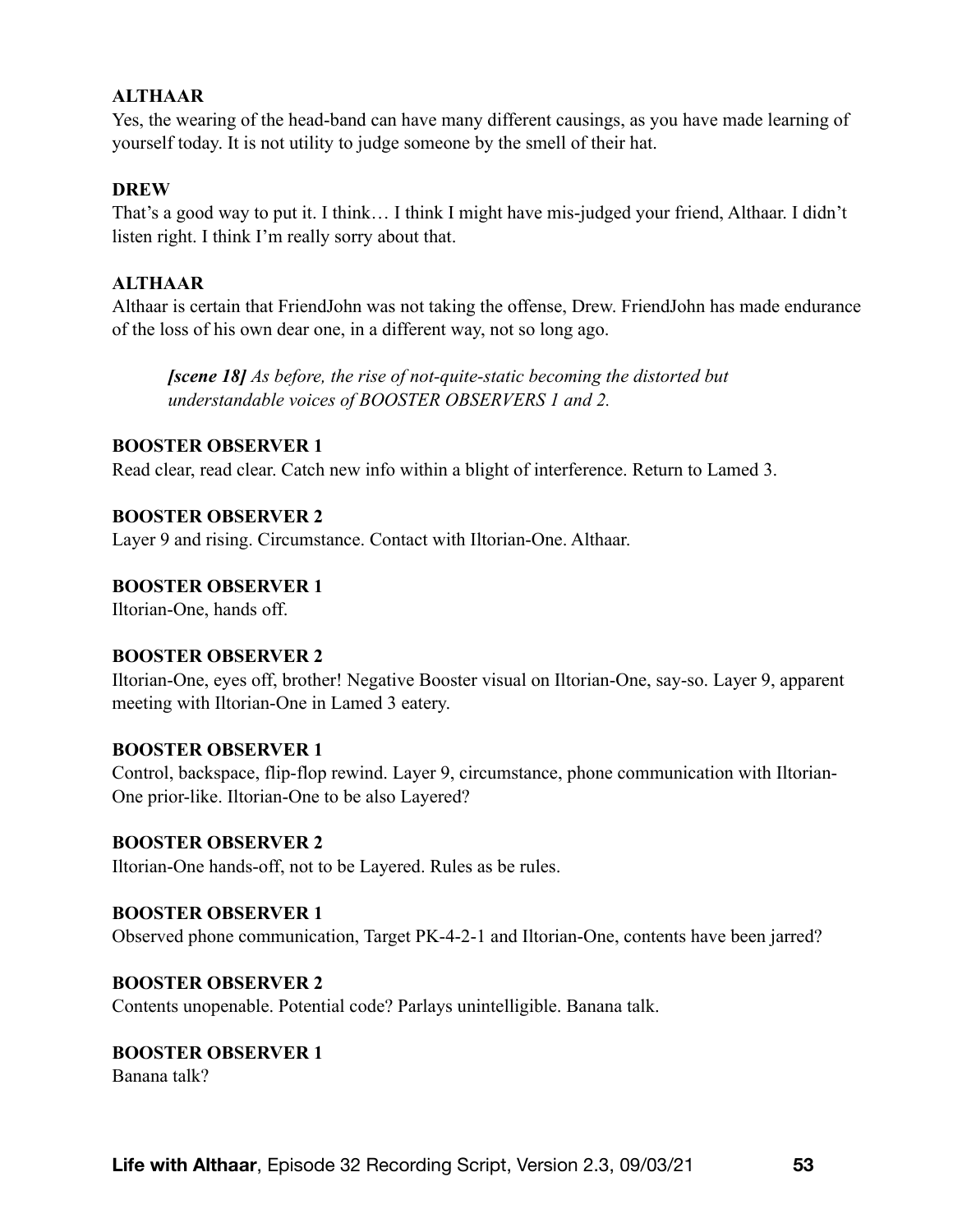### **BOOSTER OBSERVER 2**

Banana talk. Possible japery, potentiality of code still a say-so.

#### **BOOSTER OBSERVER 1**

Layer 9.

#### **BOOSTER OBSERVER 2**

Layer 9, circumstance, incoherent japery in communication with Iltorian-One. Same layer or different communication unusual as a start?

#### **BOOSTER OBSERVER 1**

Same Layer 9. Layer 10, circumstance, unlikely meeting of Scarlett-comma-Andrew, Target PK-4-2-1 in Booster-negative locale with Human-negative Iltorian-One.

#### **BOOSTER OBSERVER 2**

Booster-negative locale count as same Layer?

#### **BOOSTER OBSERVER 1**

Booster-negative locale count as same Layer. Target PK-4-2-1 at Layer 10 and holding.

#### **BOOSTER OBSERVER 2**

Where Target kicked upstairs on scale for current prelim observation?

#### **BOOSTER OBSERVER 1**

Setting for this subject-space is Layer 21. Then we're off and the Theater can handle it.

#### **BOOSTER OBSERVER 2**

And more power to them. Less power to us.

#### **BOOSTER OBSERVER 1**

Fine by me, pal. Because "where there's power…?"

#### **BOOSTER OBSERVERS 1 and 2**

*(completing what must be a Foog slogan)*  "There's work!"

#### **BOOSTER OBSERVER 1**

Hold, check and recheck. Target PK-4-2-1 is on the move again. Disturbed space, unequal to previous shape. Check disruption element.

#### **BOOSTER OBSERVER 2**

See hat, see hat, Target Scarlett-comma-Andrew, distraction element added. PK-4-2-1 possible disguise. Shapechange within tolerence but without cause.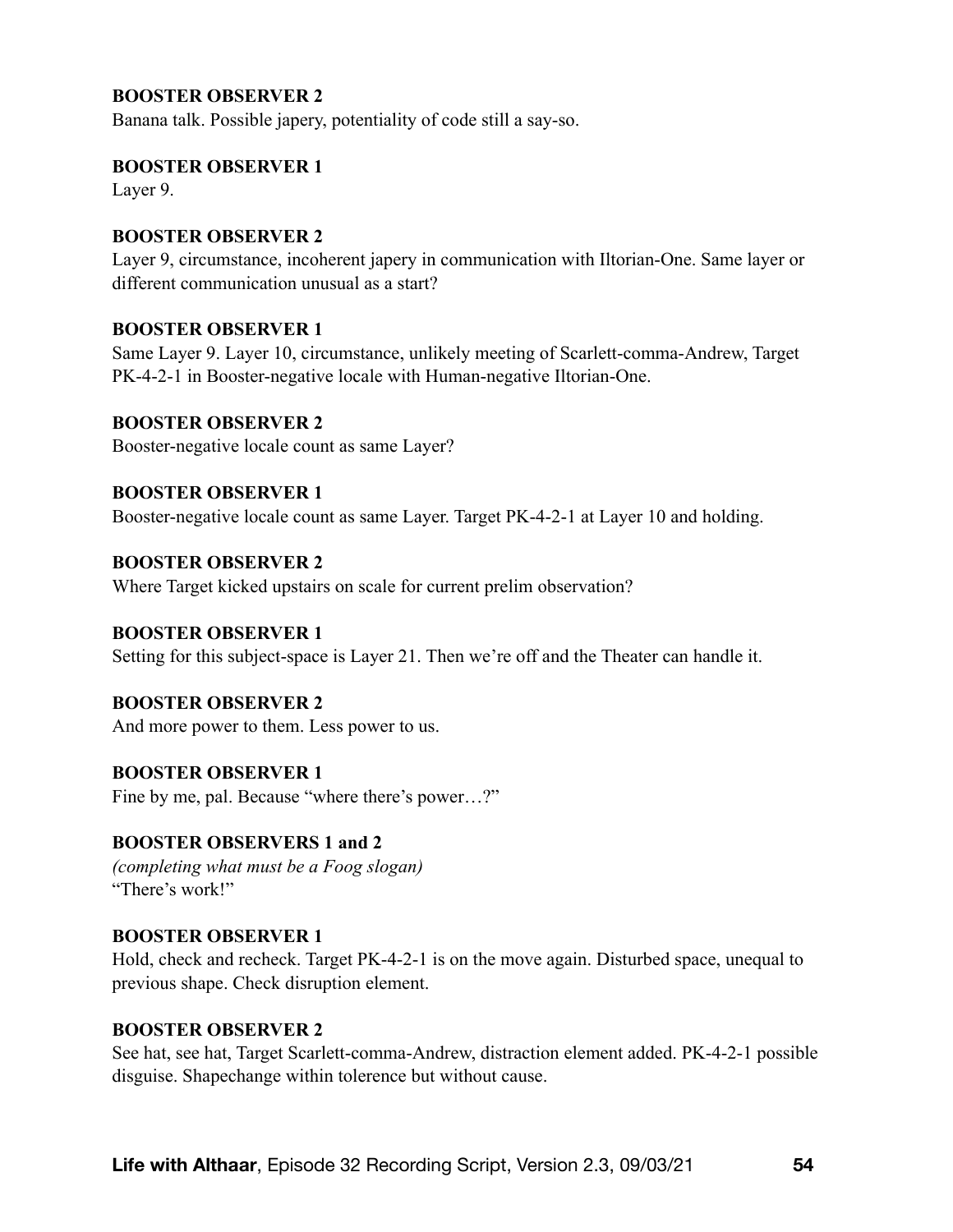### **BOOSTER OBSERVER 1**

Follow continue, switch board to key: microchanges in air density. Follow same Target as changed Target. Key in: Funny Hat.

#### **BOOSTER OBSERVER 2**

Keyed-in: Funny Hat. Up-and-down premium level in shapeshift mode. Tap wave, continuing, Target 4-2-1 PK. Will check again on when regraded. Clear channel, systat, alt-twelve.

#### **BOOSTER OBSERVER 1**

Buses cleared without gain, signal-to-noise optimal, maknam closed-slot until alt-thirty-three.

*[scene 19] DREW leaves the Egg. Lamed sector is still testing ScarletLetter.* 

#### **DREW**

Well, this bears out what they say about beggars and choosers. Ask for a hat from the Lost and Found at a bar, and you get what you get. "I WAS LATE TODAY I SUCK." Can't imagine why someone left *this* behind. Oh, and it blinks. I'll save the blinky bit for special occasions, I guess.

#### **H.F./HACKED TRASH DETECTOR**

*(Honk)* Disposable waste has bee-ee-een. Please stand by. You are receiving this broadcast as a trash-detector message. This is not a trash-detector message. This is a test *(DREW starts speaking around here, broadcast continues beneath)* of the ScarletLetter sub-circuit ambi-directional pulse network. This message is being broadcast in the Lamed sector.

#### **DREW**

Still going strong with the Trash—waitaminnit. No. Noooo. Are they looking for me? Surely they well, I *can* think of a group that wouldn't want to just call on the phone and say hi.

#### **H.F./HACKED TRASH DETECTOR**

*(Honk)* If you are the intended recipient of this message, please escalate this response. Message cycles. *(Honk)* Spli-i-i-tter defected. Do not la-a-a-dder. Attention. This is a t-t-t-est. Te-e-e-st. Do not glitter.

#### **DREW**

Escalate the response? How do—oh of course. Litter. Where's that napkin? Ah. Hey, Trashy! Look at this! Whee! Napkin on the floor!

#### **H.F./HACKED TRASH DETECTOR**

*(Honk)* Escalating. Please c-c-c-comply. KCHCHCH-clack. Hello? Can you hear me? I don't want to use your name in the wild—I barely know your name. The other detectors are off now, I'm only on this one. Does DPC5 mean anything to you? If it does, I need you to say something into the audio grille. This is like a little security question.

*Simultaneously:*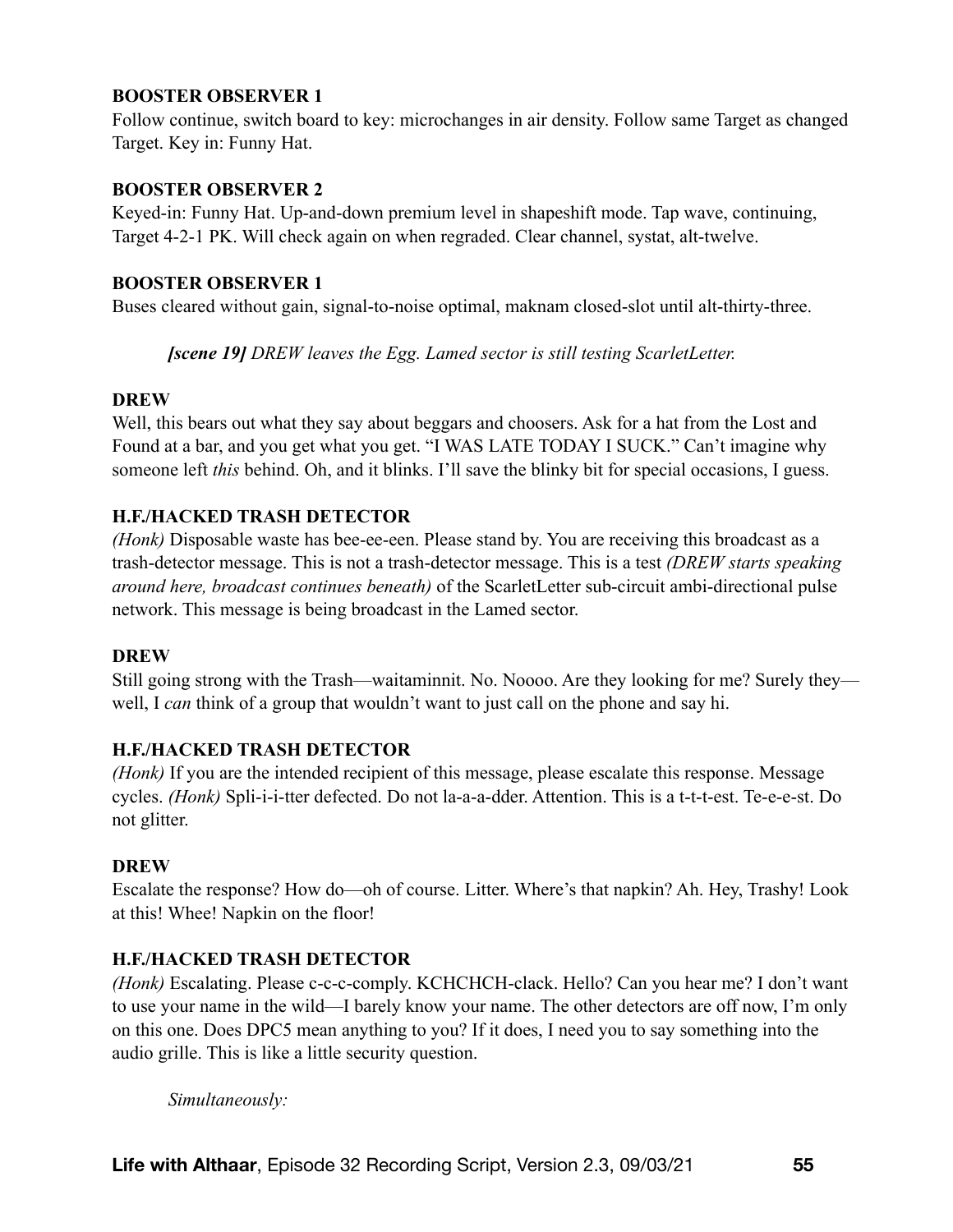Okay. Hello?… Hello? Can you hear me?

### **H.F./HACKED TRASH DETECTOR**

*(Honk)* Hello? Are you there? Try yelling for a—

#### **DREW**

HELLO?

## **H.F./HACKED TRASH DETECTOR**

*(Honk)* Ok, got you. These detectors weren't really made for this, obviously. I need you to hook your comm to, wait, to get the housing off you'll need a multitool. Berenger's Memory, it's always something.

#### **DREW**

OF COURSE I HAVE A MULTITOOL. I'M NOT AN ANIMAL. HOLD ON.

*Opening-the-housing-with-a-multitool noises, plugging in the phone.* 

#### **DREW**

Ok, I'm hooked in. Can you hear me?

### **H.F./HACKED TRASH DETECTOR**

OK, got you now. DPC5? What does it mean to you? Bear with me, I have to check.

#### **DREW**

It's… Data Processing Center #5. They were taken by the Foogs. I have a receipt.

#### **H.F./HACKED TRASH DETECTOR**

Boy, have we been looking for you.

#### **DREW**

Are you who I think you are?

#### **H.F./HACKED TRASH DETECTOR**

If it starts with Re and ends with sistance, you're cooking with gas. Though steam would probably be better, especially for seafood. Hold on, I need to pulse your location. You need to get that stepcounter de-activated—if they're not after you now, they will be soon.

#### **DREW**

Pulse my location?

#### **H.F./HACKED TRASH DETECTOR**

Oh, sweet. We've got someone literally a few steps away. Stand by.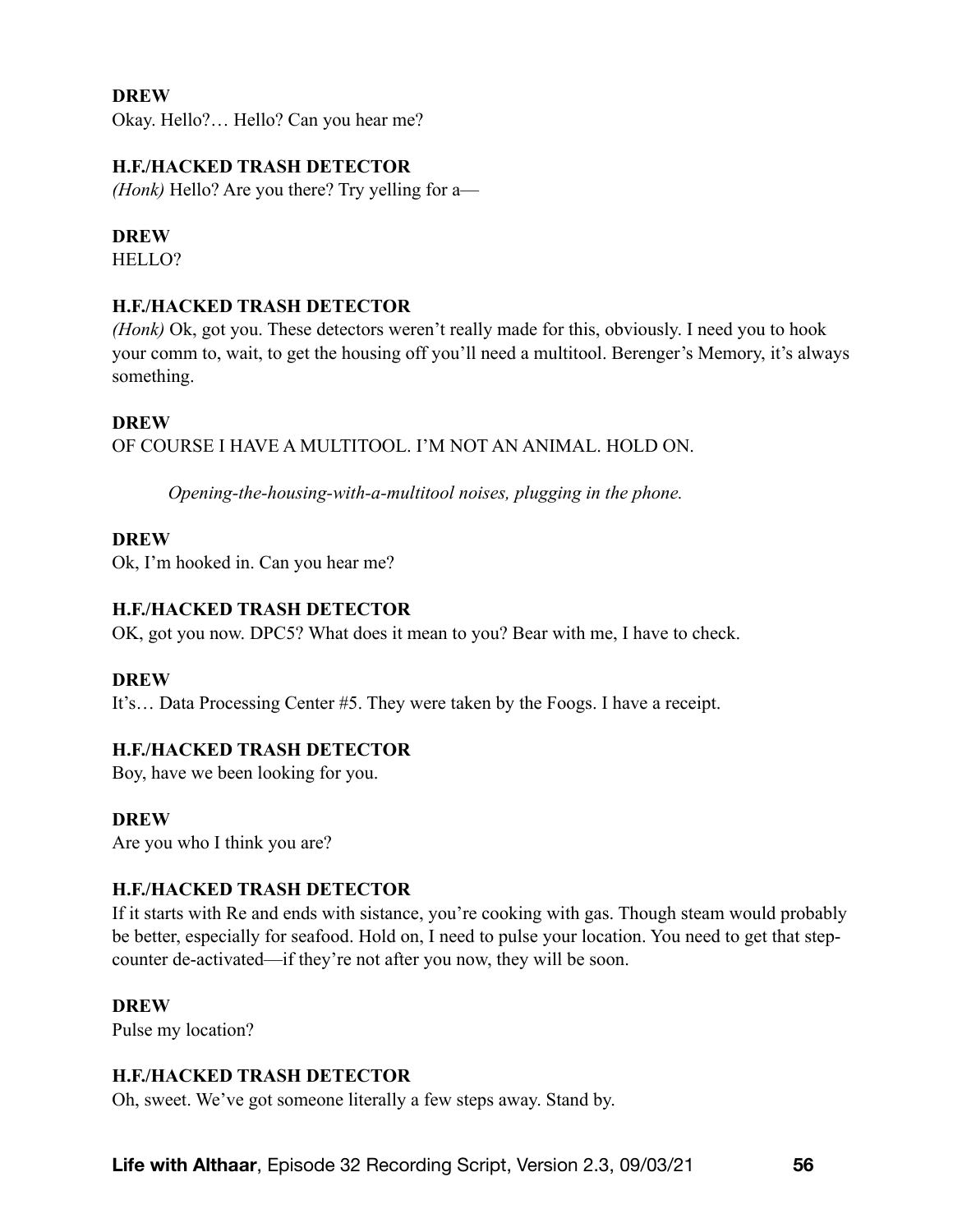**DREW**  Who are you?

## **H.F./HACKED TRASH DETECTOR**

I'm a guy who is better off not having a name right now.

*A wall panel opens nearby. It takes some shoving. Metal heaving noises.* 

#### **STELLA**

Come with me if you want to live.

#### **DREW**

What?

#### **STELLA**

I've always wanted to say that. You're Drew, right? My name is Stella Reyes. I'm from Sanitation.

#### **DREW**

Did you just come out of the wall?

#### **STELLA**

Yup, and you're coming right back in there with me, once that tracker in your step-counter's been neutralized. Hold still.

*Zap and fizzle as STELLA uses some jury-rigged device to deactivate the stepcounter's tracking chip in a very off-label fashion. DREW gets a bit of a zap as well.* 

#### **DREW**

Ow<sup>!</sup>

#### **STELLA**

Sorry. All done. Come on, we need to get out of sight. Through here.

*They climb through the panel, which STELLA closes up behind them.* 

#### **DREW**

You can actually walk around back here? I thought it was just pipes and ducts and such behind all those panels.

#### **STELLA**

Depends on where you are. Sometimes, you'll find yourself floating through some huge open vault of an old staging area, and then the next thing you know, you're crawling through a maze of twisty little passages, all alike.

**Life with Althaar**, Episode 32 Recording Script, Version 2.3, 09/03/21 **57**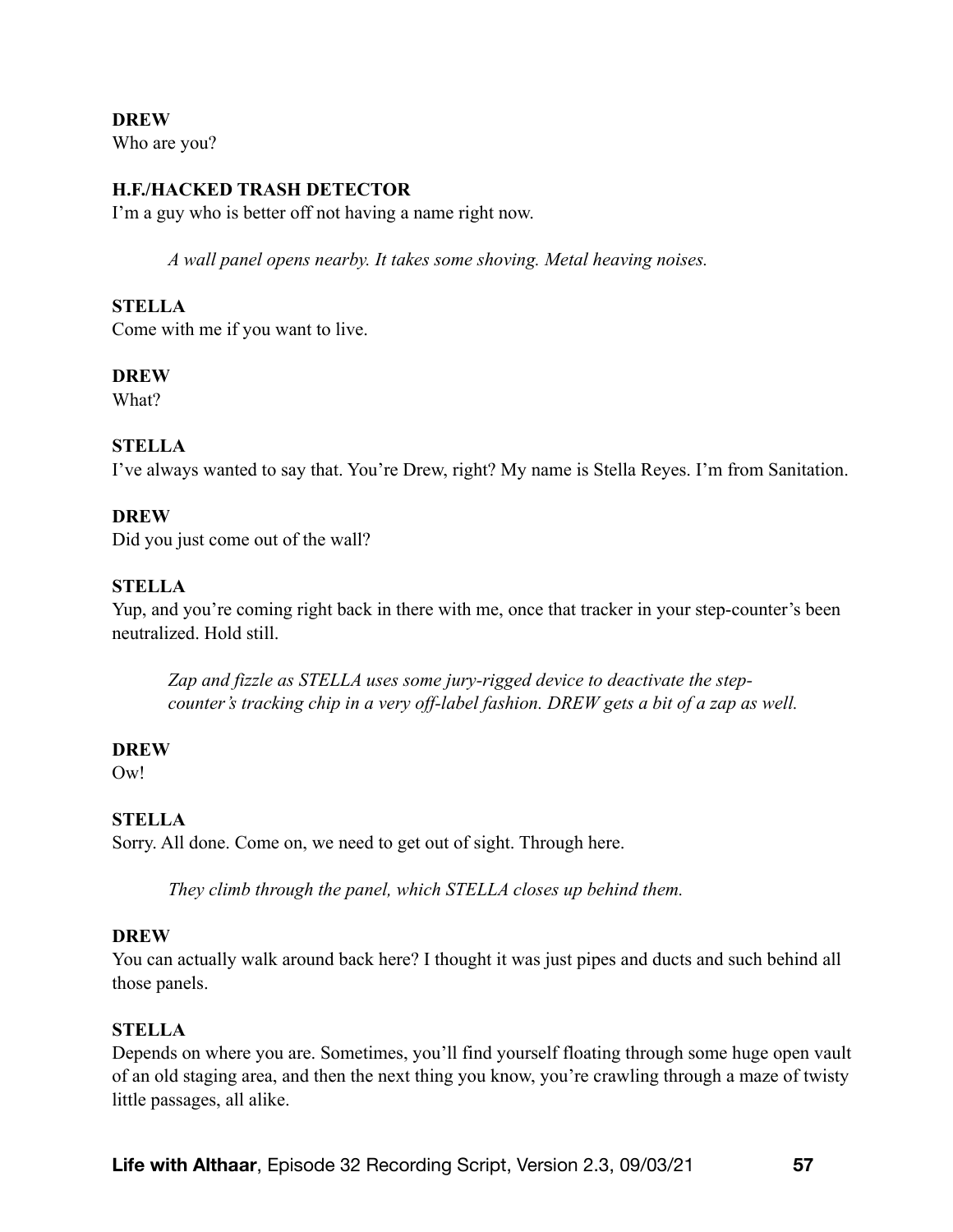This is why no one sees the Resistance working most of the time. You've got a bunch of… secret warrens back here. Amazing.

# **STELLA**

Don't romanticize it or anything. It's not a place anyone was supposed to go once the Fairgrounds came online, let alone try to live in. It's cramped and blunt at the best of times. But it's been our salvation so far, having a way to get around without drawing attention to ourselves. We're never going to beat the Foogs with numbers, so keeping out of sight is pretty much all we've got.

## **H.F.**

## *(now coming over STELLA's comms device)*

Which is why we were in such a rush to find you. You, my friend, are not a shadow-master of the subtle art of blending in.

## **DREW**

Oh, hi. Are you the one who was trying to talk to me through the trash detectors? What's the deal with those?

## **H.F.**

Yeah, that was me. The deal with the TDUs is, I've been trying for a while to figure out a way we can actually communicate with people on the outside, without giving up our location. I mean, there's Radio Free Fairgrounds, and the HECNET proxies when we can keep them up and running, but those are both more of a one-way thing. Not so great when it comes to real-time conversation. I've been burning through burner phones like a Mebsutan gobstopper since New Year's.

# **STELLA**

And even that's risky, because if the Foogs manage to triangulate the signal precisely enough to realize it's coming from behind the walls…

# **H.F.**

…and it's goodbye the Ferrari. So we really needed an off-grid alternative. I figured piggybacking off the existing infrastructure would be way easier than trying to install something ourselves. And when I started looking at networks that cover the whole Fairgrounds, but are small enough potatoes that I could poke around in them without attracting attention, the Trash Detection Units were the obvious choice. Plus, they're constantly getting busted up anyway, so I figured I could grab a few to experiment on without sending up any flags.

# **STELLA**

And it doesn't hurt that trash disposal is one of the few departments the Committee has actually left in Human hands.

#### **H.F.**

Right.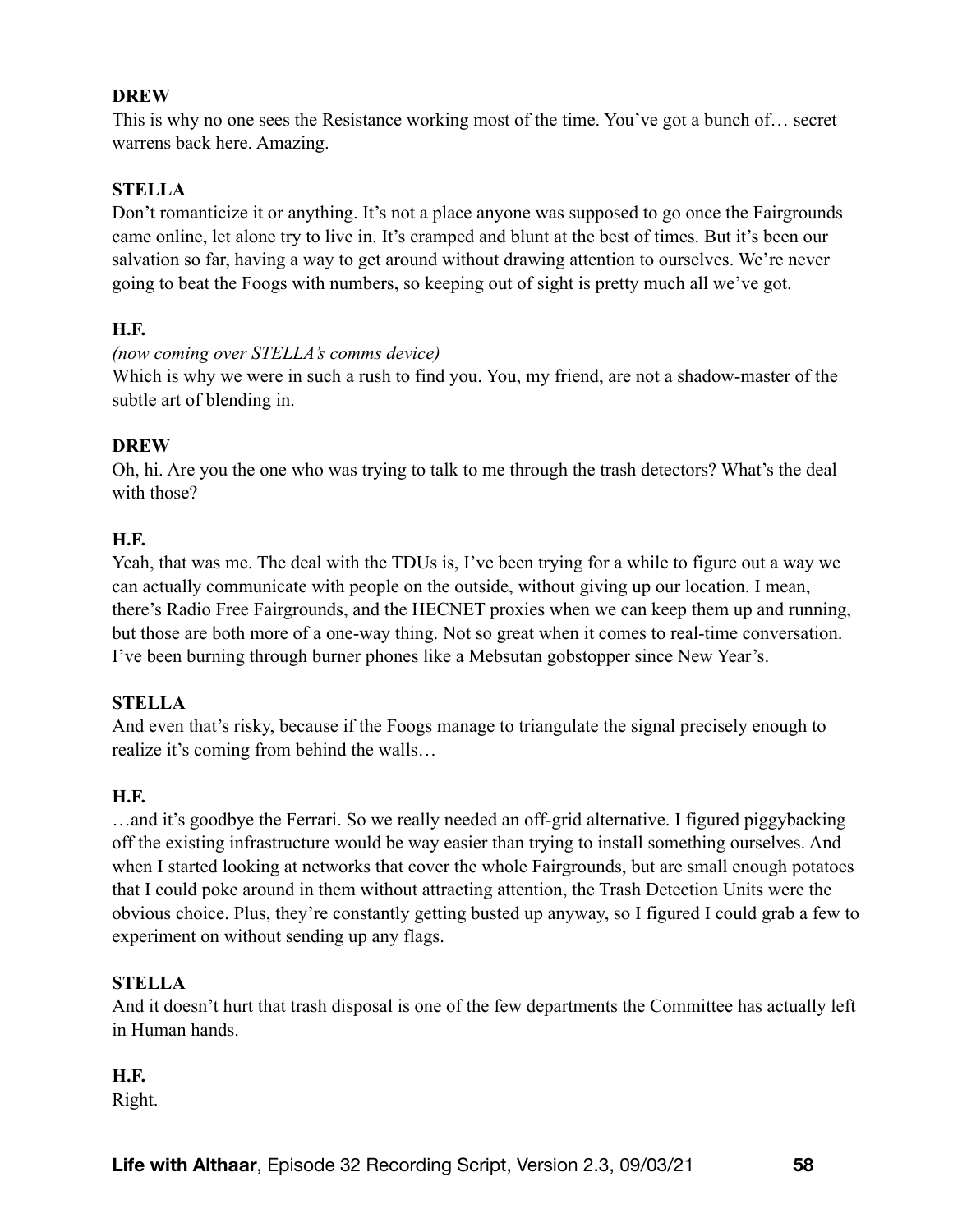Okay, but why would the TDUs be networked in the first place? I mean, people call them trash-bots, but they're not actual bots, they're just a simple sensor array hooked up to a playback circuit and a speaker. Right?

# **H.F.**

Right, but it turns out these TDUs weren't custom-built for the Fairgrounds, they were outsourced to KronosCo. And *they* include a standard demo package in every unit they ship—a fancy integrated active circuit, to collect information on each unit and carry back limited commands.

## **DREW**

A sub-circuit ambi-directional pulse network. Huh. Kind of overkill for a litter-prevention system, but I guess I can see it. It would tell you where you needed more trash cans, at least.

## **H.F.**

Well, it would have, if the HEC Design Committee had picked up the option. So this network has just been sitting there for fifty years, doing nothing. Well, not *nothing*—it's been pulling power from the station grid to send trash data to nowhere several times a second. Literally worse than useless.

## **DREW**

Of course. Standard ID-10t error.

**H.F.** 

You work I.T? Forward-facing?

# **DREW**

Design and engineering. Messing up your work, my specialty.

## **H.F.**

Black hat or white?

#### **DREW**

If you did it right in the first place, I wouldn't need a hat!

# **H.F.**

Ha!

# **STELLA**

Hey, fellas, shop-talk is always nice, but can we keep it on track right now?

# **H.F.**

Fair enough. Sorry, Stel. Won't happen again.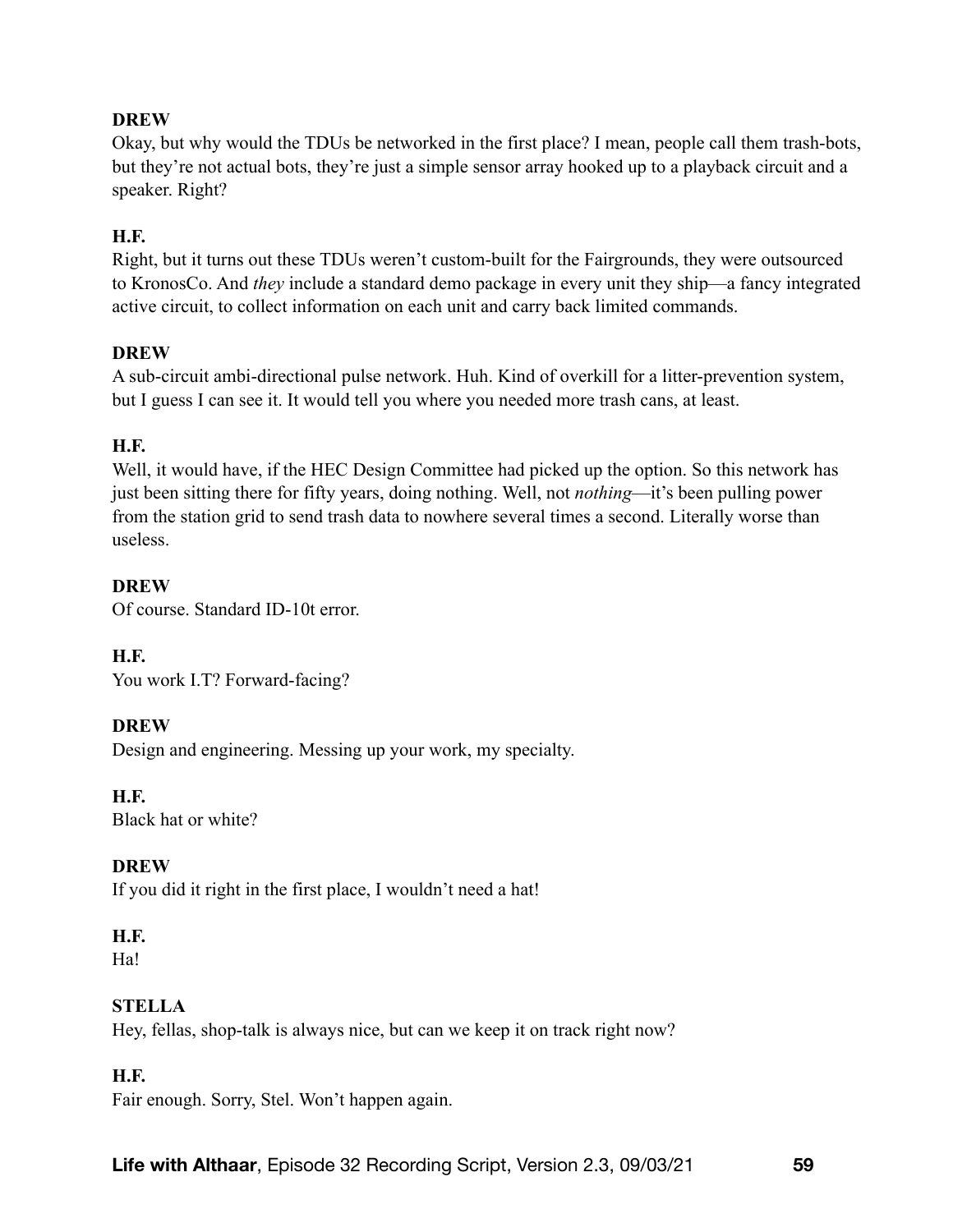So, Stella, you're the one who's in charge around here?

# **STELLA**

No, no one's in charge, Drew. We're all equals here in the Resistance. Working together to oppose the Committee however we can, with whatever skills we can bring to the table.

# **H.F.**

I mean, sure, no one's in charge, but Stella was the head of Sanitation back in the day, and she saw more than her share of vent-biter raids before that. So when she talks, people usually listen.

# **DREW**

Really? Fan-tasia! I saw a team of you folks take down a breeding swarm in the Mem 3 food court once. It was amazing. Also terrifying, obviously, but really, really impressive.

## **STELLA**

Aw, thanks. Sometimes I miss those days. Isn't that bizarre? But everything seemed a lot simpler back then. Wading in together, shoulder to shoulder, protecting our fellow Humans from the toothy menace. No such thing as a veeb collaborator, right? Really though, we lost so many good people. It was an ugly fight. People died. A lot. I was lucky.

# **H.F.**

But anyway, yeah, the nice thing about the trash detectors is that they can't be traced once I get them talking station to station. They don't know where they are themselves, since their network wasn't ever hooked up to the station's comms stacks. So they can't tell anyone else either.

# **DREW**

I wasn't going to answer at first. A trash-page. Definitely a new experience.

# **H.F.**

I'll be honest, I wasn't really expecting you to. That was kind of a hail-Mary pass.

# **VERT**

Hi, boss!

**STELLA**  Not your boss, Vert.

#### **VERT**

This guy bothering you?

# **STELLA**

No, it's more like we're bothering him, actually.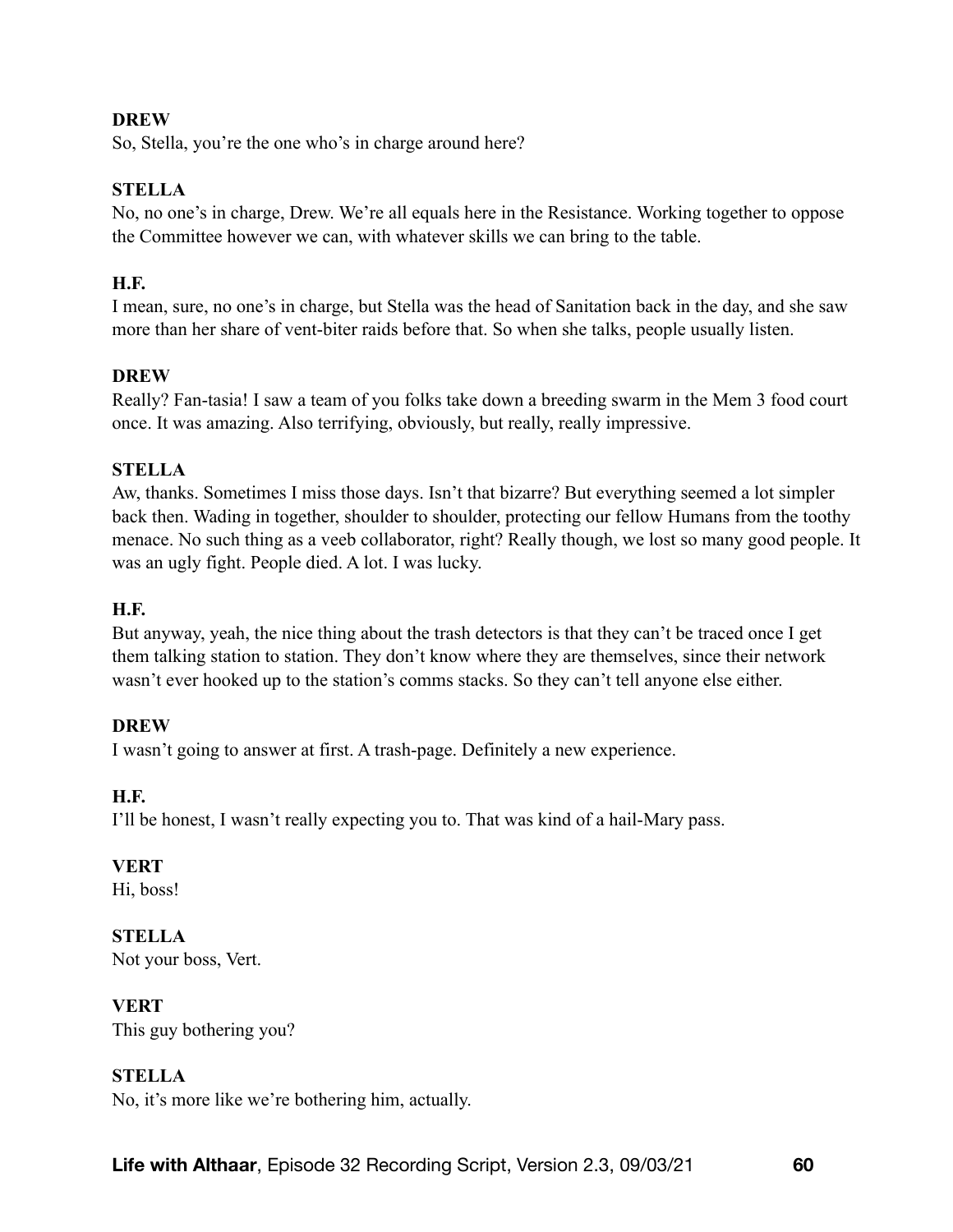### **VERT**

You want I should take care of him? I got nearly everything grown back since that last time with the smasher.

# **STELLA**

No, thanks. We're all good here.

# **VERT**

Ok, boss! Catch you later!

#### **DREW**

Smasher? What's a smasher?

## **STELLA**

Capacitor panel. Vert was sure they must be little accessways and wouldn't stop trying to climb through them, right up until one blew and punched him all the way down a drop channel. Anyway, we've heard a little of your story, Drew, and I'm not going to press you for more of it. All of us are a little dazed back here, with people gone or people dead or people who just stopped answering one day and who knows what happened.

## **H.F.**

It's hard times. For everybody. Even Vert. Which doesn't make it any less hard for you.

#### **STELLA**

What we all agree on, though, is we don't want to lose any more than we have to. Which is why we wanted to get hold of you, PDQ.

#### **DREW**

PDQ? My mom used to say PDQ. Haven't heard it since I was a kid. But… why me? I haven't been doing anything dangerous. Just talking to people.

#### **H.F.**

Yeah, you've just been talking to people, but most of those people are the kind of people that can attract the wrong kind of attention your way, if you're not really careful.

# **STELLA**

And you have not been careful. At all. Look at it like this. We've got kind of… an ecosystem going, here. Little by little, we've been building something that runs as a function of all its parts, and for the benefit of everyone in it as well. And then you came blazing out of nowhere this morning.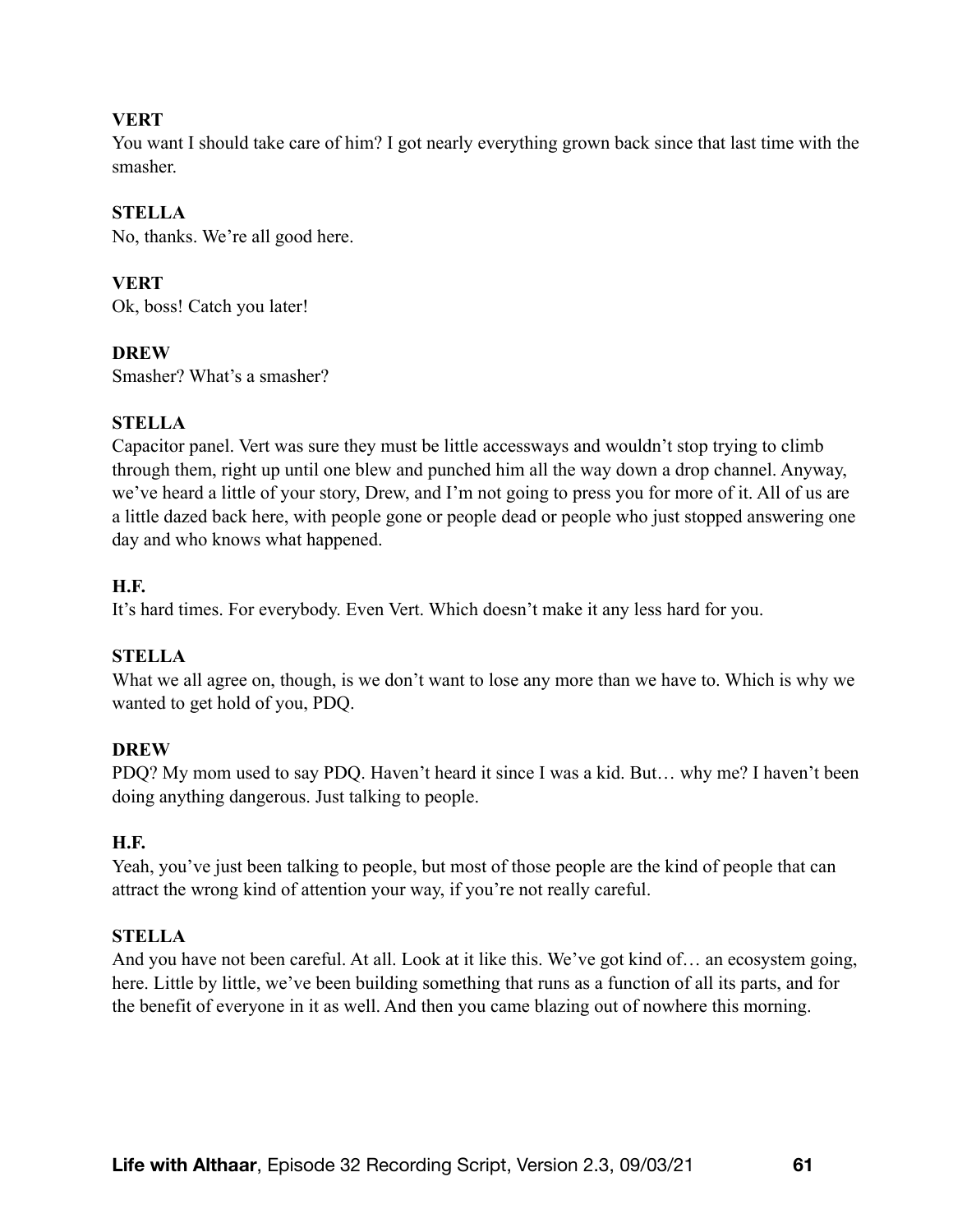# **H.F.**

You've been rocketing through the Fairgrounds like heavy ordinance, you know? You wake up as just some guy, but then halfway through second cycle, you've got a headband and you're showing up on the Bridge. "Oh, hi there Commander, I was in the sector, just thought I'd drop in." You've got a one-on-one with the Iltorian, which most Humans in their right minds can't even think about without leaving squirt trails to the nearest dark corner. And in the Electric Egg, of all places.

#### **STELLA**

We normally don't get anywhere near the Egg, for their safety and ours. Chip and Xtopps have got enough eyes on them already.

#### **DREW**

I just had a couple of drinks! Shit. Sorry, it never occurred to me anyone might be watching me. Just the opposite. Usually nobody notices me at all. Why would anyone be watching me? Like you said, I'm just some guy.

#### **STELLA**

Just some guy who lived with some guy who ended up getting publicly denounced as an anti-Foog terrorist. Did you really think the Committee wouldn't be tracking known associates?

#### **DREW**

I wasn't… I just came home one day, and he was gone. I thought he was just out having some hang time with a couple of friends, you know? And then— then I heard the announcement. I couldn't— I wasn't really thinking clearly for a while after that, I guess. I wasn't really thinking much at all, if I could help it.

#### **STELLA**

Yeah. It can take you like that.

#### **H.F.**

Tough as free-range Ballimoe. Sorry, pal.

#### **STELLA**

And I've been there, and I know some of how you must be feeling, but we all need you to get your head straight. Because you've been burning a very bright line straight across the Fairgrounds today, and the brighter you get, the more you risk shining a light in some corners we very much need to stay dark. Remember, when you're walking a road, that somebody built that road. And other people besides you need to use it. So, I don't know what exactly your play is here, but I'd like you to consider scrapping it and working with us instead. We can always use another smart hand. I think it was you who spoke to Delly at HECNET this morning? He's a great recruiter. He said you seemed pretty skittish about joining up, but… there's a community here, you know? A solid one. And whatever you're trying to do right now, you've got a much better chance of actually pulling it off with some friends at your back.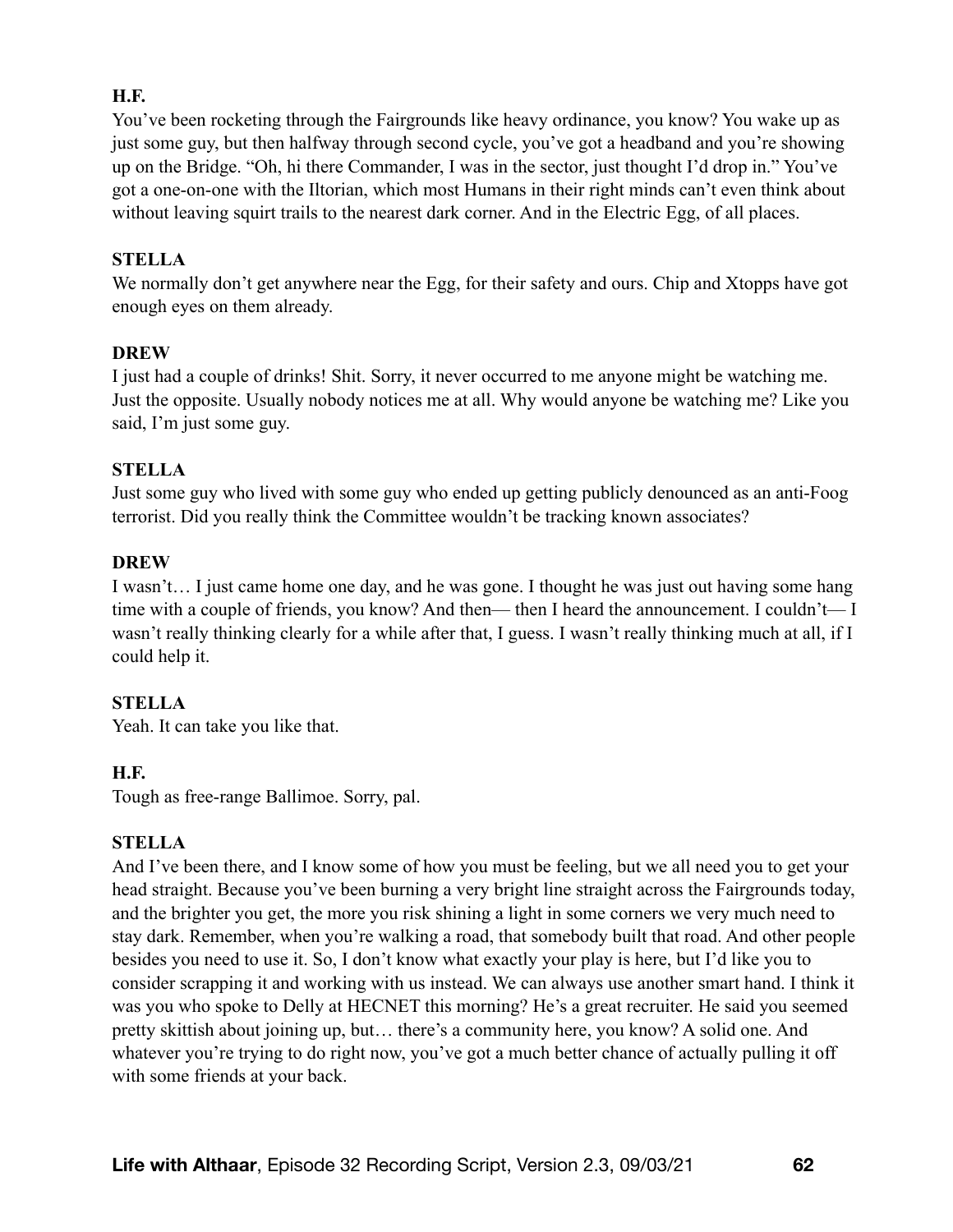I was— I feel like a Lood. Just a few hours ago I sat down with the guy who denounced Rufus and DPC5. Or, the guy who got blamed for it, anyway. I'm pretty sure now that was all just propaganda. But I didn't know that then, and I made a speech just like yours, telling him that that stupid little thing he did without thinking about other people? Turned out to be the biggest thing in the world to the people he wasn't thinking about. The people he destroyed. And now you're telling me I've been doing the exact same thing.

### **H.F.**

Ain't it the way.

## **STELLA**

So, what are you thinking now? Do you want to stick around? If you're going to go back into the world, you're going to want to report that "malfunction" in your tracking chip as soon as possible.

## **H.F.**

Tell them you caught an arc from a shorted-out terminal, that shouldn't raise too many leafy eyebrows.

## **DREW**

I think… I think I'd like to finish Rufus' last mission. Whatever it was. He never told me, you know. I had no idea he was working with you.

# **STELLA**

He wasn't. We had eyes on him as a potential recruit, but the Foogs got to him before we could make contact.

#### **DREW**

Oh.

# **STELLA**

We thought he might have been trying to get word off-station to someone, though.

# **DREW**

Yeah. Yeah, he was. Someone on Mars. I don't have any names or anything like that, though, sorry. Whoever it is, they're really careful about cleaning up their breadcrumbs.

# **H.F.**

Inconvenient for us, but at least they're keeping their heads down.

#### **STELLA**

And at least this confirms they exist. That's not nothing. You don't have any idea what Rufus was working on?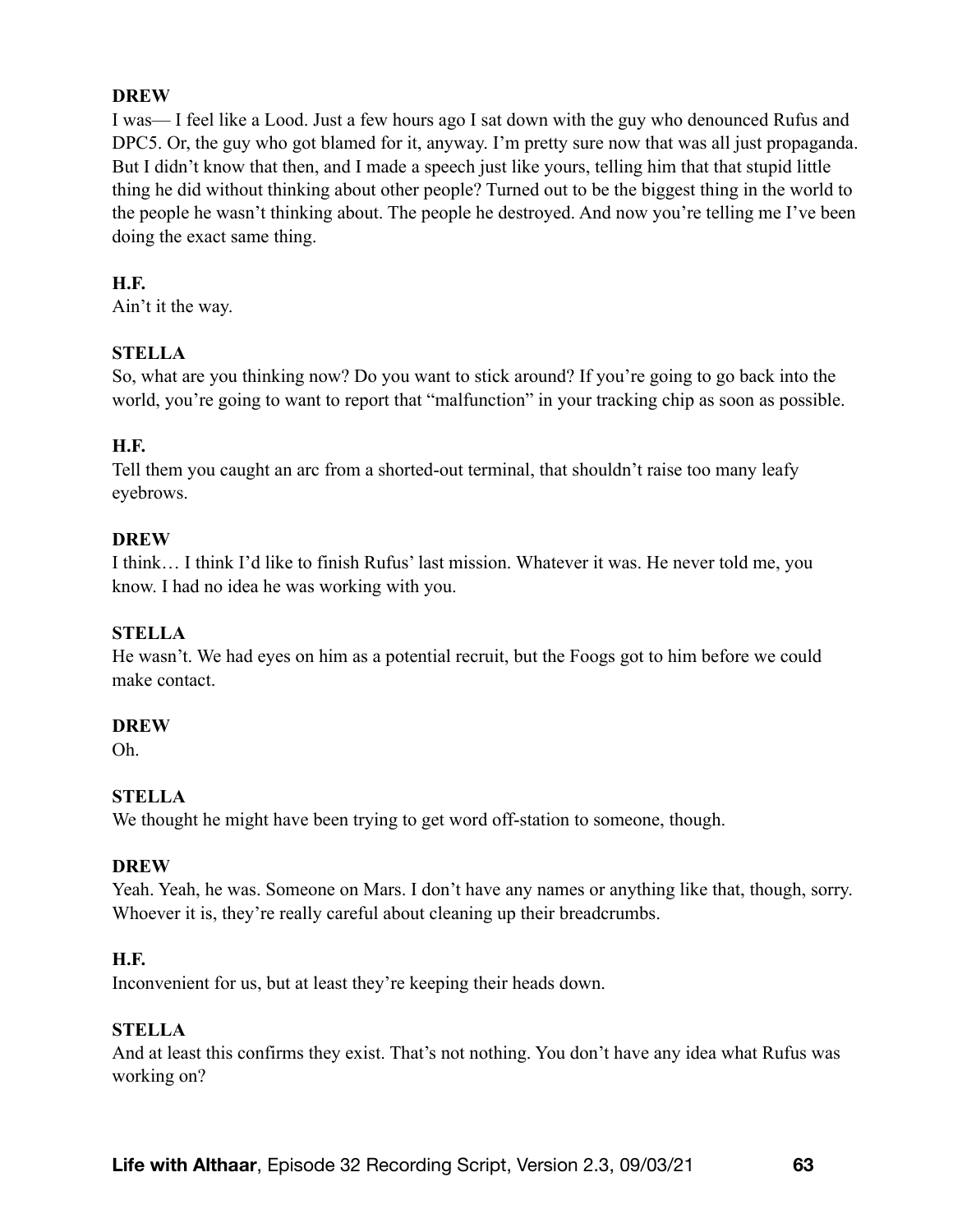Well, they sent him this pot. It's supposed to be some kind of disguise? It's scented, to fool any Foogs who don't look too close into thinking I'm one of them.

# **H.F.**

Huh. We've been working on something like that ourselves, but those pheromone signatures are really tricky to get right. Voussh almost got busted the last time she tried it.

## **DREW**

Whoever put it together seemed pretty confident. I'm willing to take the risk.

# **STELLA**

It's just the pot? Nothing else? That might work on a Foog, we know how nearsighted they are, but what happens if you run into a Booster?

## **DREW**

I don't think that's going to be an issue. I know where I want to use it, now.

## **STELLA**

Which is?

## **DREW**

I'm going to sneak into the Rehab and Detention blocks, see if I can find out where Rufus was kept. See if I can find anyone else from 5. Someone might still be alive.

#### **H.F.**

Streez, when you go high security, you go high security.

# **STELLA**

Are you sure about this? You're biting off a lot with your first mouthful.

#### **DREW**

I have to know. I have to be sure.

#### **STELLA**

…Ok. Well, we've got a friend locked up in there, so we can give you a few details about the layout.

#### **DREW**

You mean, whassername, the singer. Dee. Dee Mallory.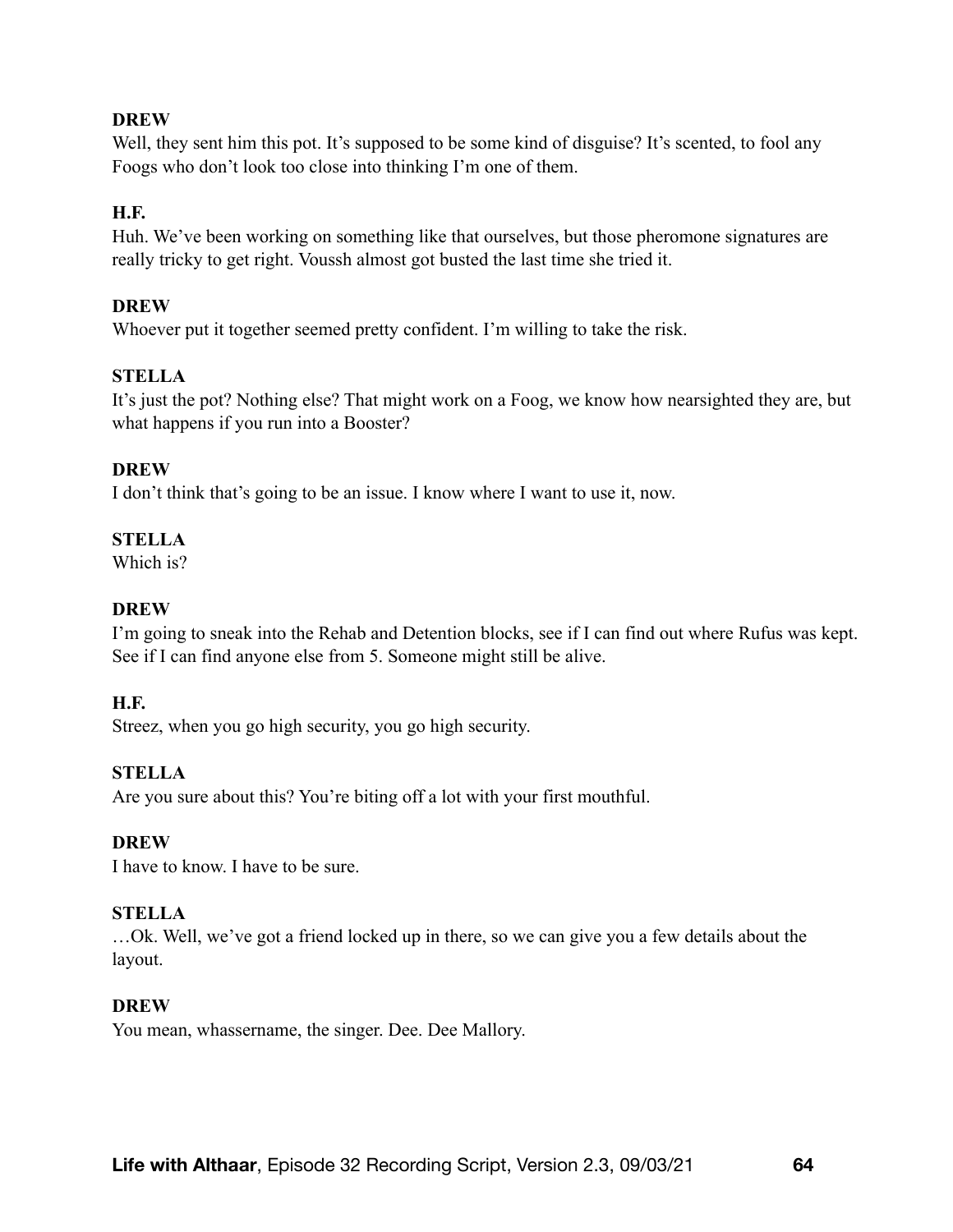# **H.F.**

Right. She's in the inner section, just inside the main doors. There are usually only a couple of guards in there, and they're generally pretty thick, and not just around the trunk. We think the Foogs might be using it as a punishment detail for screwups, actually. Still, you should be careful. Frondrinax visits at least once a day.

### **STELLA**

And we don't have any details about anything beyond the main brig area. You'll be flying solo once you get past that point.

## **DREW**

You can't get there through these tunnels?

## **H.F.**

Believe me, we'd love to. But the outer brig isn't part of the original Fairgrounds, it's entirely new Foog construction. Started out as a loading dock, but it's anyone's guess what it is now. Whatever it is, though, it's big. Big enough that they had to expand past the outer hull. You can see the addition from the external cameras—it's like some big metallic mushroom sprouting out of Bet sector.

#### **DREW**

Do you know anything about… alarms, patrols, hidey holes, that sort of thing?

# **STELLA**

Sorry, no. That whole extension is a black box.

#### **H.F.**

We've got a tap on some of the inner-brig cameras, so we've seen some of the higher-up Foogs pass by sometimes, on their way in and out. No Boosters, though.

# **STELLA**

Which is good news, as far as your disguise goes.

#### **H.F.**

But we have seen some other Humans being taken in there. Not too many come out. And the ones that do are in… pretty rough shape. So I gotta ask, are you sure you're up for something like this?

#### **STELLA**

It's not like it looks in the vids, at all. Infiltration is combat, and combat is hard. Sanitation might have made it look easy, but you have to remember that we drilled constantly. All the time. And we still lost people. *All the time.*

#### **DREW**

I've got a couple of tricks up my sleeve. And a couple of fingers to cross.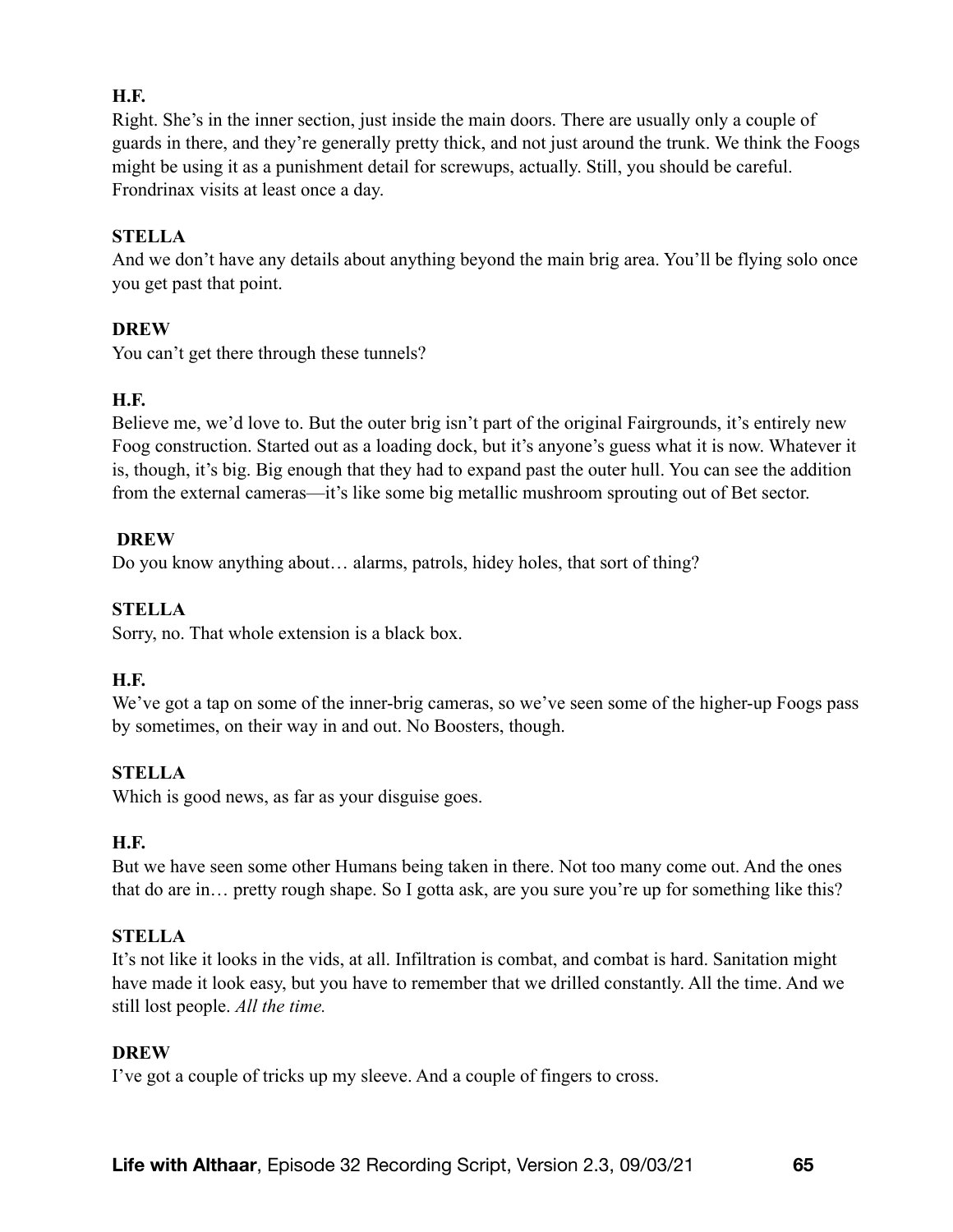#### **STELLA**

…All right. Well, if you're set on pushing ahead solo, we can get you partway there via the In-Betweens. Not inside, but close.

## **DREW**

Close is close enough. Thanks for helping out, and calming my head.

### **H.F.**

Make sure your heart is ready too. You'll need it. Hope you make it out of there in one piece. We can meet up on the other side.

## **DREW**

I don't know your name.

## **H.F.**

You know Stella, and she knows me. And once you're out of there, I'll find you. Keep your eyes open.

*[scene 20] And one last time, the rise of not-quite-static becomes the distorted but understandable voices of BOOSTER OBSERVERS 1 and 2. They are a bit more urgent than before.* 

#### **BOOSTER OBSERVER 2**

Now mark! Now mark! Target PK-4-2-1 Scarlett-comma-Andrew has left the board!

#### **BOOSTER OBSERVER 1**

Layer 11 or beyond?

#### **BOOSTER OBSERVER 2**

Beyond circumstance now, Target has entered zone of deliberation. Target is lost.

#### **BOOSTER OBSERVER 1**

Stepcounter fogged again?

#### **BOOSTER OBSERVER 2**

Stepcounter beyond fogged, stepcounter is voided. Scarlett-comma-Andrew, Target PK-4-2-1 has vanished from Observer reach. Cut strings and pass on. Layers not within this nohow.

#### **BOOSTER OBSERVER 1**

Kicking it up. Theater of Noise has been alerted, files and circumstances transferred. Target PK-4-2-1, Scarlett-comma-Andrew is no longer concern of our Layers. The Theater can take it from here.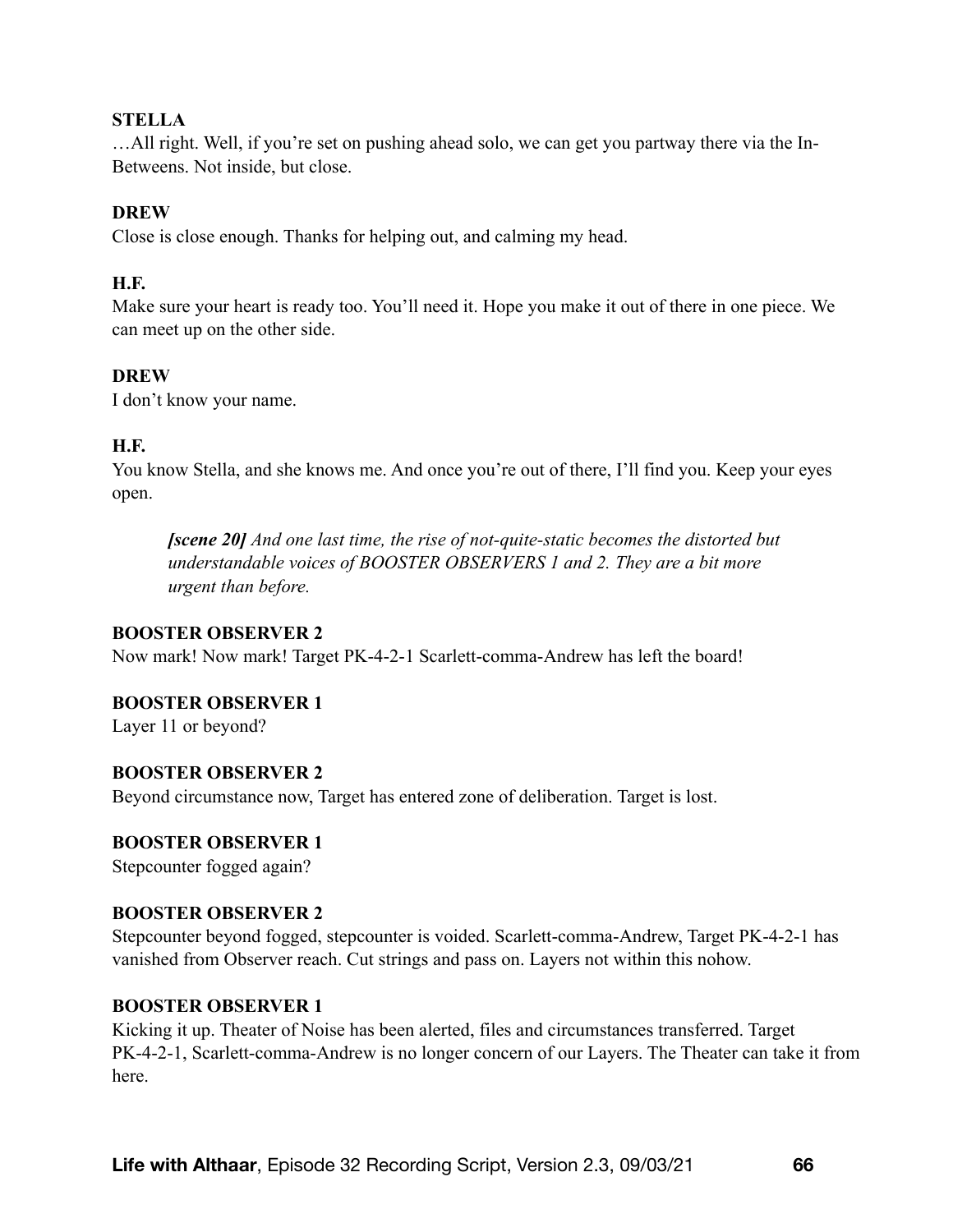## **BOOSTER OBSERVER 2**

And pardon, but fine by this Observer. Target of great confusion. Disunderstandable.

#### **BOOSTER OBSERVER 1**

Agreed and cleared, brother. Glad to have him off my bus. You off-shift at next cycle?

**BOOSTER OBSERVER 2** 

Off-shift at next cycle, positive.

#### **BOOSTER OBSERVER 1**

Meet up, Gimel 14? Booster-friendly locality. You know it?

#### **BOOSTER OBSERVER 2**

You know it, pal. Closing out the board. Clear channel, final show of the day, systat, alt-thirteen and streamed back to zero. All cleared, buzz-negative.

#### **BOOSTER OBSERVER 1**

Buses cleared without gain, signal-to-noise optimal, closed-slot nammed and diluted, past alt-fortyfour passing back to zero. Next shift in and open to newness. See you in Gimel, partner.

*[scene 21] And they fade away for the last time as DREW squeezes out of an access panel hatch—wall, floor, whatever. He is near the guarded entrance to Rehab and Detention. There's a shabby victim here, a DAZED & CONFUSED ZOOD.* 

#### **DREW**

All right, here we are. Stupid hat, check. Feather cloak, check. Mysterious pot that I am trusting with my life because what else is there left to do, check. And just around that corner, my personal Mordor. Into which I am about to simply walk.

### **DAZED & CONFUSED ZOOD**

Are you a plant?

#### **DREW**

What? Am I a *plant?* No, I am not a plant.

#### **DAZED & CONFUSED ZOOD**

Am I a Human?

#### **DREW**

I… would assume so? Unless you're a bot I don't recognize. It's possible, History was always my worst subject.

#### **DAZED & CONFUSED ZOOD**

Are you sure you're not a plant? You have a pot.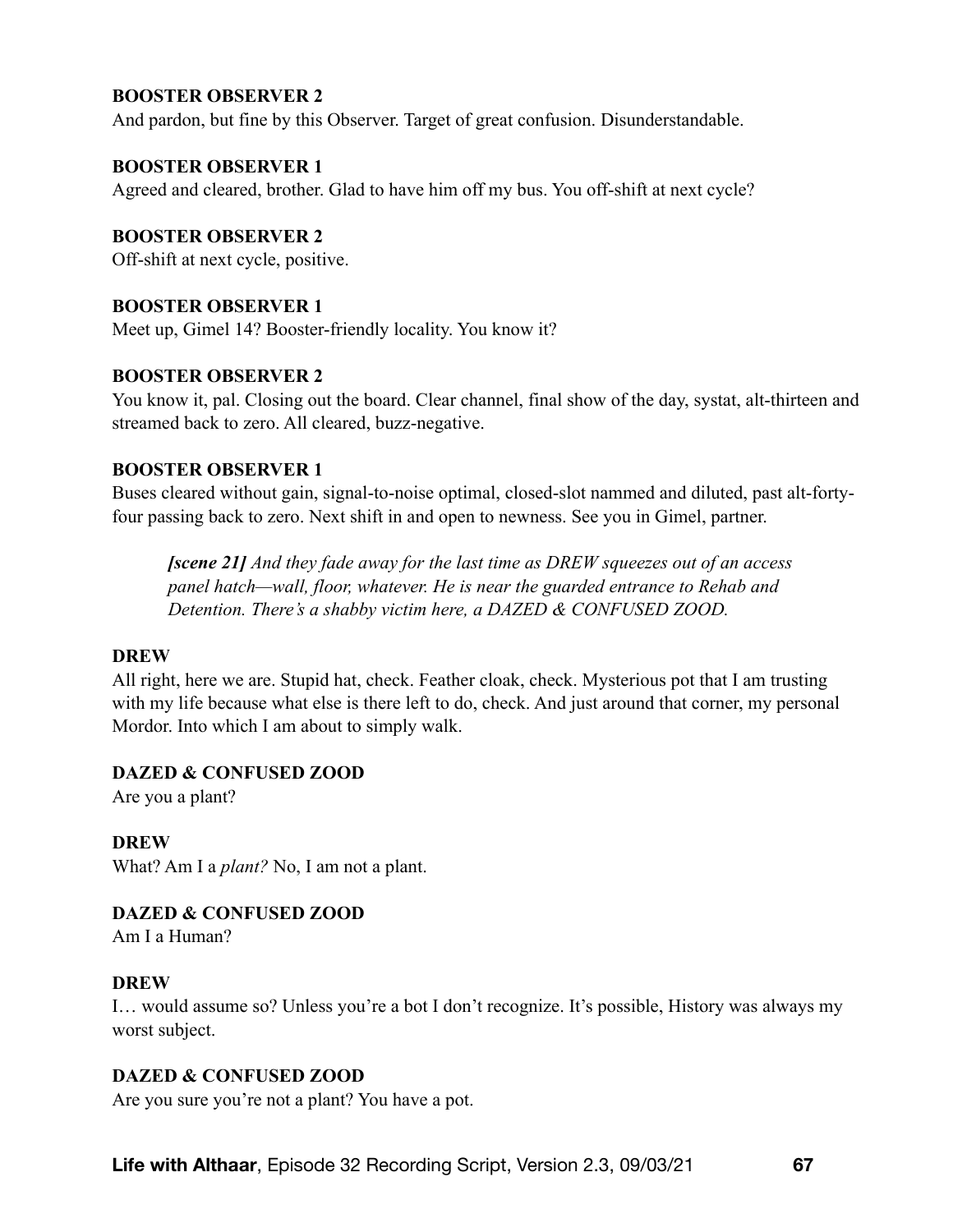Oh! Right. That's not a pot, that's a costume. I'm a… stripper. Not a stripper, no. I meant a singing text message. You know? Some people get a kick out of it. Like, a member of the Committee came to your door to sing you a message! Get it? …Different strokes.

### **DAZED & CONFUSED ZOOD**

That's weird. *(beat)* They let me out. At least, I think they let me out. It was dark for a long long time, and then it was always light for a while. They said I was helping everyone with my cooperation and that the tests would be over soon. And then they let me out. I think. Is this out, or is it some kind of trick? I'm not talking! You can't make me talk.

## **DREW**

You're out, my friend. Listen, you should get away from here. It's not safe. Here's what I want you to do, ok? Just go straight down this hallway, and turn right at the first junction. Then knock a few times on the left-hand wall. Someone should hear you. Someone who can help.

# **DAZED & CONFUSED ZOOD**

…Okay.

## **DREW**

How long were you in there?

# **DAZED & CONFUSED ZOOD**

Two days. The dark day, and the light one. Look how much my hair grew in two days! I'm special!

#### **DREW**

Sure. Listen, you'll remember what I said, right? Look for someone who can help.

# **DAZED & CONFUSED ZOOD**

Okay. …I'm sorry you were late today, gesin. But I don't think you suck.

#### **DREW**

**Thanks** 

*DREW enters the front doors of the Rehab and Detention wing. The Skunk Works people have done some magic, so The Shoe does not make pesky scrapy sounds as it moves along. I am sidestepping the problem of Fugulnari locomotion here.* 

#### **GATE GUARD**

Hello, Kevinyax. Is this your first time here?

#### **DREW (as KEVINYAX)**

It is, yes. I studied the floor plan before coming, of course. For efficiency.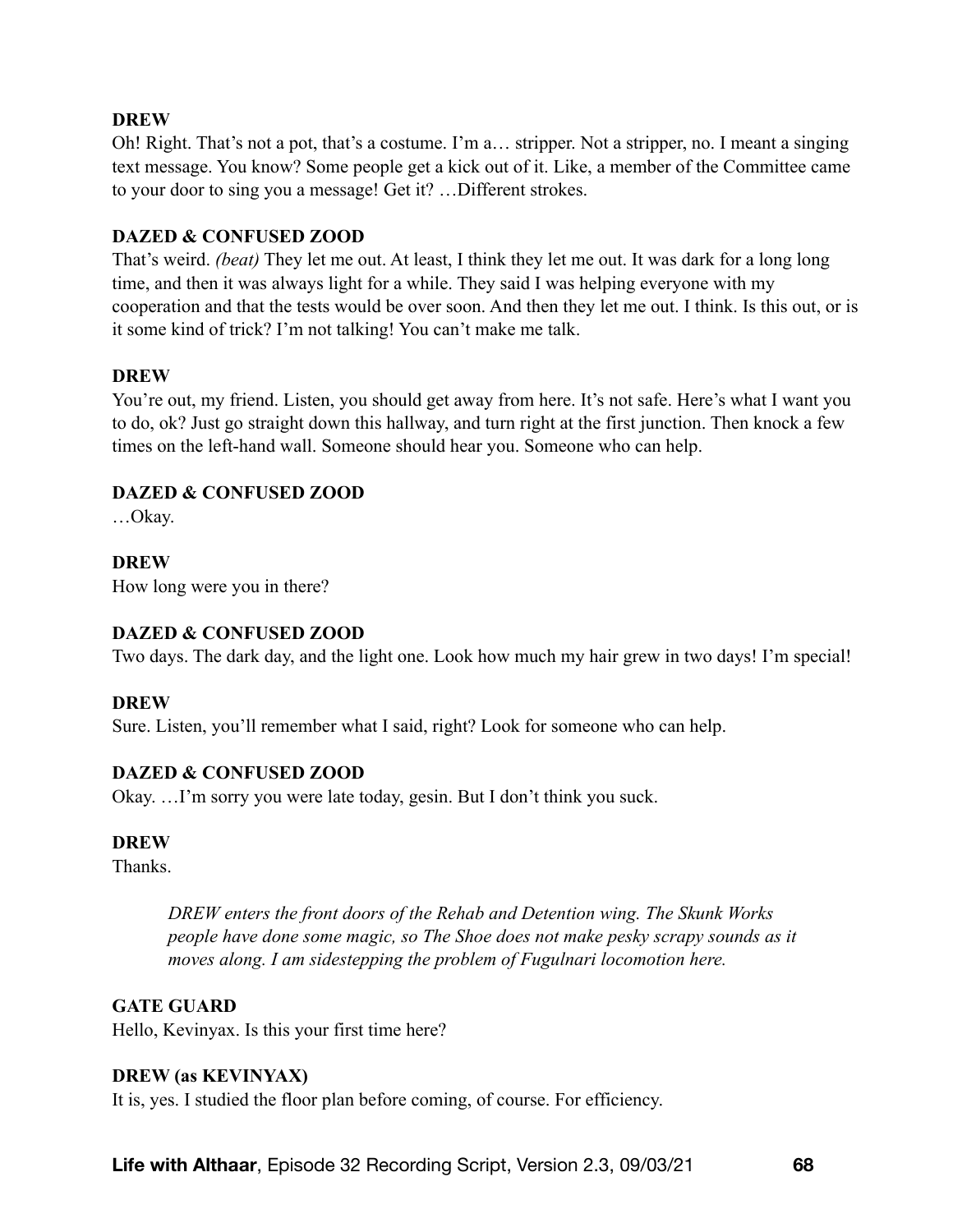**GATE GUARD**  Of course!

**DREW (as KEVINYAX)**  I'm here to make a finance assessment of per-prisoner expenditures. Where is the Dee Mallory?

**GATE GUARD**  Straight on, then to the right. Here, I'll mark a point for you. *(nothing happens)* 

**DREW (as KEVINYAX)**  Uh, thank you. I'll go straight there.

**GATE GUARD**  Accounting, eh? Lots of beans to count!

#### **DREW (as KEVINYAX)**  There sure are! No shortage of beans! Ha! Ha!

*They laugh, the way you do at something that is completely not funny. The inner gate rolls open. Maybe a buzz at the end.* 

**GATE GUARD**  Careful with that Mallory one. I hear it moves a lot. For no reason.

# **DREW (as KEVINYAX)**

How terribly inefficient. Thanks for the warning, friend.

**GATE GUARD** 

Not at all! We angiosperms have to look out for one another, right?

# **DREW (as KEVINYAX)**

I couldn't have said it better myself.

*DREW moves through the gate, which closes behind him, and then down a corridor.* 

# **DREW**

And I'm in. Huh. Looks just like a normal corridor. Well, what was I expecting, a big neon sign that reads "Incriminating Evidence This Way?" Although I guess for evidence to be incriminating, the stuff you're doing has to be considered a crime. And the Committee are the ones who decide what is and isn't a crime these days. They'd definitely include what I'm doing right now, though, so let's see if we can't make this quick.

*(cont.)*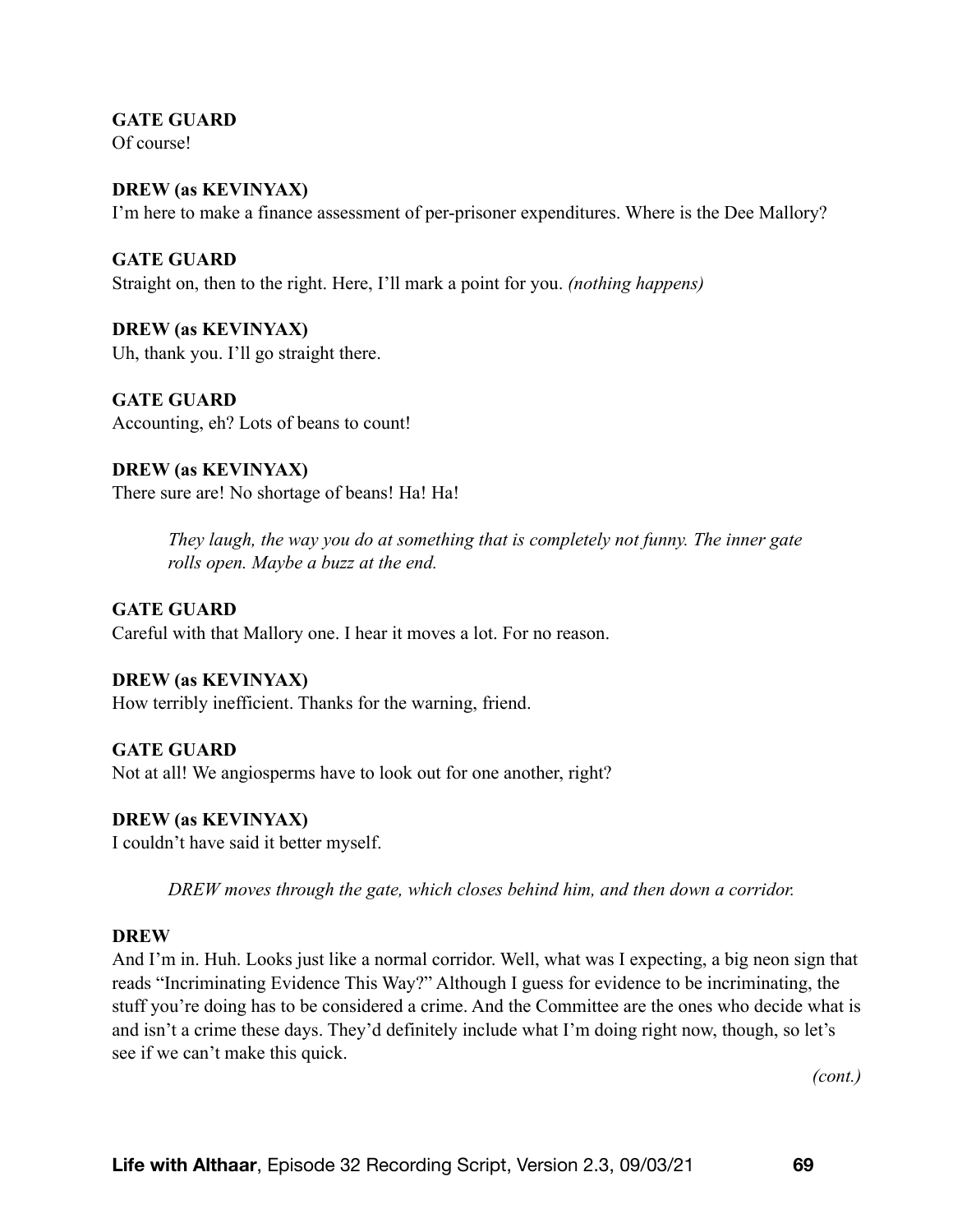Aaaand I have followed that guard's directions, straight into a dead end. Of course. They can hardly tell left from right on the best of days. Let's head back the other way, shall we? Probably the guard was actually making some kind of pheromone map for me, which would be very helpful if I had any way of reading it. Maybe the pot can do that, and I just don't know how to turn it on. But I didn't see any controls. Well, here's a door, but I don't have any way to— Hm. Maybe they're keyed to pheromones, too? Only one way to find out.

#### *He approaches the door, and it opens.*

Praise be to my magic pot. Door opener, all-around disguise. I wonder if it flosses. Ha, my magic planter. Time was if someone made an album named The Magic Planter, I'd have been all over it. Oh, another guard station. *(puts on KEVINYAX voice)* Hello? Kevinyax here, to conduct a— *(back to normal voice)* Oh, it's dark. Okay. I guess they're not too worried about keeping fully staffed in here, since they only have... one prisoner. And here she is.

*The door to DEE's anteroom opens, and DREW enters.* 

# **DEE**

Hello? Who are you? And what is that on your— "I was late today I suck?" If you're my rescue mission, then I'd say your hat has it at least half right. I've been waiting for someone to bust me out for like eight months.

# **DREW**

Dee Mallory, in the person. I saw you at the Egg a couple times, you were great. Long-time fan, first time breaking into a prison. Sorry, I'm Drew. Everything else is kind of a long story.

# **DEE**

Hi, Drew. Thanks. So, is this actually a rescue? Because I have to say, the outfit is not exactly filling me with confidence. Setting aside the whole "I suck" thing, you really should lose the feather cloak, because you are definitely not pulling off that retro Potiguara-chic look.

#### **DREW**

It's supposed to disguise my silhouette. Um, I hate to say this, but I'm not actually here to get you out. I'm actually on more of a recon mission. And I only have the one pot. But if you wanted to try making a break for it… give me a second, let's see what we see. I'm good with locks.

*DREW scans the door with his super-plot-device handheld.* 

#### **DREW**

Ah, but alas. This door isn't responding to my pheromone key, and of all the locks in all the sectors I have waltzed through today, this is the only one with up-to-date firmware over the latest drivers. I'm sure someone can open it, but I'm not that someone.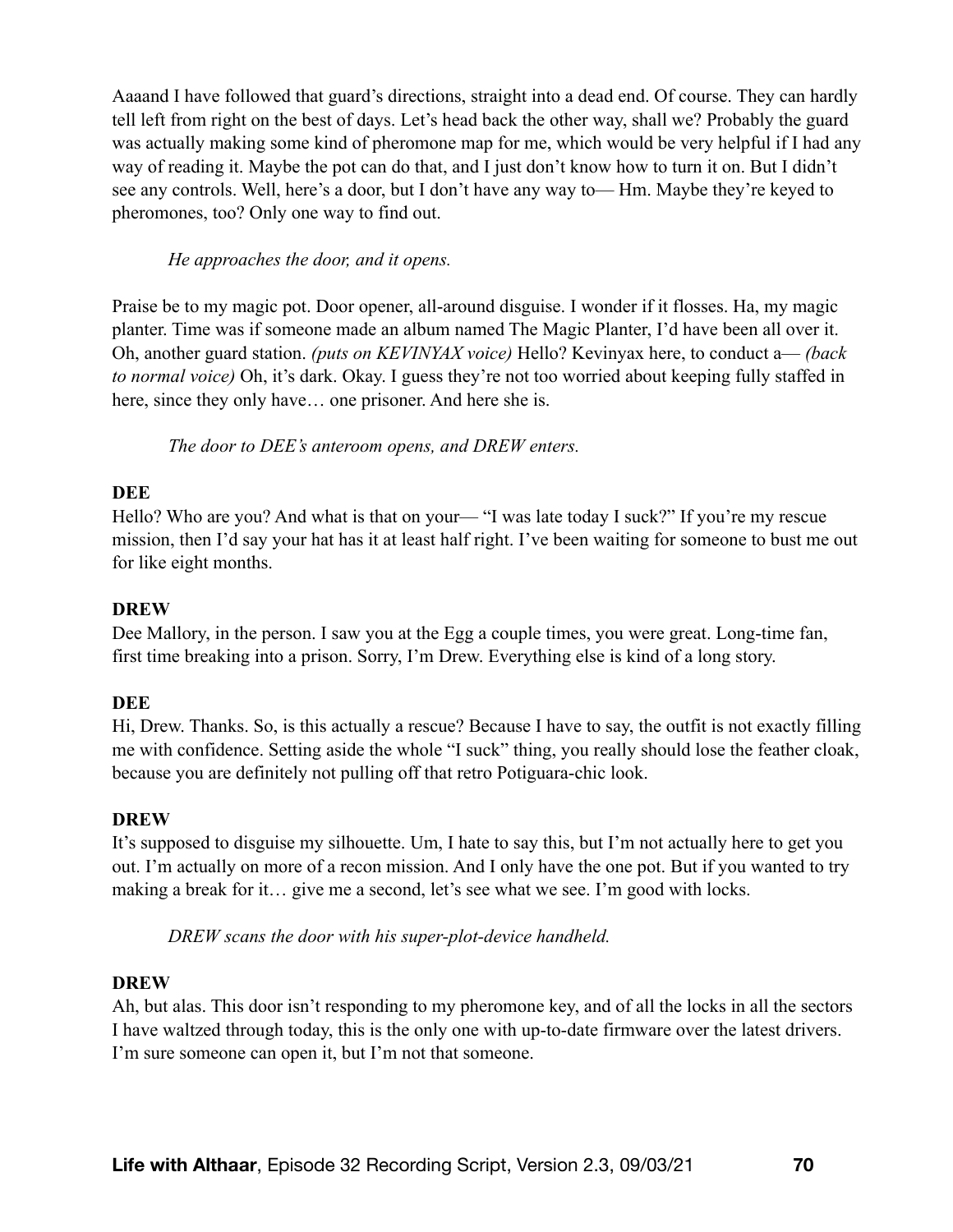## **DEE**

Seriously sub-par marks for planning there, Mr. Drew. …Or is it Booster Drew? Is that a kicky headband I spy under that peculiar hat? What the frid? Is this some new Frondrinax psyops smark?

#### **DREW**

No, no, I'm not really a Booster. I just joined for the miles. A lot of ground to cover today. But I think the road is winding down now.

# **DEE**

Ah. Well, that's what they do in this place, wind down roads.

## **DREW**

Specifically, I'm looking for my boyfriend, Rufus. Have you seen him? He's a big friendly guy, with sort of a-

## **DEE**

Can't help you, Drew. I don't see anyone but the only two friends of mine the Foogs can't keep out, for political reasons. I definitely haven't seen another Human since— He was Human, right? Your boyfriend?

## **DREW**

Yes. Partner, I should say partner. Because we moved in together, before they took him. So he always wants me to say partner.

#### **DEE**

I'm sorry, honey. That's— I'm really sorry. If I do see him, I'll tell him you broke in here to try and take him home.

#### **DREW**

Thanks. I— Now I kind of don't know what to do. I haven't seen any other prisoners at all. Or any kind of... records room, or anything.

# **DEE**

Did you tell him you loved him before they took him?

# **DREW**

I did. I said it all the time.

#### **DEE**

Then he knows it, Drew. I know just what you're saying. I've been afraid for my family, on Tammuz. And I've had a lot of time to think, about love and regret and fear. A *lot* of time.

#### **DREW**

Yeah. Radio Free Fairgrounds tells us every day how long you've been in here.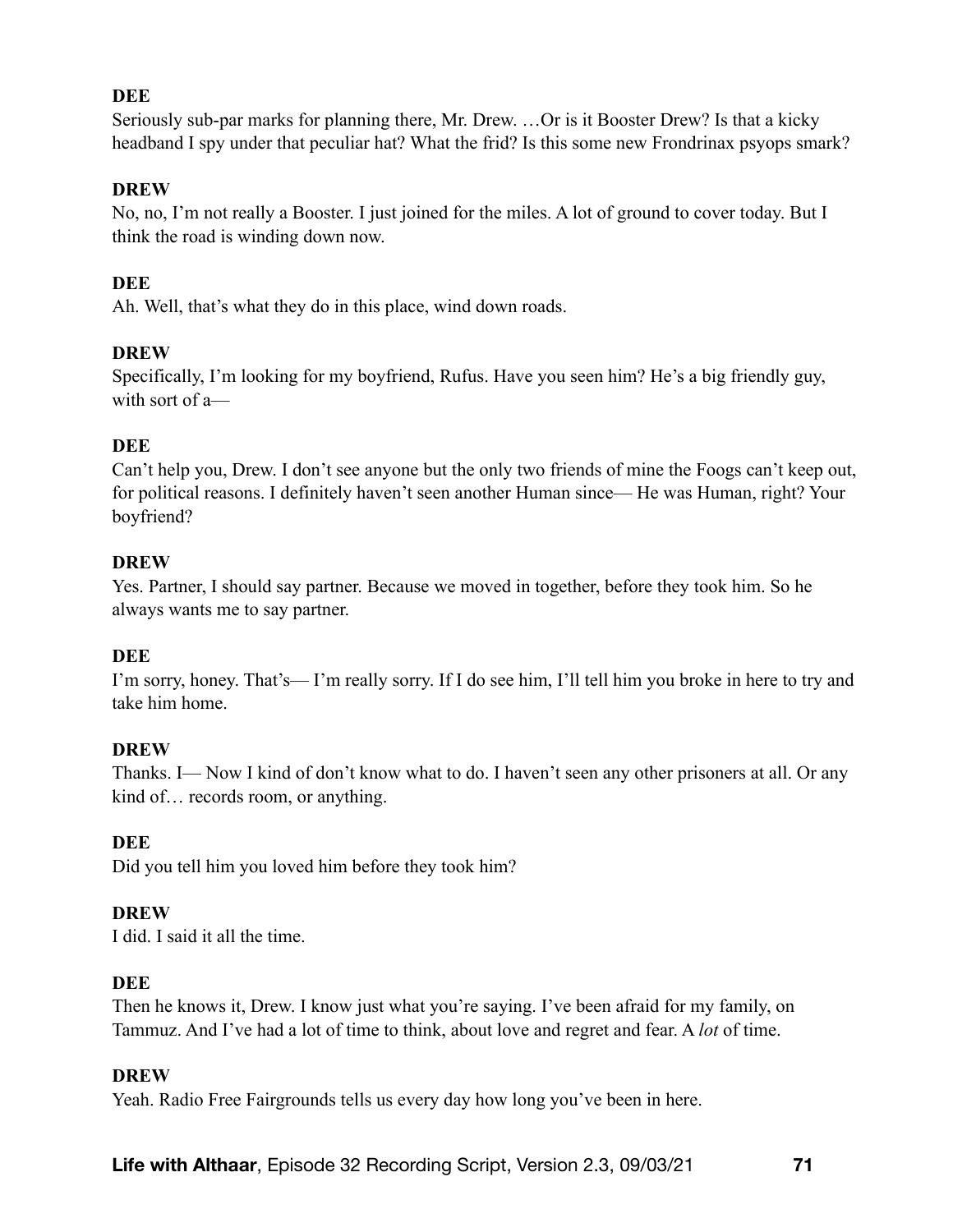# **DEE**

Right. And after a few months, I couldn't stand being afraid any more. It's just… exhausting. Fear eats away at love, you know? Turns it into something angry. The thing is, there's nothing I can do in here that will change what happens to my family. Or what already happened. Their fate is just not something I can control. So once I let go of that constant, gnawing fear, it was like dropping a massive weight. So much weight that without it dragging me down, I felt like I could fly. If they're alive, they know I love them. There's never been a doubt about that. And if they're not, they knew that I loved them when it turned into the end. Sometimes in a war, that's the best we can do.

#### **DREW**

You're amazing.

#### **DEE**

Thanks, zood. But can we not get all sticky now? Because I've been locked up too long to handle this kind of sticky thing. I'll just lose it.

#### **DREW**

Of course. Of course. I made this all about me, didn't I.

#### **DEE**

It's sort of about all of us, these days. Besides, I don't see anyone else here.

## **DREW**

Do you— do you know that song, by Bastard Mojave? It's, uh… I always forget what the actual title is, it's nowhere in the lyrics, but everyone calls it—

#### **DEE**

The HeartFall song. Sure. It's a standard. Are you making a request, Drew?

#### **DREW**

Is that— Would you mind? Just the chorus, maybe? It was Rufus' favorite. He used to sing it to me, and he—he just couldn't sing. I mean, bless him. But it was terrible. I'd just… really like to hear it, one more time.

#### **DEE**

I'd love to. *(sings)*  Now it's over and it feels like it barely started I remember the first time I ever touched your hand I'm bursting with love and I'm broken-hearted, All at the same time— How can I feel both at the same time? How big is the heart that it can be so big? How full that it bursts when the sun goes down?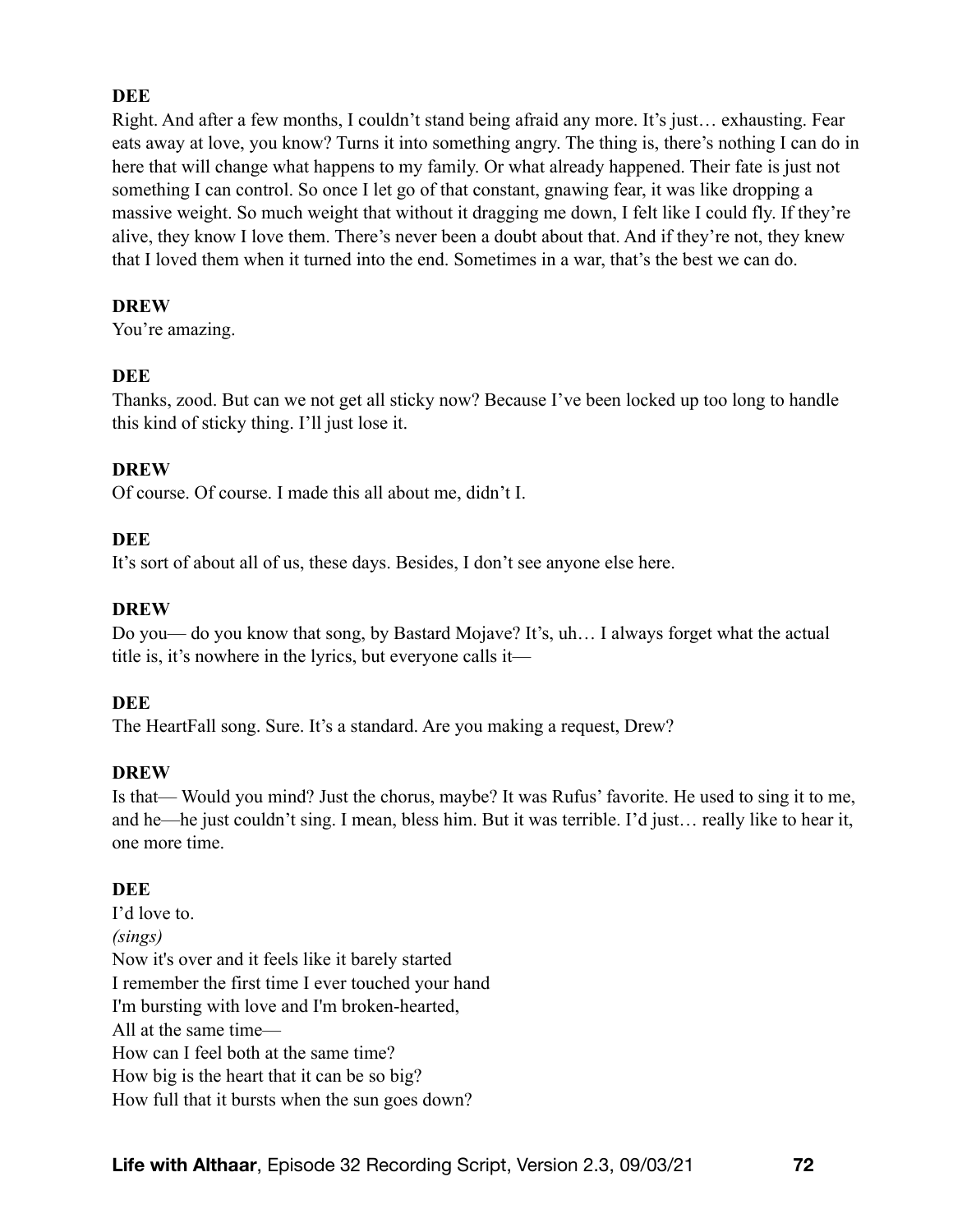How empty that we can fall right into it And never touch bottom?

# **DREW**

Thank you. You don't know how much I needed that.

*The scratchy audio tap we heard in Ep. 29 comes to scratchy life.* 

# **H.F.**

*(over the tap)*  Dee? Can you hear me? You got Drew there with you, yeah?

# **DEE**

Well, he's with me in the sense that he's on the other side of my cell door, with no keys to open it. 2 out of 10, would not jailbreak again. Though he's making me feel emotionally shattered and incredibly Human right now, which I kind of missed, in a weird way.

# **H.F.**

Yeah, he's been doing that all over.

# **DREW**

Sorry, but he didn't actually send me to break you out. Hey, why don't you send someone to break her out?

## **H.F.**

Love to, but it's not that simple, kid. Anyway, that's not why I tapped in. Drew, you need to get away from Dee's cell, asap. Looks like you're about to have bad company. Frondrinax just entered Bet sector, with that little guy, Runty. And if she's headed for the brig, that can only mean one thing: she's about to spend the next hour or two talking Dee's ear off.

## **DEE**

**Greeceeat** 

## **DREW**

Oh, shit. Okay, I'm on my way. Hang on, how did you know I was here with Dee?

## **H.F.**

I told you we had a tap on their surveillance system, yeah? Dee's cell camera was the first one we chipped.

## **DREW**

Ok, but are you running some kind of off-band aggregator conduit? Because those chips can be pulled in as open relays, and they can turn two-way without letting you know there's an outside line piggybacked on your signal.

**Life with Althaar**, Episode 32 Recording Script, Version 2.3, 09/03/21 **73**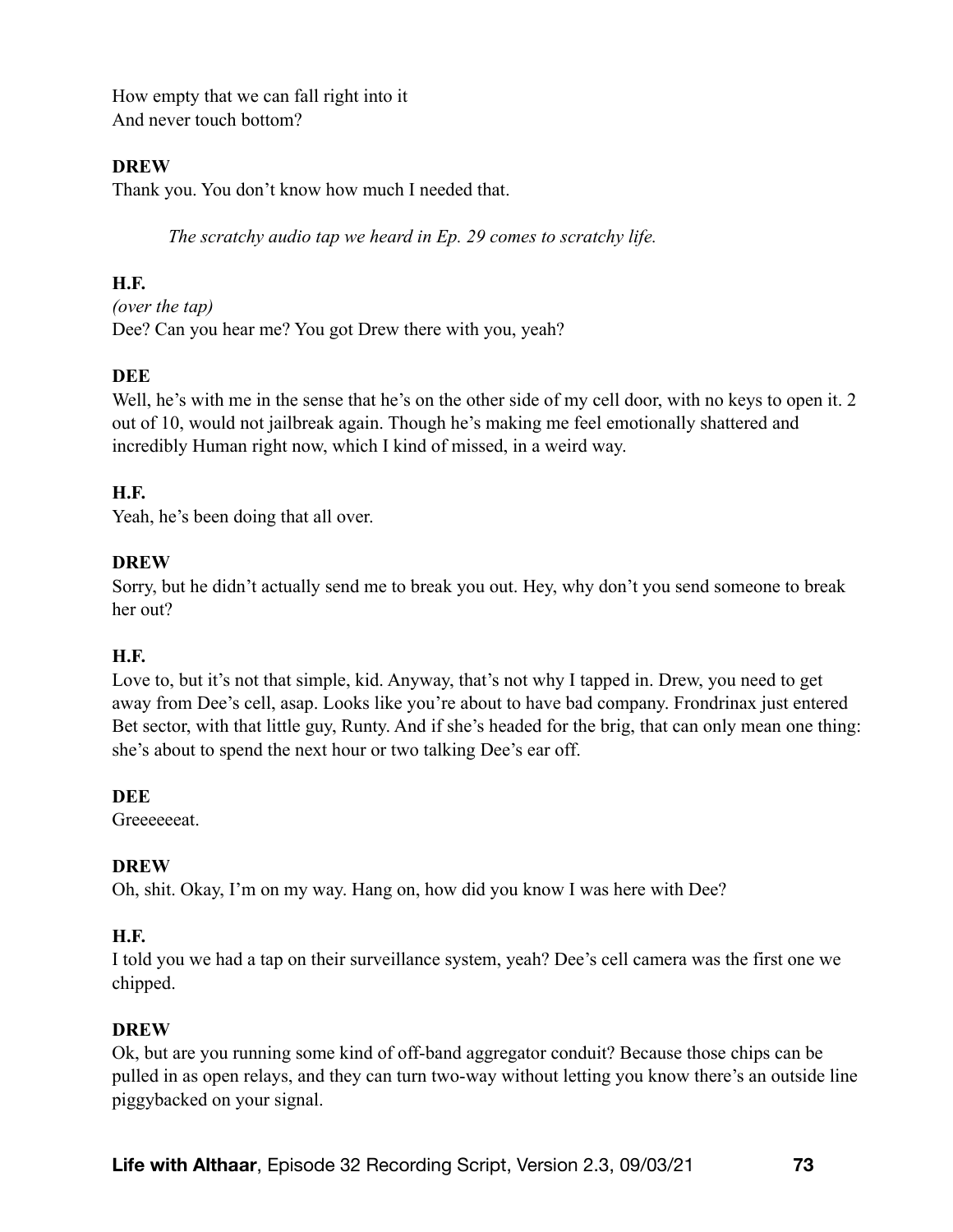# **H.F.**

We're good, we've got a local setup, put in during a camera blackout.

# **DREW**

Zood. No. If there's anyone on you, they can track those right back to your call-in line. Stay spare on them unless you're using a *universal* conduit. That's one of the big bug-shielded installations. With the local ones, the right technician on the wrong conduit circuit can drop your firewalls like a conjugal visit.

# **H.F.**

That's… that's bad news, and also a horrifically inappropriate image. Ok, I'm gonna sign out. Drew, you gotta get moving. If you're still heading where you said you were heading, you're going to want to take a right out the door, then a left down the first corridor. You'll know you're at the right place when you see some huge no-jecking blast doors. Good luck. And Dee, I'll try to check back in later with the inducer, so keep an ear out, ok?

# **DEE**

Will do.

*H.F.'s comms feed cuts out.* 

# **DREW**

Ok, I better go. Sorry for getting your hopes up about the jailbreak. Maybe… maybe I can make that my next mission. If I get the chance.

# **DEE**

Looking forward to it. I'll be keeping my fingers crossed for you, Drew. Here's hoping you've got more road than you think.

## **DREW**

Thanks. And thanks for— for everything.

*Anteroom door opens and closes as we follow Drew back into the corridor.* 

## **DREW**

Okay. Right, then left, then what sounds like some pretty obvious doors. And since I got those directions from someone who actually has a right and left, I'm going to assume they're accurate. So… I'm almost at the end of the line. One way or another.

Look at me, swee! Look where I am, look where I made it. You should be here. You are, in a way, I think. This is— probably this is my last day, Ru. So, at least it's an adventure. I'm so proud of you. I hope you're proud of me.

*(cont.)*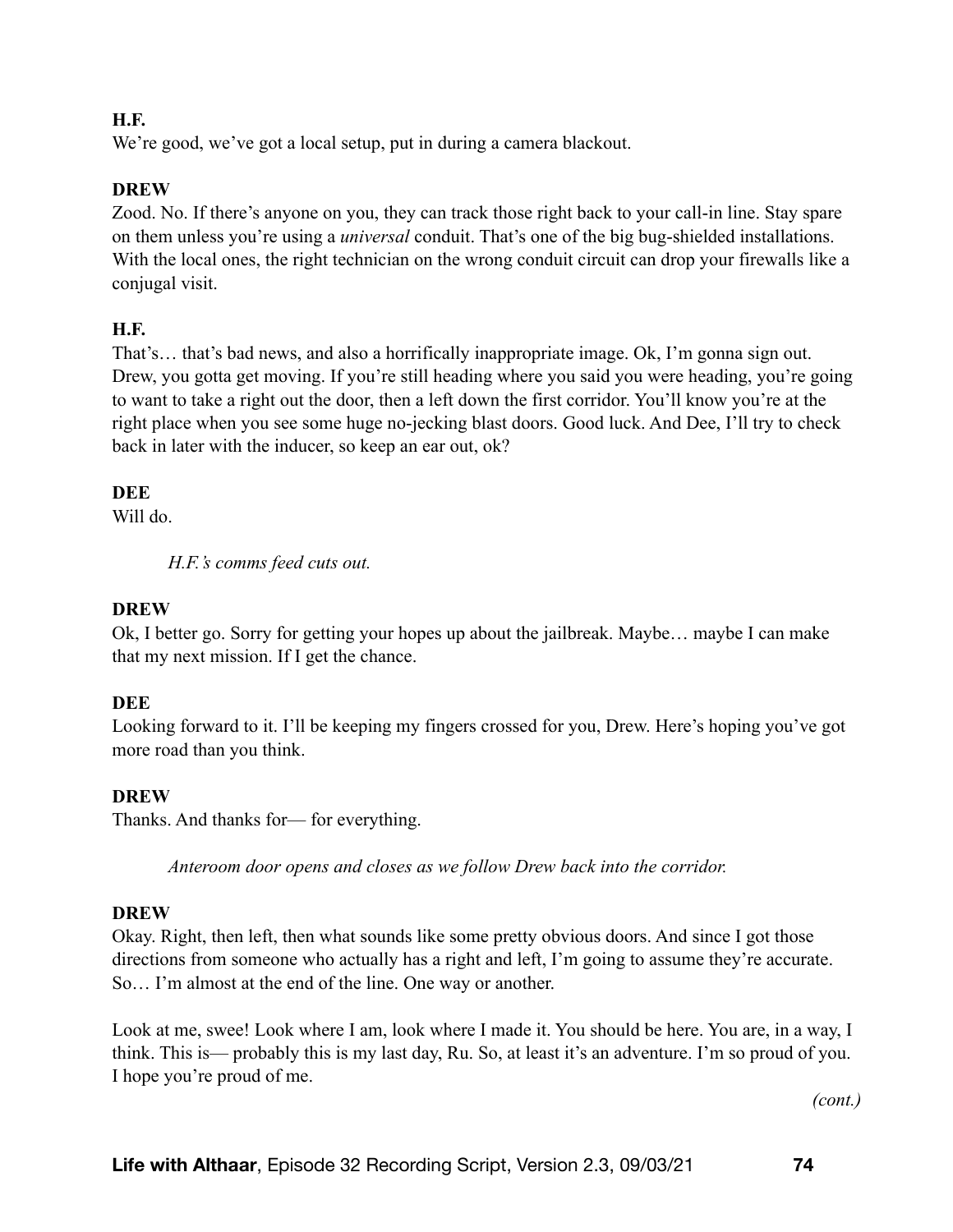Ah. Those are indeed some huge no-jecking blast doors. Do they recognize our good friend Kevinyax?

# *They do. Huge no-jecking door whoosh. DREW crosses into the unmapped area.*

Nice. *(door whooshes shut)* Huh. Dark back here, isn't it? I guess they disabled the sensor lights. Is there— aha. *(turns on the kind of light you pull a string to turn on)* Huh. Well, I don't know what exactly I was expecting to find in the heart of greenness, but it definitely wasn't a bunch of boxes that look like they just got pulled out of my great-aunt's attic. Is there a terminal somewhere in all this mess?

# *DREW scans with the super-plot-device handheld. There's a chirp.*

There we go. Back behind these boxes of— Are these leftover decorations from that Christmas pageant disaster? Ribbons, giant candles… Must be. *(rummaging)* Oh, look! A sled. Huh. Why would they keep— "Cameron, comma, Candace, Docket #825923b", Exhibits H through M." Huh. All right, enough sightseeing. Here's our terminal, let's have a little look.

*Powering up a terminal. It's been in sleep mode for a while. DREW blows dust off the screen. Keyboard clattering as necessary below.* 

Station locked, please log in, right. Come to papa. My admin access is… still active, yep. They haven't spotted me yet after all. Kill the monitors, lock the remote, pin the screensaver, alias a local sysop login: now I can see you and you can't see me. My favorite. One for the money, two for the crap. No access to the central database from here. Where can I get a good feed into—there it is. If I take this travelator to the end of the passage, then the room at the end should have a cargo lift down one level to the, okay, there's the loading dock, in case I feel like loading, and that has a control terminal. Right. Kevinyax, let's you and me travelate.

*He shuts down the station, opens another door, and takes the travelator down a long passage into the next chamber.* 

I must be outside the hull proper, now. Whatever's out here, it's something the Foogs definitely didn't want anyone just stumbling across. Which means I just may be getting—

*The doors open into a massive chamber.* 

Close. Oh mang. This is huge. And all these—they must be using these as cells. Stacked five high and running all along, wow, they could stuff hundreds of Humans in here. More than hundreds. But they're all empty now. Maybe— Is this where all those missing people from Vav ended up?

*DREW boards an industrial elevator, the sort of thing that has yellow spinning work*  lights on it. It's not enclosed. DREW yanks a lever or clacks a control button to get it *moving.*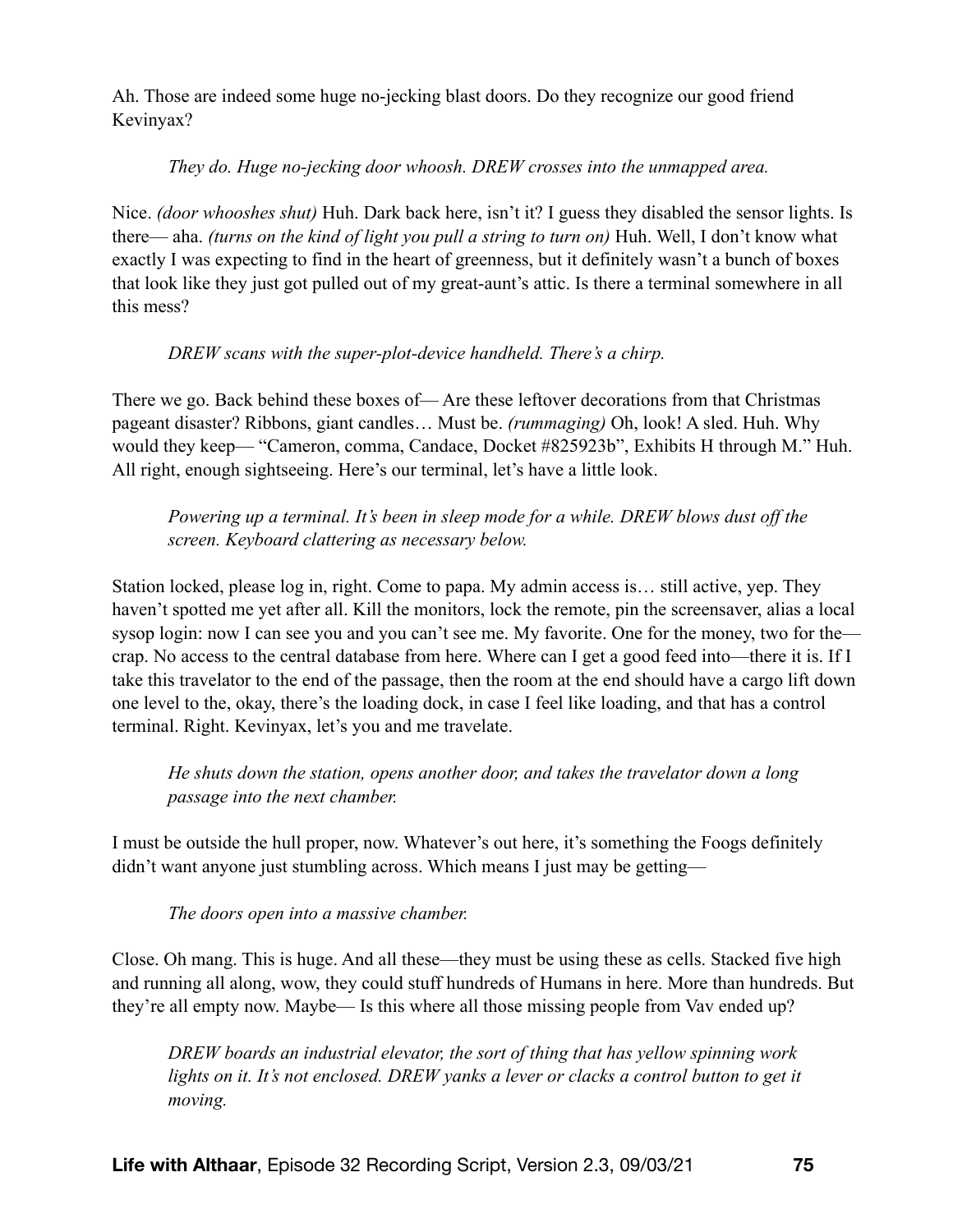Down please. Sub-basement: Men's Haberdashery, Kitchen Supplies, Home Furnishings, Industrial Bric-a-Brac. All abooooard! Please keep your hands and feet inside the ride at all times. Whew, this isn't just a loading dock. I thought they meant a little airlock in the wall where a cargo-puller could drop off a few boxes. This setup could fit a shuttle tug in those berths, and have room left over for a salt-water taffy stand and a coffee pop-up.

*With a sharp clack, the room is activated. Lights, air, the dozens of small machines that are part of docking and lading.* 

Ooookay. So someone just turned on all the lights, and I'm assuming it's no one I want to see right now. This place is active, look at all those crates and lifts. Ok, this isn't anywhere I want to settle in, swee, so if it's alright with you I'm just going to crack that terminal and then make for the open road.

*Powering up this terminal is much like powering up the other, but this one hasn't been moribund for any time. There's no dust on it. Keyboard sound as needed. Maybe a "nope, can't help" fizzle sound when searches don't work?* 

Second verse, same as the first. Get in and isolate… and… here we are. Let's see what we can see. Prisoners—nope. Odd. Maybe… Interrogations? Nope. Espionage? No. I know, Resistance—no, not that either. Ok, let's go over to command line. Can we run xgrep here? We can, and Rufus doesn't come up. But there's—there's Data Processing Center #5. Some of them anyway. Sent to Farm, Central Hold, R&D… Mulch. That's why there are no prisoners. Kousei and Edison are *mulch*. I'm going to be ill. That's just—

*Impotent keyboard clacking. This terminal has been turned off from inside the network.* 

Hmm. I've got local schematics, but I'm frozen now. That's... not good.

## **MRS. FRONDRINAX**

*(over speakers)* 

Hello, Drew. It is Drew, isn't it? Or do you prefer Kevinyax? We met on the Bridge this afternoon, you and I. Of course you weren't wearing that nifty little pheromone badge at the time. But we did speak, briefly, just after those misfits of Torianna's tried to double-park the station on an ice ring, or something.

## **ROOTY**

*(also over the speakers)* 

It was Rooty, Mama! Remember? Rooty pushed buttons to see the pretty rock! And then Rooty had utility-closet-time to think about what he did.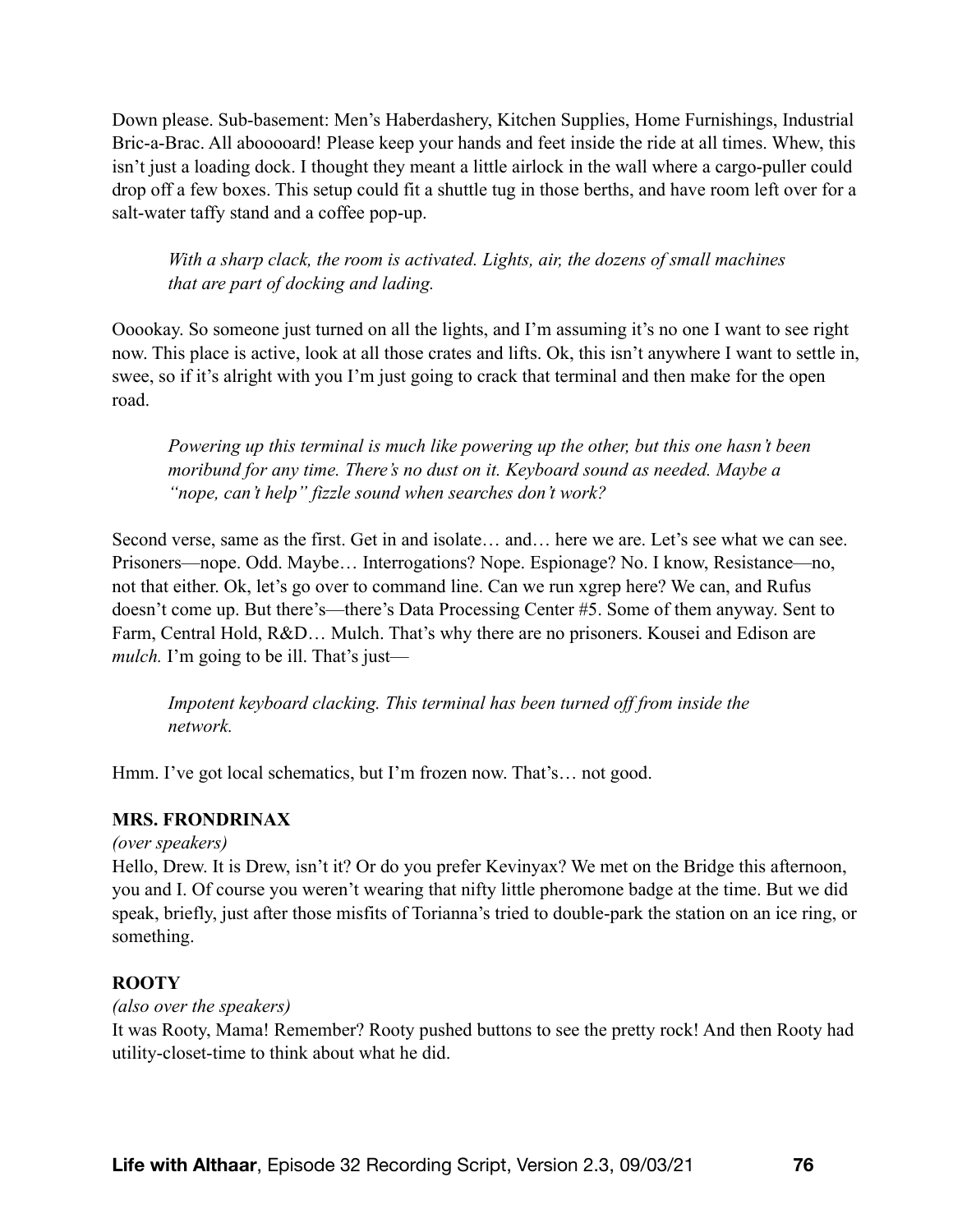## **MRS. FRONDRINAX**

Quiet, Rooty. Well! You've been a busy bee today, haven't you, Booster Drew? In your own looserooted way, at least. I suppose I shouldn't be surprised, but really, it does get exhausting. The sort of nonsense we have to deal with, just, all the time with you Humans! We offered you a day of free travel, and what did you do? You took advantage of our generosity to run around *spying* on people, breaking into restricted areas, and to accomplish what? For what possible reason? All we're trying to do is help you Humans! To make your lives better!

### **DREW**

You can't possibly expect anyone to believe that.

## **MRS. FRONDRINAX**

Why shouldn't they? It's the absolute sunlit truth! It's just that you're too primitive to know what's good for you. And I suppose that's not your fault, not really. I do try to keep that in mind. To be understanding of your natural shortcomings, no matter how frustrating my work can be.

### **DREW**

And you expect us to be grateful for that.

### **MRS. FRONDRINAX**

Well, you certainly *ought* to be, but experience has taught me not to expect anything of the kind. You people so rarely take the sensible view of things. So we'll just have to keep showing you a better way. Over and over and over, if that's what it takes. We can take our time. A plant is nothing if not patient.

#### **DREW**

Is that what happened to the Humans in these cells? You showed them the glory of the Plant Way?

## **MRS. FRONDRINAX**

Yes, actually! There's no need to be sarcastic. Plenty of our guests here do realize how foolish they've been, and renounce their obstructionist ways. Eventually. And once they do, they're free to go back to their lives, with a renewed sense of purpose and newfound devotion to efficiency! Under heavy surveillance, naturally, we're not about to take any chances with known counter-productives. But I can say with some pride that we have yet to see a single incident of recidivism from any of our graduates from the Cognitive Restructuring Program. Of course, they're not exactly what you'd call sparkling conversationalists either, but that's hardly necessary to the efficient operation of a mulch extractor, now is it?

## **DREW**

Right. Mulch. Which is what becomes of anyone who doesn't "graduate." I saw the records, Frondrinax. I know what you've done here.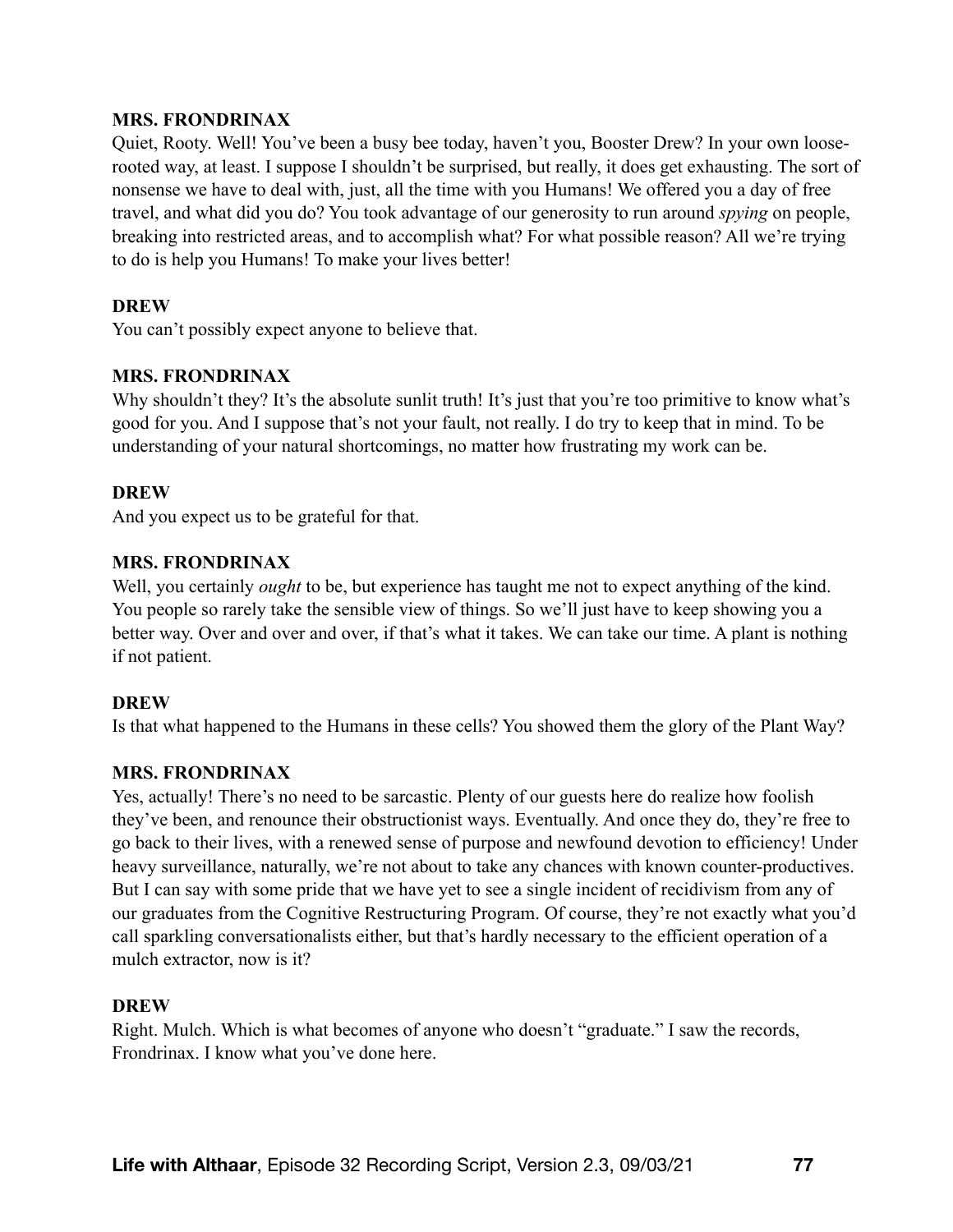#### **MRS. FRONDRINAX**

Well, yes, there are some unfortunate cases that simply refuse to be helped. And it's not like we have infinite storage available, after all, or infinite resources to expend on those who won't contribute. So we have to deal with the irredeemables somehow. The less disruptive elements are shipped off to help out on secure farming facilities back on Fugulnar, where they can at least support the Ascendancy with manual labor, while their education continues. But for the truly unrepentant… Well, some people just have nothing to offer the galaxy but their basic nutrients.

#### **DREW**

You're a monster.

### **MRS. FRONDRINAX**

Oh, let's not be melodramatic, please. It's not like I *enjoy* seeing someone go down the mulch chute. But there's only so long we can allow them to continue willfully trammeling the Plant Way, after all. And as long as they have to be terminated, there's no need to be wasteful about it. If you're going to be cross with anyone, it should be these Humans who kept on causing a fuss, even after they knew the consequences! They had no one to blame but themselves, really.

### **DREW**

I'm going to kill you.

## **MRS. FRONDRINAX**

No, I don't think you are, dearie. You're in a restricted area under full lockdown, after all, and we've finally taken care of that pesky admin access of yours. Whereas I'm sitting here in my office, with my favorite sun lamp and a nice cup of glycosides. So I don't think you'll be seeing me in person anytime soon, let alone committing any sort of foolish violence. But let's talk about something more interesting, shall we? I'm very curious about that pot of yours. Where did that come from?

#### **DREW**

I got it in the mail.

#### **MRS. FRONDRINAX**

You got it in the mail. Wait, don't tell me. There were elves involved, weren't there? This feels like the sort of Human thing that involves elves.

#### **DREW**

Yes, it's an early Christmas present. You'd look pretty good replanted in it and stuck in my back closet, actually. I'd have to prune you down, of course. That would be fun.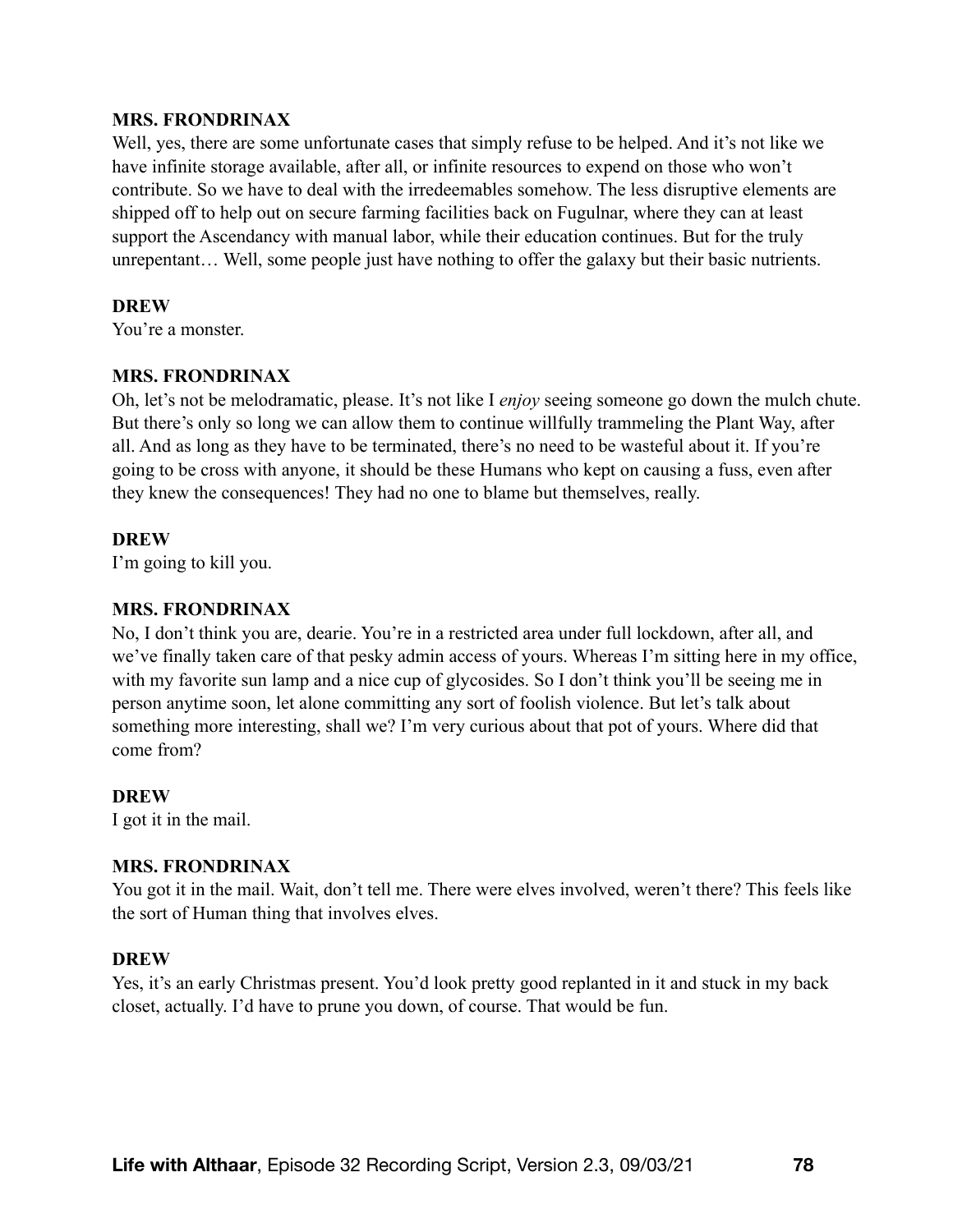### **MRS. FRONDRINAX**

Ah. More empty threats. A typical, disorganized Human response. It's a wonder you didn't all kill each other off before we came along, really. Anyway, diverting as our little chat has been, Kevinyax, I do have other things on my agenda this cycle, so I'm going to leave you to one of our auxiliary security squads. The troop transport should be docking in a minute or two, and they'll be taking you into custody as soon as they disembark. Don't worry, you'll be treated very well. Although perhaps not for very long. I have the feeling you're going to insist on being difficult.

### **DREW**

Troop transport?

## **MRS. FRONDRINAX**

Yes, you should be able to see it through the vacuum screens in a few moments, if you can't already. We always keep a few squads in orbit, in case of emergencies, and since you've conveniently delivered yourself to their main docking area, it's much simpler to just bring one of them in to apprehend you. Here it comes!

## **DREW**

It looks like a… giant ball of dirt. With engines.

## **MRS. FRONDRINAX**

Well, I suppose that's because that's what it is, basically. I've never understood why you people insist on building your spacecraft out of stuff you can't even eat.

## **DREW**

This… This is your main supply depot, isn't it? It's got to be, there's no other reason you'd need such a massive shipping and storage capacity. And that would explain those massive trunk cables bolted into that box multi over there. You must use an enormous amount of power—

## **MRS. FRONDRINAX**

We do! We had to add an entire secondary power station when we built this addition, just to handle the docking facilities. And to make sure we were able to maintain functionality if the main grid went down, of course. Wouldn't want any nasty surprises!

## **DREW**

Surprises. Right. You know what I hear? That the utility of a fully-charged laser welder can't be overstated.

## **MRS. FRONDRINAX**

Hm? I didn't catch that. Never mind, it doesn't matter now. The transport is almost in position. I suppose I should say it's been a pleasure talking to you, but it hasn't really. You're obviously beyond help at this point.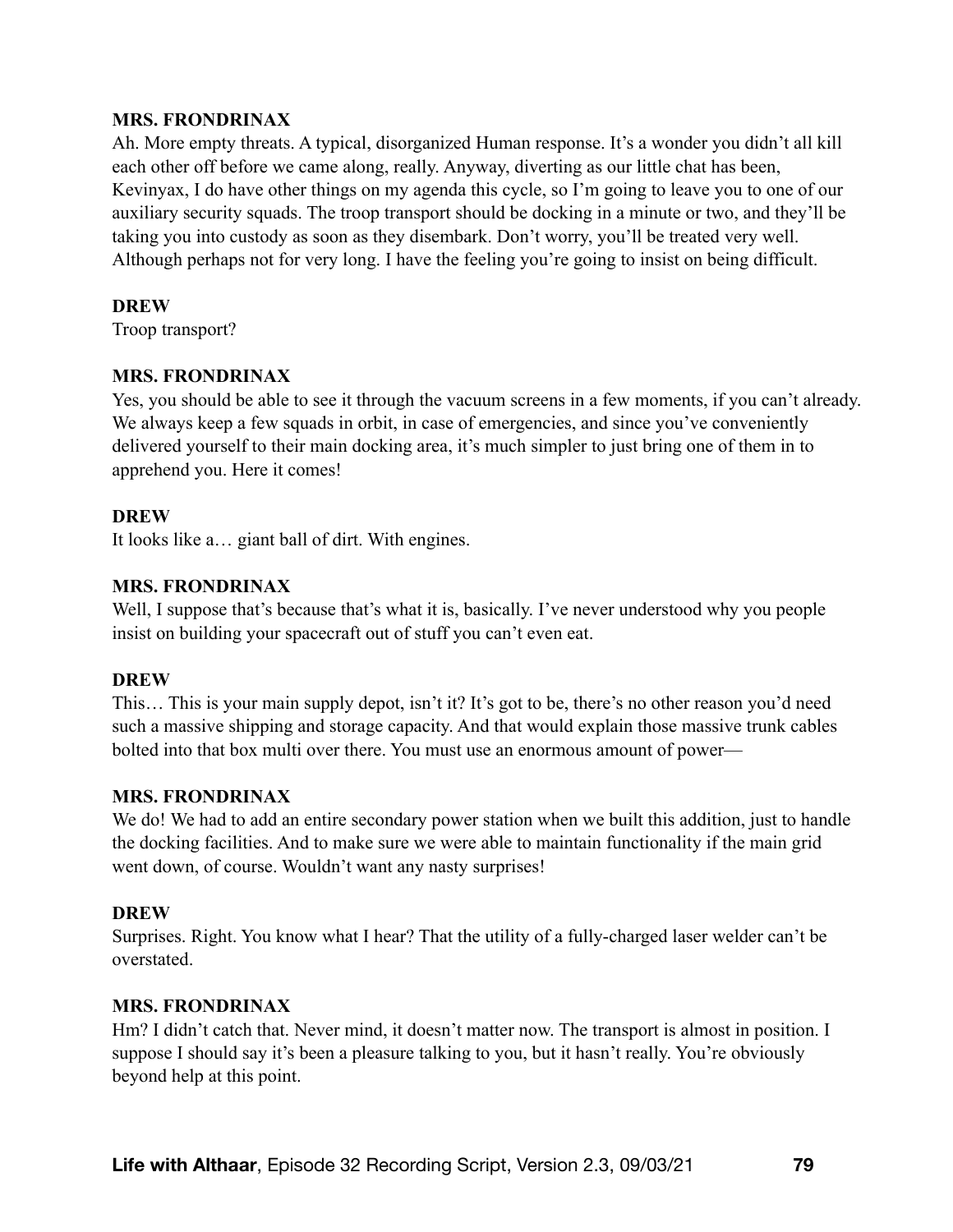### **DREW**

Because an arc welder can make just a couple of cuts into a circuit like that—

## **MRS. FRONDRINAX**

Like what? What circuit? What are you talking about?

### **DREW**

—and that's all they wrote.

*DREW races out of the control room to the nearby power cables. We hear him turn on the laser welder.* 

### **MRS. FRONDRINAX**

Why are you running? There's nowhere for you to—What are you doing? What's that?

#### **DREW**

### THIS IS FOR RUFUS, YOU FLOTTING FOOG BASTARDS!

*He starts cutting into the main power conduits with the laser-welder, causing a sharp electric snap with a haze of sparks. Shouting from MRS. FRONDRINAX and questions from ROOTY over the intercom before it is cut off by an explosion that destroys DREW, the transport, the Foog soldiers, the docking bay, and the rest of the Fugulnari security pod, including the nearby power plant, which also detonates. It dies into silence. A beat.* 

*[scene 22] Closing credits music.* 

#### **ANNOUNCER**

You've been listening to *Life With Althaar*, episode 32! This episode was written by Linus Gelber for Gemini CollisionWorks and starred Amanda La Pergola as Mrs. Frondrinax Zuri Washington as Dee Berit Johnson as Althaar John Amir as John B Ivanna Cullinan as Commander Torianna Alyssa Simon as Lieutenant Frall Derrick Peterson as Xtopps Eli Ganias as H.F. and Chris Lee as Chip Frinkel and also featured David Arthur Bachrach, Ian W. Hill, Jessica Stoya, Linus Gelber, Olivia Baseman, Holly Pocket McCaffrey, Anna Stefanic, Leila Okafor, Lex Friedman, Fred Backus, Clara Francesca, Leila Okafor, Dean Haspiel, Rolls Andre, and Philip Cruise *Life With Althaar* was created by Berit Johnson and Ian W. Hill